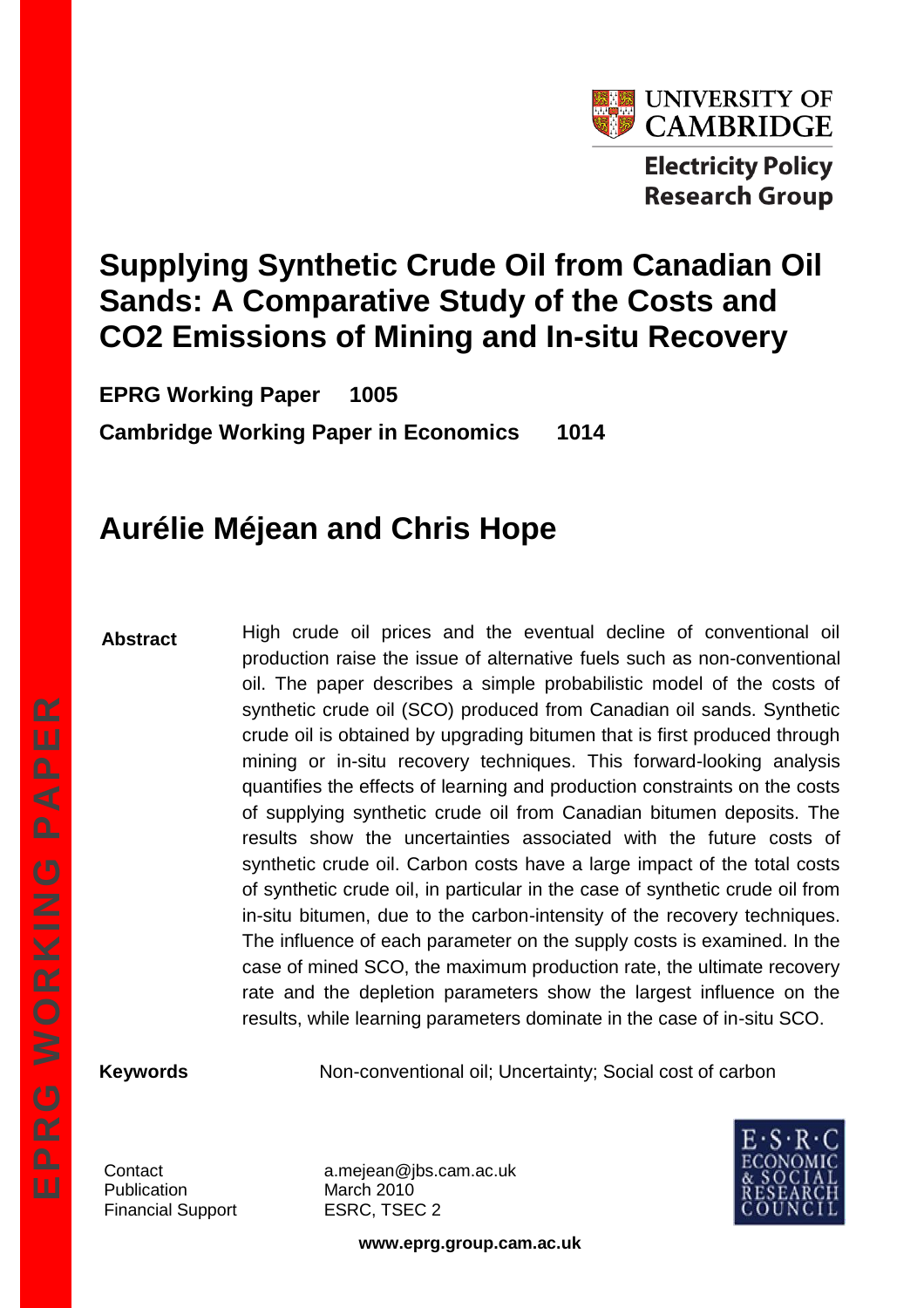

# **Electricity Policy Research Group**

### **JEL Classification** Q42, Q47, Q54

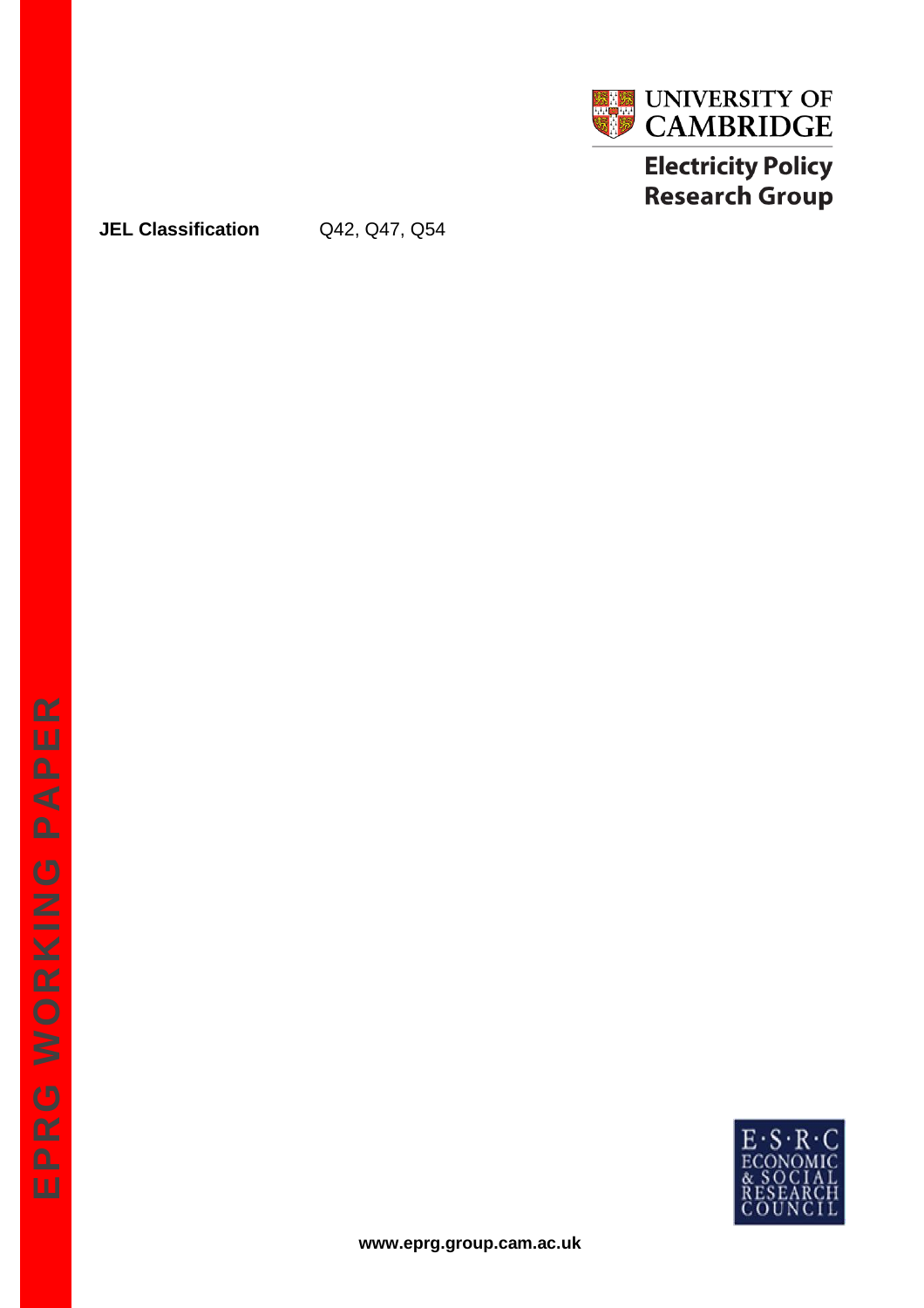# **Supplying Synthetic Crude Oil from Canadian Oil Sands: A Comparative Study of the Costs and CO<sup>2</sup> Emissions of Mining and In-situ Recovery**

#### *Aurélie Méjean<sup>1</sup>*

*Judge Business School, University of Cambridge Chris Hope Judge Business School, University of Cambridge*

*March 2010*

# **1. Introduction**

1

There are growing concerns about whether a petroleum-based economy can be sustained in the coming decades (Greene et al., 2005). High crude oil prices, uncertainties about the consequences of climate change and the eventual depletion of conventional oil resources raise the issue of alternative fuels, such as non-conventional oil. In particular, bitumen can be extracted and upgraded into synthetic crude oil, a substitute to conventional oil (AEUB, 2006).

Climate change is a "serious and urgent issue" (Stern, 2007). Anthropogenic  $CO<sub>2</sub>$ emissions accumulate in the atmosphere, leading to enhanced greenhouse effects and climate change. There are large uncertainties associated with this issue, from the scale of the impacts of climate change to the costs of mitigation (Stern, 2007 p33), but there is a growing consensus that this is an issue that the oil industry cannot ignore (Browne, 2006). Climate change analysts have traditionally focused on the aggregate carbon content of global fossil energy resources to argue that the extended use of fossil fuels is not compatible with atmospheric stabilisation targets for  $CO<sub>2</sub>$ . However, the distribution of resources across the different fossil fuels also matters, as even a 450ppm target for  $CO<sub>2</sub>$ concentrations would allow total carbon emissions over this century to be substantially larger than those which would be produced by burning the total estimated resource base of conventional oil and gas. According to Grubb (2001), "the longer-term problem of climate change arises from the fuller and longer-

<sup>1</sup> Corresponding Author – *E-mail address*: a.mejean@jbs.cam.ac.uk

The authors acknowledge the financial support of the ESRC Electricity Policy Research Group (EPRG). The authors also wish to thank the members of the Electricity Policy Research Group and in particular William Nuttall and an anonymous reviewer for their constructive comments.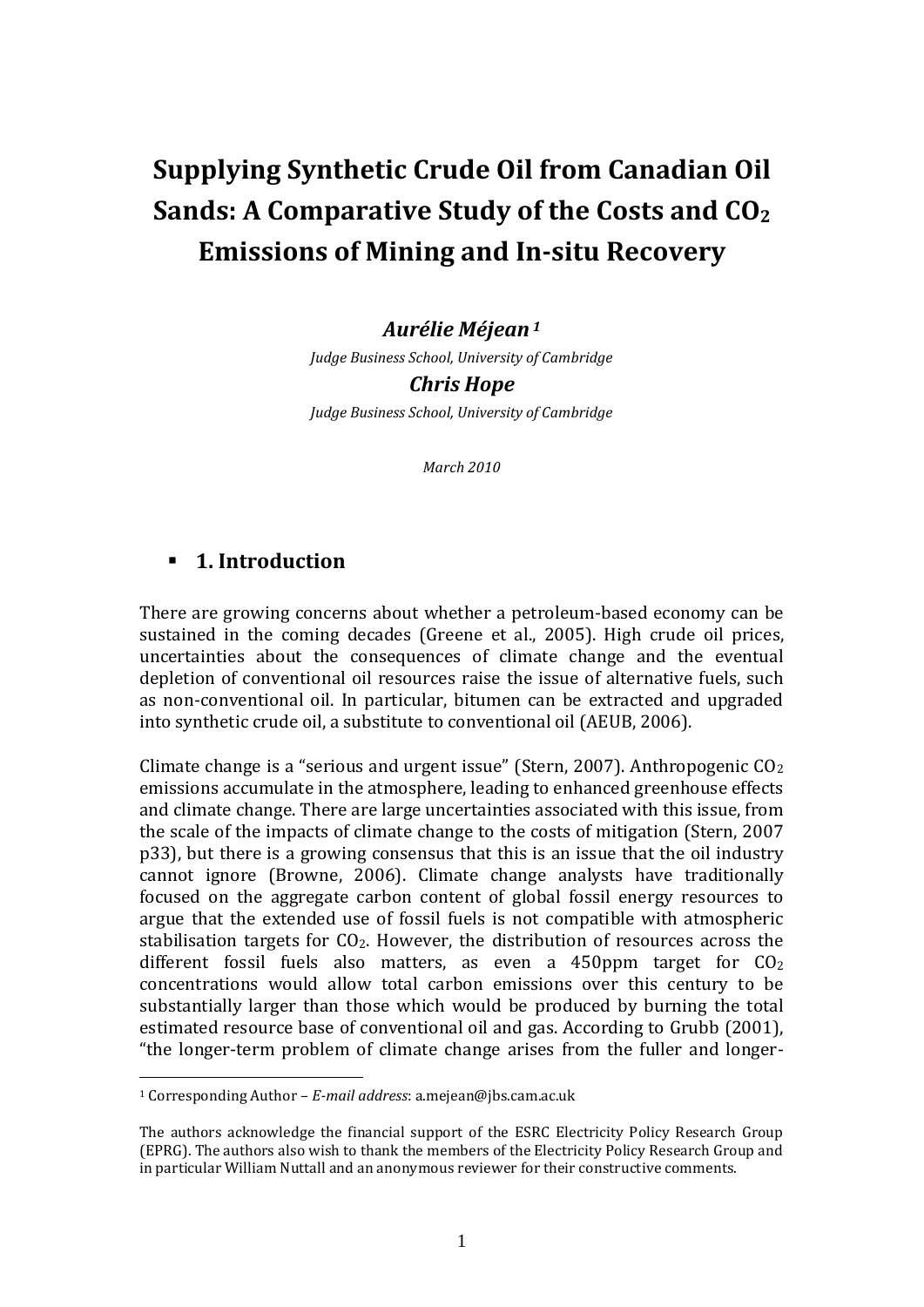term use of coal, and of unconventional deposits such as heavy oils, tar sands and oil shales." As conventional oil becomes scarcer, the transport sector will remain dependent on petroleum resources, if no oil substitute is available. Fuels from non-conventional oil resources are therefore likely to become the 'backstop fuel'. However, these resources involve higher  $CO<sub>2</sub>$  emissions per unit of energy produced than conventional oil and gas, as they require more energy to be extracted and upgraded (Grubb, 2001). In terms of investments in energy technologies, oil companies are expected to push towards 'the frontier of petroleum exploitation' rather than towards the renewable frontier (Grubb, 2001).

The role of technological change and learning has been well studied for lowcarbon and other energy technologies (see for instance Grübler et al., 1999 and McDonald and Schrattenholzer, 2001). As is the case for most emerging technologies, the cost reduction resulting from experience or cumulative production is an argument in favour of investing in new, less carbon intensive energy technologies. The role of learning-by-doing in driving down costs has not normally been taken into account for non-conventional oil in climate change modelling, and Odell (1999) recommends that this inherent contradiction should be eliminated in order to "build an internally consistent model for the evolution of the global energy market".

This paper describes a simple probabilistic model for projecting the cost of supplying bitumen from mining and in-situ recovery methods, and the cost of supplying synthetic crude oil upgraded from mined and in-situ bitumen. The impact of the social cost of  $CO<sub>2</sub>$  on the costs of producing these fuels is also assessed. The model uses uncertain parameters, and Monte-Carlo simulations are performed to obtain the probability distribution over time of the costs of synthetic crude oil, with and without the social cost of carbon.

# **2. Theoretical framework and literature review**

This analysis aims to inform decision-making by assessing the future costs of supplying synthetic crude oil and the associated uncertainties. In particular, the influence of learning and depletion on these costs is examined.

# **2.1 Decision theory, uncertainty and subjective probabilities**

Decision theory is "designed to help a decision maker choose among a set of alternatives in light of their possible consequences"; each alternative is associated with one or more probability distributions (Web Dictionary of Cybernetics and Systems, 2007). One approach to measure the uncertainty of events is to use subjective probabilities that are based on reasonable assessments by experts. Bayesian theory uses these probabilities to represent the degree of belief of a subject.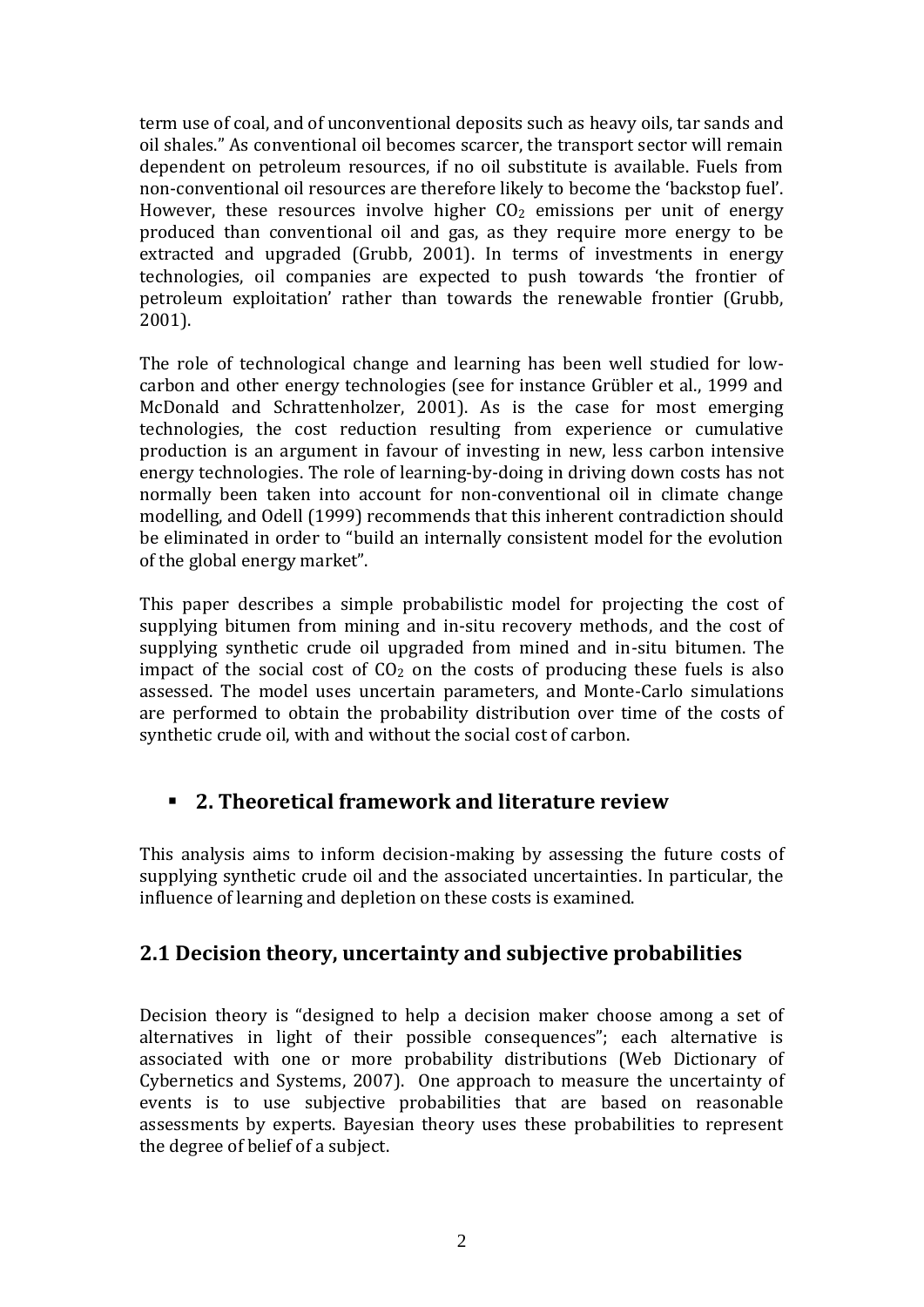The aim here is to express our uncertainty about the future costs of supplying alternative fuels. Uncertainty about future energy prices and technological developments is at the core of the economics of climate change, as the pace of technological change will greatly influence the costs of mitigating greenhouse gas emissions. Numerical modelling is used as a tool to help decision-making: a model is introduced that draws on the user's degree of belief about a series of parameters as an input (for example, Hope, 2006). A probability distribution is assigned to these parameters and the basis of these probabilities is "up-to-date knowledge from science and economics" (Stern, 2007 p33). The uncertainty associated with the validity of the input data is looked at, together with the influence of each parameter on the output.

According to Tversky and Kahneman, the subjective assessment of probability is often based on three heuristics: representativeness, availability and anchoring (1974, p3), which in turn lead to predictable biases. In particular in the case of anchoring, a bias is introduced by subjects who choose a single value as a starting point to assess a probability distribution. Tversky, Kahneman and other authors (Alpert and Raiffa 1969, Staël von Holstein 1971, Winkler 1967, as cited in Tversky and Kahneman 1974) note that these distributions show "large and systematic departures from proper calibration". This is explained by the fact that "subjects state overly narrow confidence intervals which reflect more certainty than is justified by their knowledge about the assessed quantities" (Tversty and Kahneman, 1974 p17).

The tendency to underestimate the uncertainty associated with probability distributions should be avoided. Therefore the distributions assigned to the input parameters of the model will be assessed using as large number of sources and estimates as possible. This justifies the wide ranges that were chosen in this study.

# **2.2 Learning**

1

Learning curves have been used in several areas to identify technologies that could become competitive with adequate investment (Grübler et al., 1999). To build a consistent model for energy supply, technological change should be taken into account for non-conventional oil as well as for renewable energy technologies.

Experience curves are a powerful tool for energy policy making, they are used to "assess the prospects for future improvements in the performance of a technology" (IEA, 2000). They give an indication of the investments that are needed to make a technology competitive (IEA, 2000). Experience curves are normally described by the mathematical expression<sup>2</sup> shown in equation 1.

<sup>2</sup> The costs presented here are marginal costs, i.e. the sum of marginal capital costs and marginal operating costs.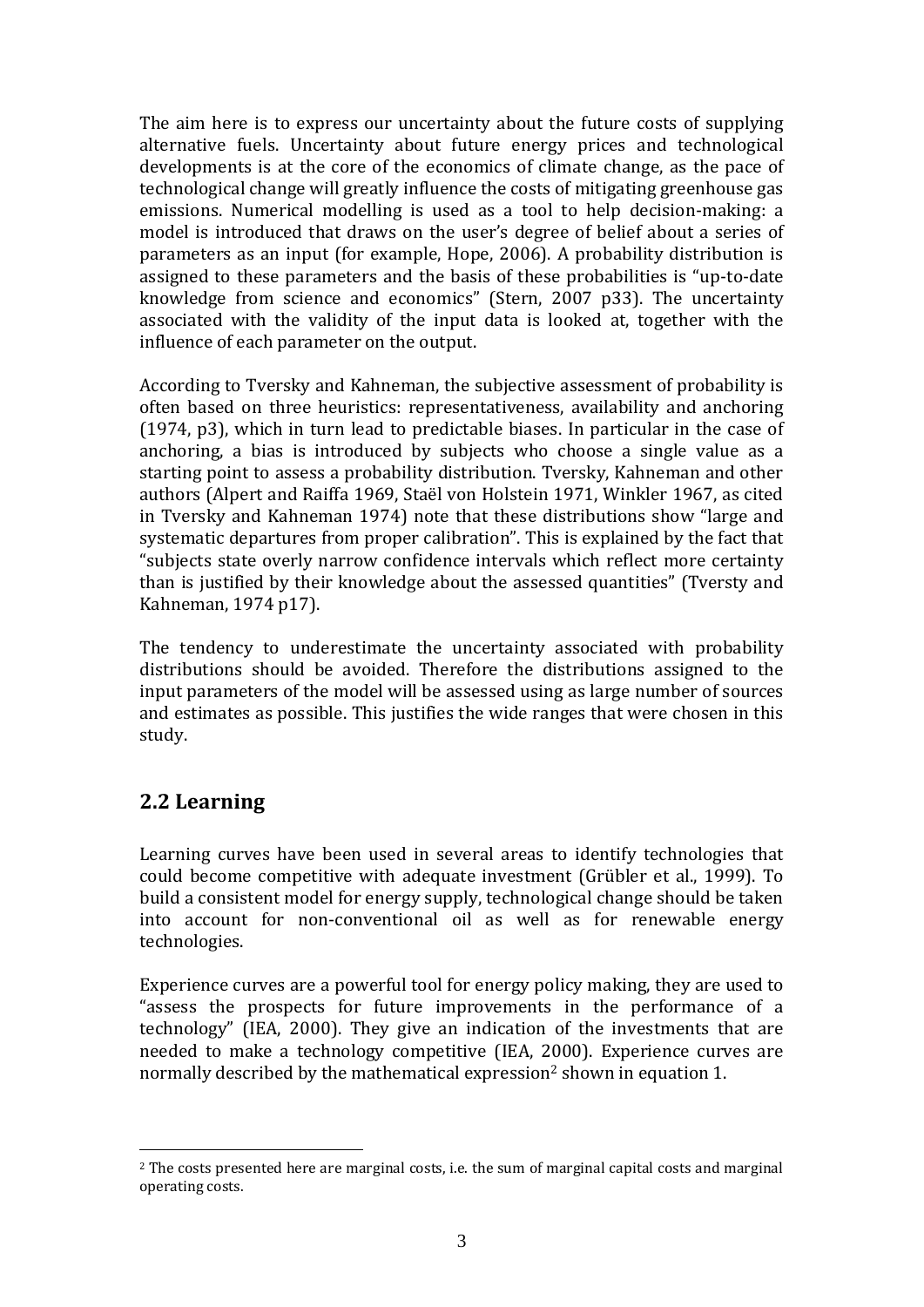$$
C_{t} = C_{0} \cdot \left(\frac{X_{t}}{X_{0}}\right)^{-b}
$$
  
\n
$$
C_{t} \text{ is the unit cost at time } t
$$
  
\n
$$
C_{0} \text{ is the initial unit cost}
$$
 (1)

*X<sup>t</sup>* is the cumulative production at time *t X<sup>0</sup>* is the initial cumulative production *t* is the time *b* is the experience curve parameter or learning coefficient (no unit),  $b \ge 0$ .

Parameter *b* characterises the curvature of the experience curve. The learning rate (*LR*) is a parameter that expresses the rate at which costs decrease each time cumulative production doubles, and is given by: *LR = 1 - 2-b*. Cost reductions are ultimately limited by physical constraints, and a 'bottom line cost' (Tsuchiya and Kobayashi, 2003) should be introduced to generalise the relationship, as shown in (Anderson and Winne, 2003):

$$
C_{t} = C_{\min} + (C_0 - C_{\min}) \cdot \left(\frac{X_{t}}{X_0}\right)^{-b}
$$
 (2)

*Cmin* is the minimum unit cost

# **2.3 Depletion**

1

Depletion should also be taken into account when assessing the prospects for the costs of supplying fossil fuels. The simplest model assumes that the costs of extracting the resources are constant and independent of the remaining stock and of the extraction rate (Hotelling, 1931). Alternative models assume increasing marginal extraction costs as the resource is depleted or increasing marginal extraction costs with the extraction rate, or both (Sweeney, 1992 p13).

Krautkraemer and Toman argue the basic constant extraction cost model wrongly assumes fixed and homogeneous resources and no change in extraction technology<sup>3</sup> (2003 p6). Non-renewable energy resources are in fact heterogeneous, as their quality and difficulty of extraction vary within and among deposits. They suggest incorporating the remaining stock of resources in the extraction cost function as a way to account for resource heterogeneity (Krautkraemer and Toman, 2003 p7).

Oil extraction costs are dependent upon the quality of the resource, and Sweeney shows that low-cost, high-quality resources will be produced before high-cost, low-quality resources: under competition, it is economically rational to produce the low cost, high quality resources first. It follows that under a given state of knowledge, the oil industry shows increasing costs, as an increase in output

 $3$  In this section we assume no technological change in extraction technologies. The learning effect will be treated separately.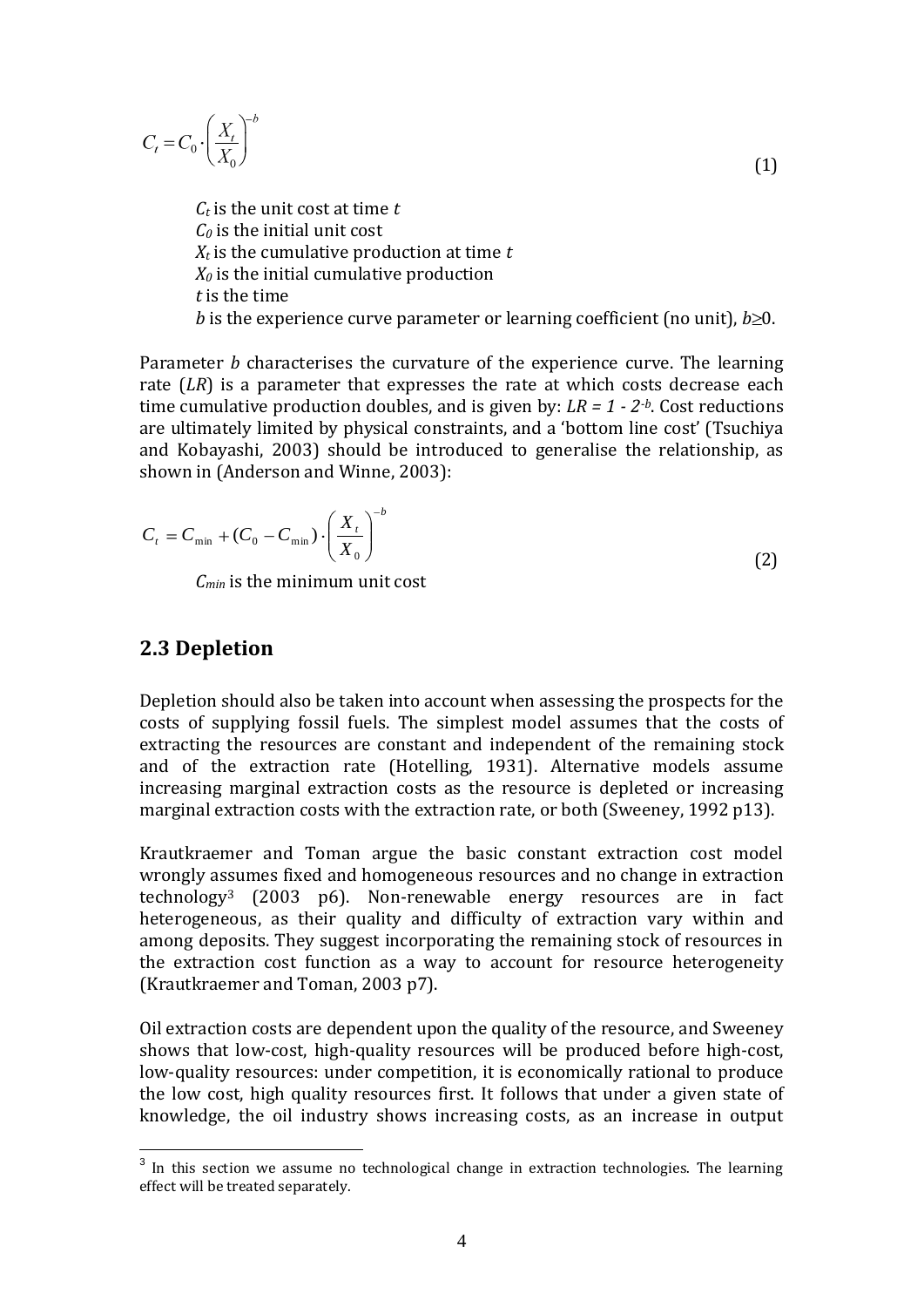means that more is produced from high cost, low quality resources (Adelman, 1993 p9).

The approach taken by modellers is to try to reflect how costs could evolve with the growing difficulty of obtaining the resources under a given state of knowledge. In the RICE-99 model, Nordhaus and Boyer (1999) introduced a carbon-energy supply curve with carbon fuels available at rising costs. Chakravorty and Roumasset have also shown that a rising and convex extraction cost function predominates in the oil industry (1990).

Both depletion and technological advances are driving the supply of exhaustible energy resources and both need to be taken into account to forecast future nonconventional oil extraction costs. The combination of both effects results in a Ushaped cost curve for non-conventional oil.

# **2.4 Non-conventional oil**

Conventional and non-conventional oil are usually distinguished by their physical properties: viscosity and density. Viscosity is a measure of the fluid's resistance to flow. It varies greatly with temperature. The oil viscosity at reservoir temperature determines how easily oil flows to the well for extraction. Oil density is a measure of mass per unit volume it is expressed in degrees of API gravity (USGS, 2003).

Conventional oil (also called light oil) has an API gravity  $\geq 22^\circ$  and a viscosity < 100 centipoises (cP). Medium-heavy oil is an asphaltic, dense (low API gravity) and viscous oil with 18°API<Density<25°API and 10cP<Viscosity<100cP. It is mobile at reservoir conditions.

Extra-heavy oil is more viscous and dense than medium-heavy oil (density<20°API and 100cP<viscosity<10,000cP). It is still mobile at reservoir conditions. Bitumen is a bit more dense oil and more viscous than extra-heavy oil (density<12°API and 10,000cP<viscosity). It is not mobile at reservoir conditions (Cupcic, 2003).

Conventional oil can also be defined as oil produced by primary or secondary recovery methods (own pressure, physical lift, water flood, and water or natural gas pressure maintenance), while non-conventional oil is not recoverable in its natural state through a well by ordinary oil production methods (Grand Dictionnaire Terminologique, 2007). Bitumen does not flow at reservoir conditions and usually occurs in oil sands. When near the surface, oil sands are excavated and bitumen is extracted from the mined material. When the resource is at greater depth, bitumen is recovered in-situ. Steam and solvents are injected into the reservoir to make the bitumen mobile so that it flows to the surface (Alberta EUB, 2005). Crude bitumen extracted from oil sands is upgraded into synthetic crude oil through carbon removal and hydrogen addition. Synthetic crude oil has similar characteristics as conventional crude oil, and can be refined.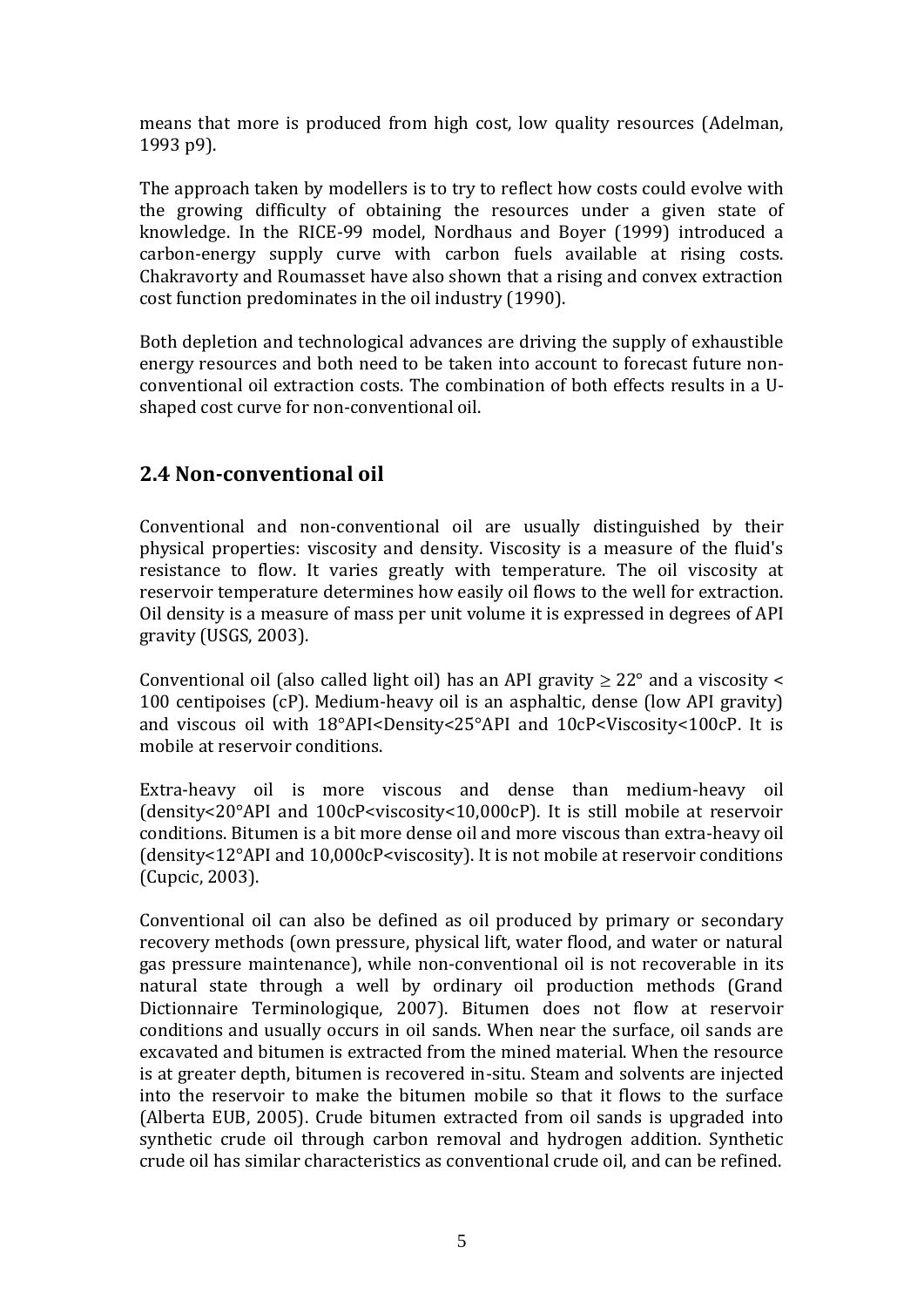### **3. Research design**

### **3.1 Methodology**

#### *a) Model - Learning and depletion*

Equation 3 summarises the first version of the supply cost model for bitumen, including learning and depletion effects as it was introduced in (Méjean and Hope, 2008).

$$
C_{\text{Bitumen }t} = C_{\text{min}} + (C_{\text{Bitumen }0} - C_{\text{min}}) \cdot \left(\frac{X_{\text{Bitumen }t}}{X_{\text{Bitumen }0}}\right)^{-b} + C_{\text{max}} \cdot \left(\frac{X_{\text{Bitumen }t}}{X_{\tau}}\right)^{\gamma}
$$
\n
$$
\text{learning} \qquad \text{depletion} \qquad (3)
$$

*XBitumen,t* is the cumulative production at time *t CBitumen,t* is the cost of bitumen at time *t XBitumen,0* is the initial cumulative production *CBIitumen,0* is the initial cost *Cmin* is the minimum cost of producing the resources *b* is the learning coefficient *R* is the recovery factor *Q* is the total oil in place *Cmax* is the maximum cost of the depletion  $\gamma$  is the exponent of the depletion curve *X*<sup>*T*</sup> is the ultimately recoverable resources,  $X_T = Q^*R$ 

Learning and depletion are driven by production (*Xt*). Learning drives costs down, and depletion drives costs up, as the resources become depleted and become more difficult to extract.  $X_T$  is obtained by multiplying two parameters: the total oil in place (*Q*) and the recovery factor (*R*). The learning coefficient *b* defines the pace at which technological change is driving costs down, and the exponent of the depletion cost curve gamma defines the pace at which depletion is driving costs up. The cumulative production at time *t (Xt)* is exogenous. The exponential form of the depletion part of the cost function is flexible as its parameters can be changed to fit simple as well as more sophisticated models.

#### *b) Production*

The cumulative production at time  $t(X_t)$  is obtained by summing over time the production rate at time *t* (*xt*). The production rate is assumed to follow an Scurve: it grows exponentially before reaching a plateau (see Soderbergh, 2006). The production rate is modelled as shown in equation 4.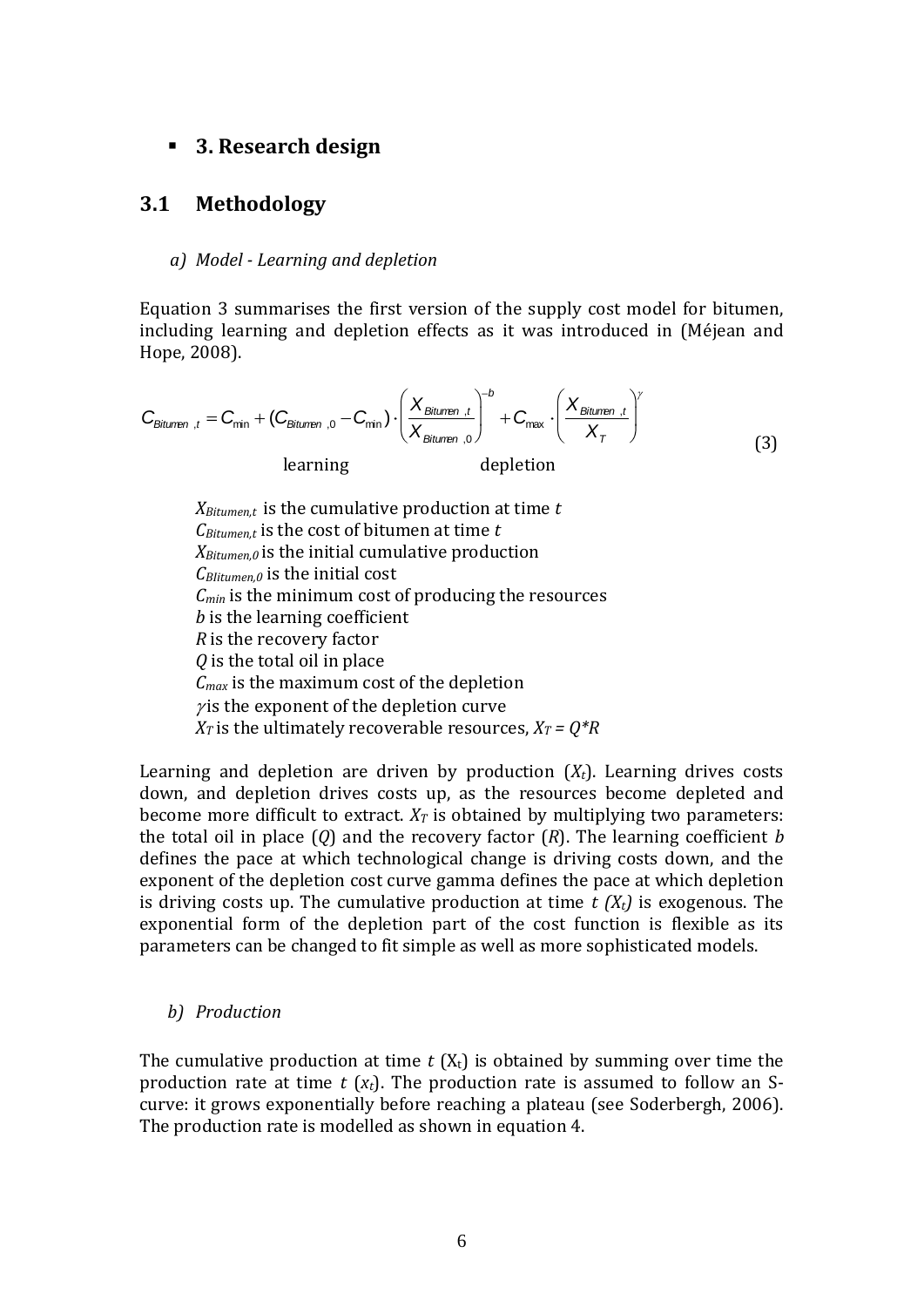$$
x_t = \frac{a}{c + e^{-d \cdot t}}
$$
  
\n
$$
x_t
$$
 is the production rate (barrels/year) (4)

 $\boldsymbol{a}$  $\epsilon$  is the maximum production rate (barrels/year) *t<sup>1</sup>* is the inflection point, which determines *d* 

Parameters *a* and *c* are defined by the upper bound of production capacity when time tends towards infinity and the actual production at time 0.

$$
\lim_{t \to \infty} x_t = \frac{a}{c} \qquad ; \qquad x_0 = x_{t=2005}
$$

This model is not entirely satisfactory, as the production rate is determined exogenously. In practice, the production rate will depend on conventional and non-conventional oil prices, which will be influenced by the cost of producing oil and should be decreasing in the longer-term because of depletion.

*c) The social cost of carbon*

The social cost of  $CO<sub>2</sub>$  is the increase in future damage, discounted to the present day, that occurs if current emissions of  $CO<sub>2</sub>$  are increased by one ton. The social cost of  $CO<sub>2</sub>$  is increasing with time at the rate  $\alpha$ , to account for the increasing damage costs over time:

$$
C_{CO_2,t} = C_{CO_2,0} \cdot e^{\alpha(t-t_0)}
$$
\n
$$
\tag{5}
$$

 $C_{CO2,t}$  is the social cost of emitting  $CO_2$  at time t (USD/tCO<sub>2</sub>)  $C_{CQ2,0}$  is the social cost of emitting  $CO<sub>2</sub>$  at time 0 (USD/tCO<sub>2</sub>)  $\alpha$  is the rate of increase of the social cost of carbon with time  $t$ 

The specific costs of carbon from bitumen production are calculated from the process unit emissions e as follows:

$$
C_{\text{Biumen},t}^{CO_2} = C_{CO_2,t} \cdot e_{\text{Biumen},t} \tag{6}
$$

 $C^{CO_2}_{Bitumen, t}$  is the carbon cost associated with the production of bitumen (USD/barrel)

 $C_{CO2,t}$  is the social cost of emitting  $CO_2$  at time t (USD/tCO<sub>2</sub>)

 $e_{Bitument}$  is the  $CO<sub>2</sub>$  emissions to produce one barrel of bitumen (tCO2/barrel)

Unit emissions are assumed to decline with cumulative emissions because of greater efficiency in the extraction process.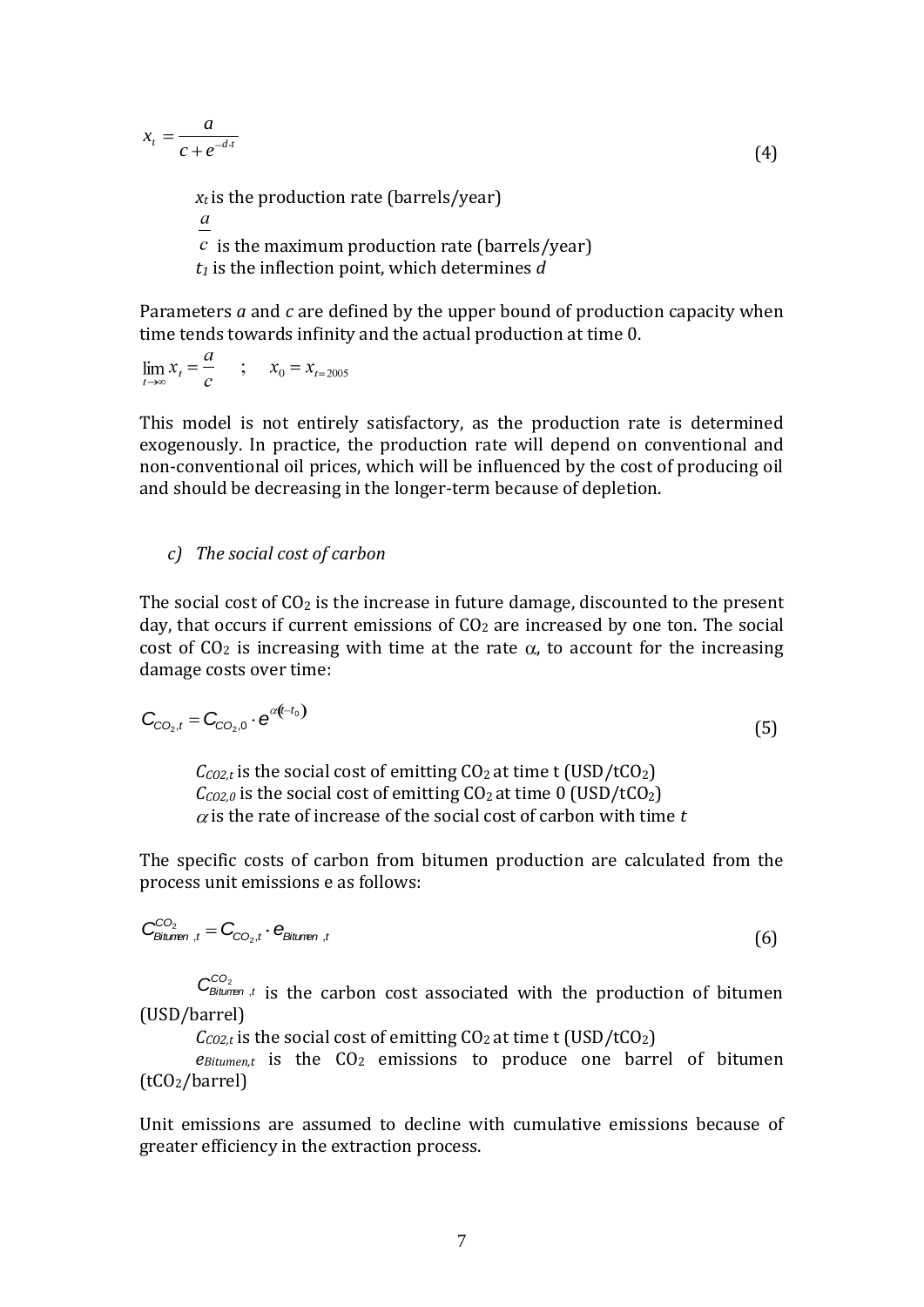$$
e_{\text{Bitumen}_{t}} = e_{\text{min}} + (e_{\text{Bitumen}_{t}} - e_{\text{min}}) \cdot \left(\frac{E_{\text{Bitumen}_{t}}}{E_{\text{Bitumen}_{t}}}\right)^{-b_{e}}
$$
\n(7)

 $e_{Bitumen,t}$  is the  $CO<sub>2</sub>$  emissions to produce bitumen at t (t $CO<sub>2</sub>/\text{barrel}$ )  $e_{Bitumen,0}$  is the  $CO<sub>2</sub>$  emissions to produce bitumen at time 0 (tCO<sub>2</sub>/barrel)  $E_{Bitument}$  is the cumulative  $CO<sub>2</sub>$  emissions from bitumen production at t  $(tCO<sub>2</sub>)$ 

 $E_{Bitumen,0}$  is the cumulative  $CO<sub>2</sub>$  emissions from bitumen production at time  $0$  (tCO<sub>2</sub>)

 $e_{min}$  is the minimum CO<sub>2</sub> emissions to produce bitumen (tCO<sub>2</sub>/barrel) *b<sup>e</sup>* is the learning coefficient

The same equations apply to the carbon costs and emissions associated with upgrading bitumen into synthetic crude oil.

#### *d) Upgrading bitumen into synthetic crude oil*

Upgrading is the process to convert mined bitumen and bitumen produced insitu into synthetic crude oil. Synthetic crude oil (SCO) has similar density and viscosity to conventional light-medium crude oil (AEUB, 2003). Bitumen is upgraded into synthetic crude oil by adding hydrogen, subtracting carbon, or both (AEUB, 2003). In our model, upgrading costs are decreasing with cumulative upgrading capacity.

$$
C_{\text{Upgrading},t} = C_{\text{Upgrading},\min} + (C_{\text{Upgrading},0} - C_{\text{Upgrading},\min}) \cdot \left(\frac{X_{\text{Upgrading},t}}{X_{\text{Upgrading},0}}\right)^{-b_{\text{U}}}
$$
(8)

*CUpgrading,t* is the cost of upgrading bitumen into SCO (USD/barrel SCO) *CUpgrading,min* is the minimum cost of upgrading bitumen(USD/barrel SCO) *XUpgrading,t* is the cumulative upgrading capacity (barrels SCO) *XUpgrading,0* is the cumulative upgrading capacity at time 0 (barrels SCO)  $b<sub>U</sub>$  is the learning coefficient (no unit)

#### *e) Supply costs of synthetic crude oil*

The costs of supplying synthetic crude oil are calculated as follows:

$$
C_{SCO,t} = \frac{C_{Bituren, t}}{k} + C_{Upgrading, t}
$$
\n(9)

*k* is the conversion efficiency from bitumen to synthetic crude oil (barrels SCO per barrel bitumen)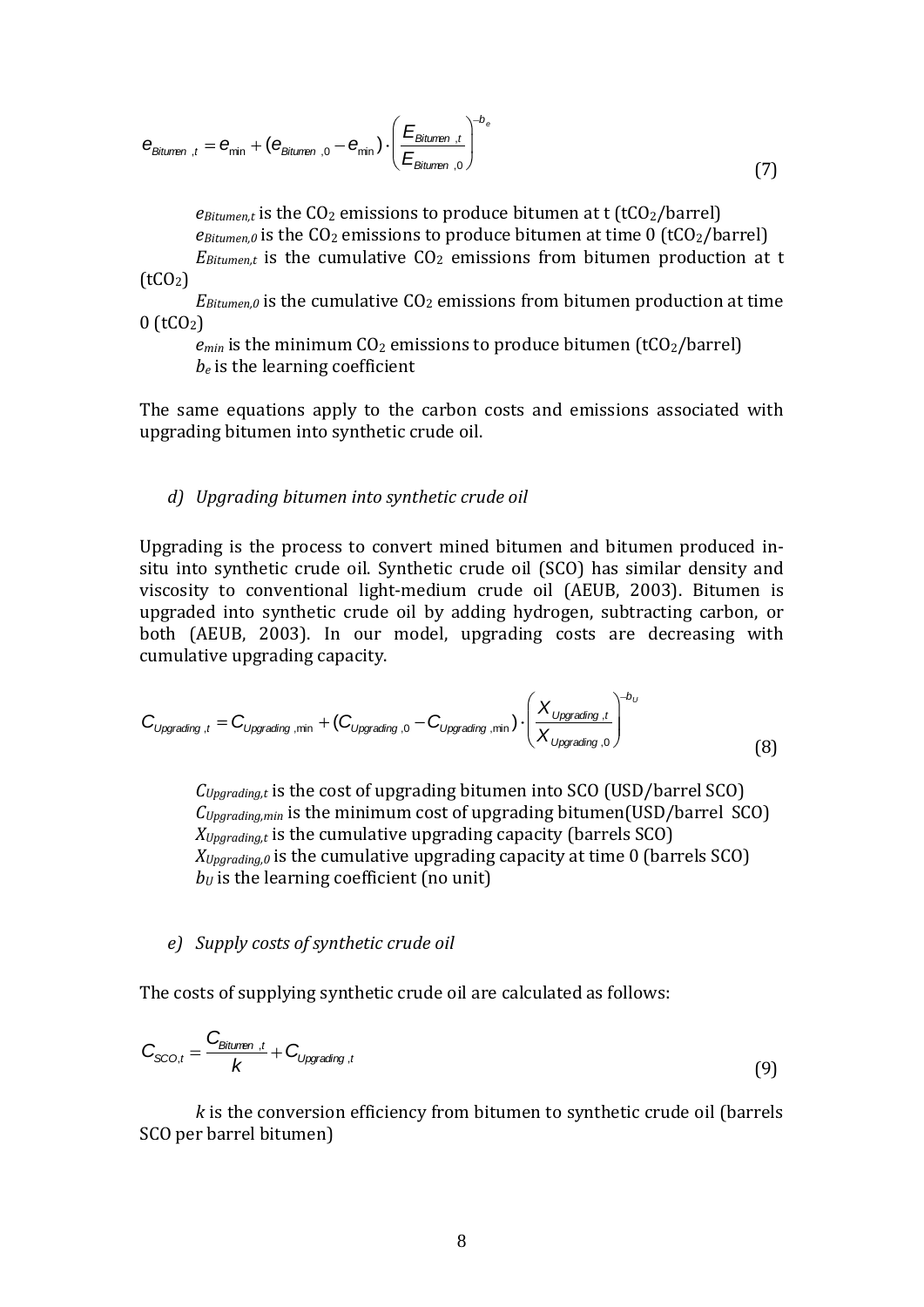When taking into account  $CO<sub>2</sub>$  emissions and costs, the equation for total synthetic crude oil costs becomes:

$$
C_{\text{SCO},t} = \frac{C_{\text{Bitumen},t} + C_{\text{Bitumen},t}^{CO_2}}{k} + C_{\text{Upgrading},t} + C_{\text{Upgrading},t}^{CO_2}
$$
(10)

The learning, depletion and production parameters described above are not known precisely. The effect of uncertainty associated with these input variables on the resulting supply costs should be explored: uncertainty is introduced in the model by assigning subjective probability distributions to the model parameters.

### **3.2 Parameters for Canadian bitumen**

A triangular distribution is assigned to each parameter. Each distribution is defined by a minimum, a maximum and a most likely value. The direction of the skew of the triangular distribution is set by the size of the most likely value relative to the minimum and the maximum (Palisade, 2007). A literature review is conducted in order to define the ranges of estimates associated with each parameter.

*a) Production parameters*

*Maximum production rate (xmax), initial production rate (x0) and inflection time (t1)*

The range of production rate estimates found in the literature are summarized on Figures 1 and 2 for mined and in-situ produced bitumen, respectively.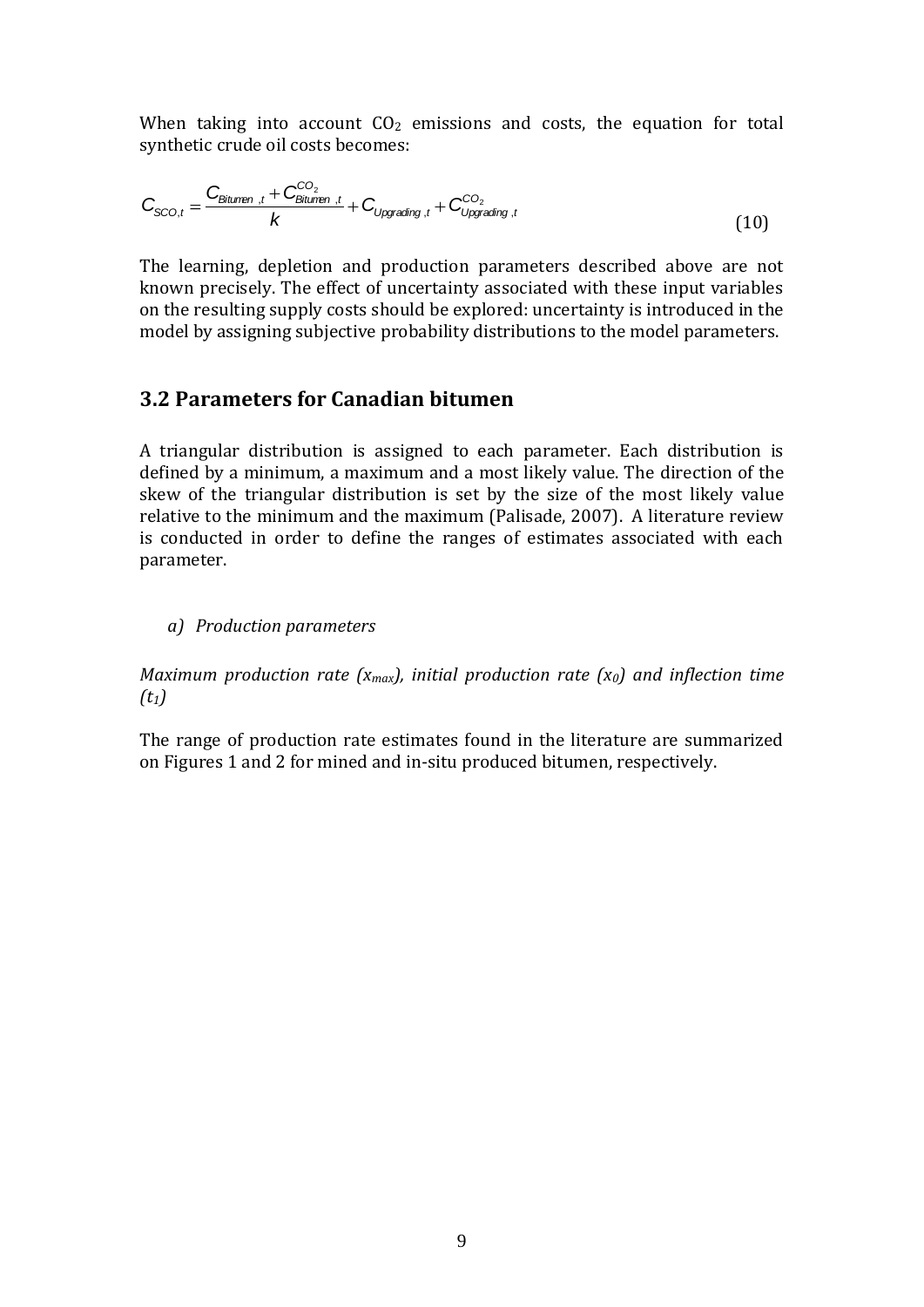

**Fig. 1: Literature estimates for the production rate over time - mined bitumen**



**Fig. 2: Literature estimates for the production rate over time - in-situ bitumen**

The ranges in table 1 are assigned to production parameters  $t_1$  (inflection time), *x<sup>0</sup>* (initial production rate) and *xmax* (maximum production rate) to cover the literature estimates in figures 1 and 2. Triangular distributions are assigned to the production parameters and the most likely values shown in table 1 correspond to the model mean shown in figures 1 and 2.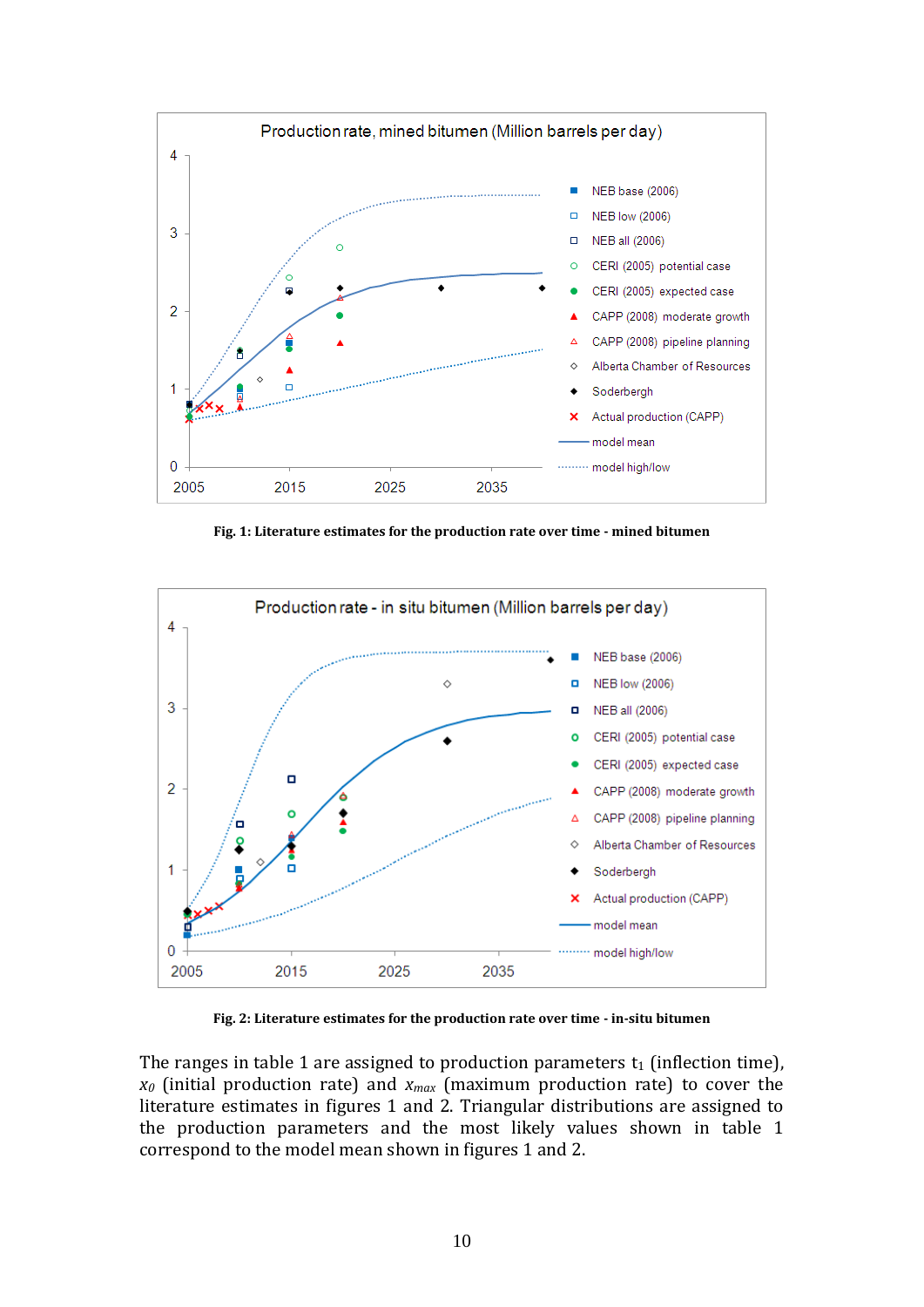|                                                      | <b>MINING</b> |             |             | IN-SITU      |              |              |
|------------------------------------------------------|---------------|-------------|-------------|--------------|--------------|--------------|
| <b>MINING</b>                                        | Min           | Most likely | Max         | Min          | Most likely  | Max          |
| $t_1$ , year                                         | 2009          | 2012        | 2015        | 2010         | 2013         | 2014         |
| $x_0$ , barrels per day                              | $6.0E + 0.5$  | $7.5E + 05$ | $9.0E + 05$ | $2.0E + 0.5$ | $4.0E + 0.5$ | $6.0E + 0.5$ |
| barrels<br>per<br>$X_{\text{max}}$<br>$\overline{d}$ | $1.6E + 06$   | $2.4E + 06$ | $3.1E + 06$ | $1.6E + 06$  | $2.65E + 06$ | $3.7E + 06$  |

**Table 1: Production parameters estimates**

#### *Initial cumulative production (X0)*

The initial cumulative production of bitumen from mining and in-situ recovery techniques was obtained using historical data from (CAPP, 2009) (cf. Appendix). The initial cumulative production of mined bitumen is 3.2E+09 barrels (1967 – 2005) while the initial cumulative production of bitumen from in-situ recovery techniques is 1.6E+09 barrels (1967 – 2005). In this study, we will assume that all mined and in-situ produced bitumen is upgraded to SCO.

### *b) Resource parameters*

### *Ultimate volume in place (Q)*

A distinction must be made between the amount of bitumen physically occurring underground, and the amount of bitumen that will eventually be recovered from the deposits. We define the amount of bitumen physically occurring underground before any extraction has taken place as the ultimate volume in place. The ultimate volume of bitumen in place in Canada is estimated at about 2.5 trillion barrels (NEB, 2004 p4). Of the 2.5 trillion barrels of bitumen in place, about 0.14 trillion barrels would be "amenable to surface mining" (with an overburden thickness of 75 metres or less), while about 2.4 trillion barrels would be recoverable using in-situ production technologies (NEB, 2004 p4). The ranges of the ultimate volume in place are constructed around these estimates, with a 10% uncertainty range (see table 2).

| Ultimate      | volume | <sub>1</sub> n | place. | Minimum    | Most likely | Maximum    |
|---------------|--------|----------------|--------|------------|-------------|------------|
| <b>MINING</b> |        |                |        | $0.13E+12$ | $0.14E+12$  | $0.15E+12$ |
| IN-SITU       |        |                |        | 2.16E+12   | 2.40E+12    | $2.64E+12$ |

| Table 2: Ultimate volume in place estimates |  |
|---------------------------------------------|--|
|---------------------------------------------|--|

#### *Recovery factor (R)*

The recovery factor is the percentage of the total oil in place in a deposit that can be recovered by a combination of primary, secondary and tertiary techniques (Grand Dictionnaire Terminologique, 2007). In our study, the ultimate recovery factor is the amount of oil or bitumen that could ultimately be produced as a percentage of the total amount of bitumen in place.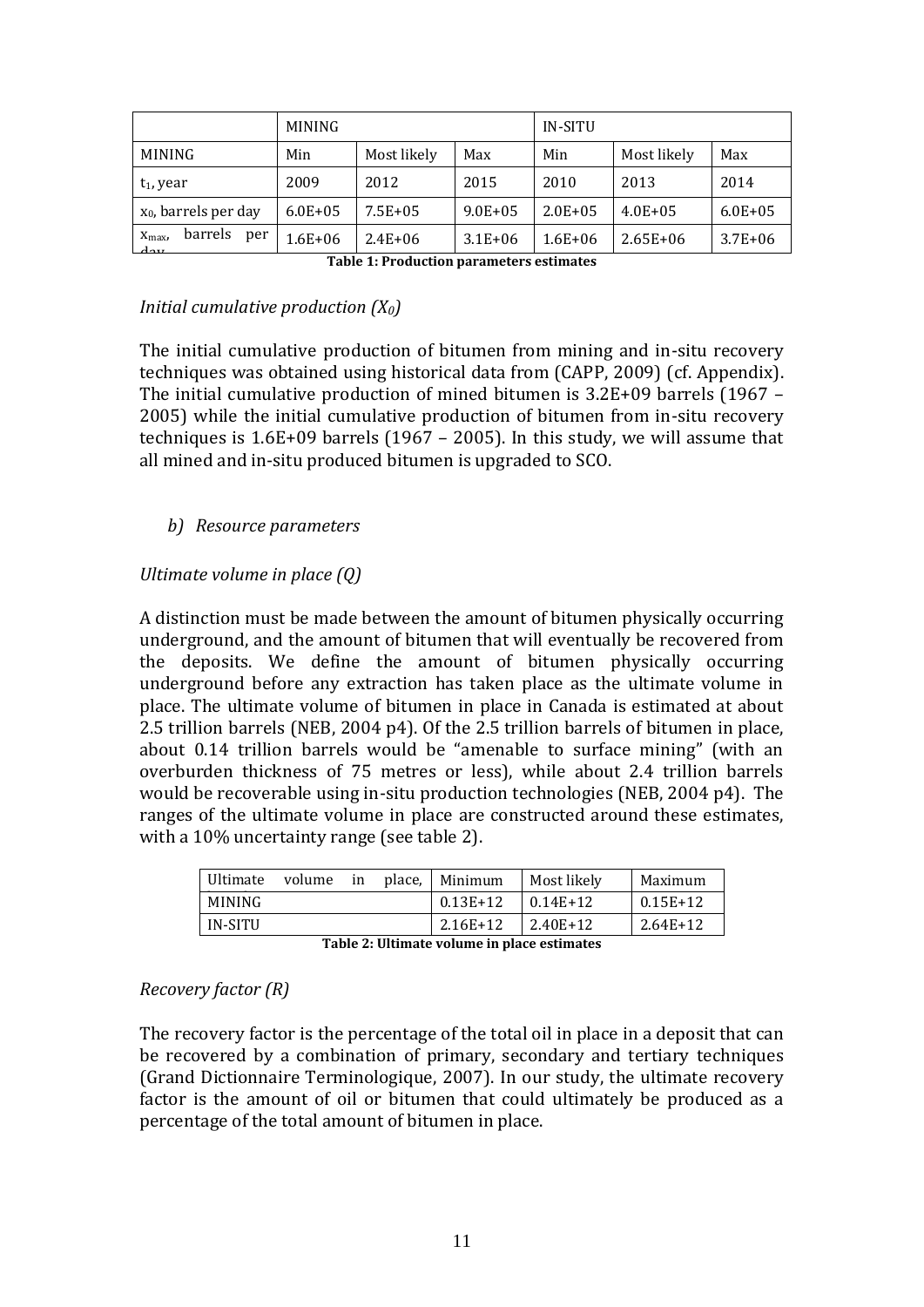According to the AEUB (2003 p2-8), the ultimate recoverable bitumen resources using surface mining techniques are estimated at about 1E+10m3, i.e. 0.063E+12 barrels, or about 42% of the ultimate volume in place (mining). The estimated recovery factor for surface coal mining is 0.8 to 0.9, (USGS, 1989). The range for the mining recovery factor is thus chosen as 0.42 – 0.9.

According to the AEUB (2003 p2-8), the ultimate recoverable bitumen resources using in-situ techniques are about  $3.9E+10$  m<sup>3</sup>, i.e.  $0.25E+12$  barrels, or about a tenth of the ultimate volume in place (in-situ). The estimates of the recovery factors available in the literature are closely linked to the performance of current technologies and to current or anticipated economic conditions. Ideally this study should be conducted independently of these considerations, as it is very difficult to anticipate future technological breakthroughs and economic conditions. In Rogner's hydrocarbon resource assessment, "the broadest possible dimensions were applied without immediate reference to recoverability" (1997 p220). Rogner points out the "difficulty of incorporating future development efforts, technology change, and uncertainty into reserve assessments" and argues for the inclusion of all hydrocarbon occurrences, as the "a priori exclusion of presently subeconomic or geologically uncertain occurrences would certainly underestimate the hydrocarbon occurrence potentially available to humankind", (1997 p236). Rogner thus adopts the highest plausible value for the occurrences of non-conventional oil resources, as his objective is to assess "the ultimately available resource base beyond short-term techno-economic recovery limitations" (1997 p253).

Our model introduces a depletion cost component that is solely based on the growing physical difficulty of producing bitumen. The recovery factor used to determine the costs associated with the depletion of the resources should therefore be set at the highest possible value. The previous estimates of the recovery factor are considered to be conservative, they will be chosen as the lower bound of the ranges. Table 3 shows the final estimates of the recovery rate used in the model.

| MINING<br>0.9<br>0.42<br>0.71 | Recovery factor, no unit | Min           | Most likely | Max |
|-------------------------------|--------------------------|---------------|-------------|-----|
|                               |                          |               |             |     |
|                               | IN-SITU                  | $0.1^{\circ}$ | 0.56        | 0.6 |

| Table 3: Recovery factor estimates |  |  |
|------------------------------------|--|--|
|------------------------------------|--|--|

#### *c) Depletion parameters*

*Maximum costs (Cmax) and depletion exponent ( )*

The estimates of the depletion parameters are obtained using the method described in (Méjean and Hope, 2008). Estimates from Attanasi (used in the SAUNER project), Rogner and Nordhaus and Boyer are used to determine the depletion parameters' ranges. The incremental cost function from which some of these estimates are derived expresses ''the quantity of resources that the industry is capable of adding to proved reserves or cumulative production'' as a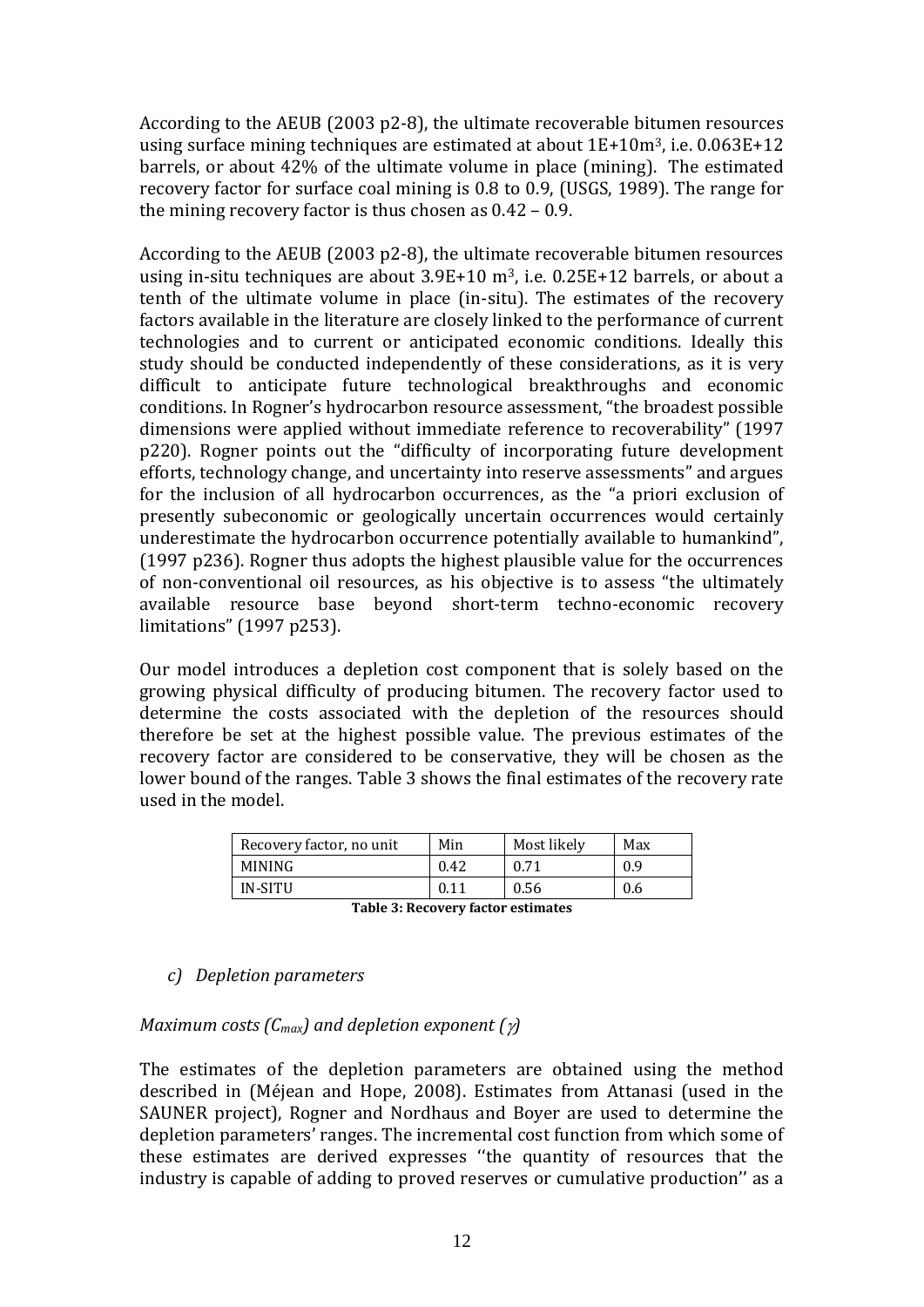function of long-term marginal costs (Attanasi, 1995, p2). These curves assume no subsequent cost reductions through technology learning (IEA, 2005a). The European SAUNER project uses Attanasi's estimates to produce world oil supply cost curves for various categories of oil, including tar sands. Rogner (1997) also produced similar aggregate quantity–cost curves for global oil resources. The resulting estimates for  $\gamma$  and  $C_{\text{max}}$  are summarised in table 4.

|                           | SAUNER 2000 | SAUNER 2000      | Rogner 1997 p254     | <b>Nordhaus</b><br>and<br>1999<br>Boyer<br>p40 |
|---------------------------|-------------|------------------|----------------------|------------------------------------------------|
| Category                  | Tar sands   | Conventional oil | Global oil resources | Carbon fuels                                   |
| (no unit)                 | 1.07        |                  | 1.04                 | 4                                              |
| Cmax<br>(2005) USD/barrel | 186*        | 120              | $240**$              | $121***$                                       |

\*155 (1998)USD; \*\*160 (1990)USD; \*\*\*81 (1990)USD

Rogner values all resource categories are as if "all future productivity gains were realized immediately" (p253). In his analysis, "a productivity gain in the upstream sector of 1% per year is assumed (...) a resource that presently commands production costs of, for example, \$40 per barrel of oil equivalent (boe) would, over a period of 50 years, drop gradually to \$24", (Rogner, 1997 p251). The high end of the conventional oil spectrum is 35 (1990) USD/barrel (including EOR). Taking out the 1% per year productivity gains, this is equivalent to 58 (1990) USD/barrel, or 86 (2005) USD/barrel (Rogner, 1997 p254). The high end of the non-conventional spectrum is 160 (1990) USD/barrel, which is equivalent to 267 (1990) USD/barrel without any productivity gain, or 395 (2005) USD/barrels (Rogner, 1997 p254).

The SAUNER project models production costs in 1998 USD per barrel. The highest conventional oil production costs are 50 (1998) USD/barrel (SAUNER, 2000b), or 60 (2005) USD/barrel. The depletion exponent is chosen between 1 and 4, but the probability distribution is skewed towards the lower bound of the range because a degree convexity corresponding to a value of 4 is considered to be very high in the case of the oil sands as these resources are well known. The maximum depletion cost parameters are chosen as shown in table 5.

| lmax             | minimum   | maximum |
|------------------|-----------|---------|
| <b>Bitumen</b>   | 1 2 1 * * | $395*$  |
| Conventional oil | $60***$   | 86*     |

\*adapted from Rogner, \*\*adapted from Nordhaus and Boyer, \*\*\* adapted from SAUNER

**Table 5: Maximum depletion costs ranges used in the model**

**Table 4: Literature estimates for depletion parameters**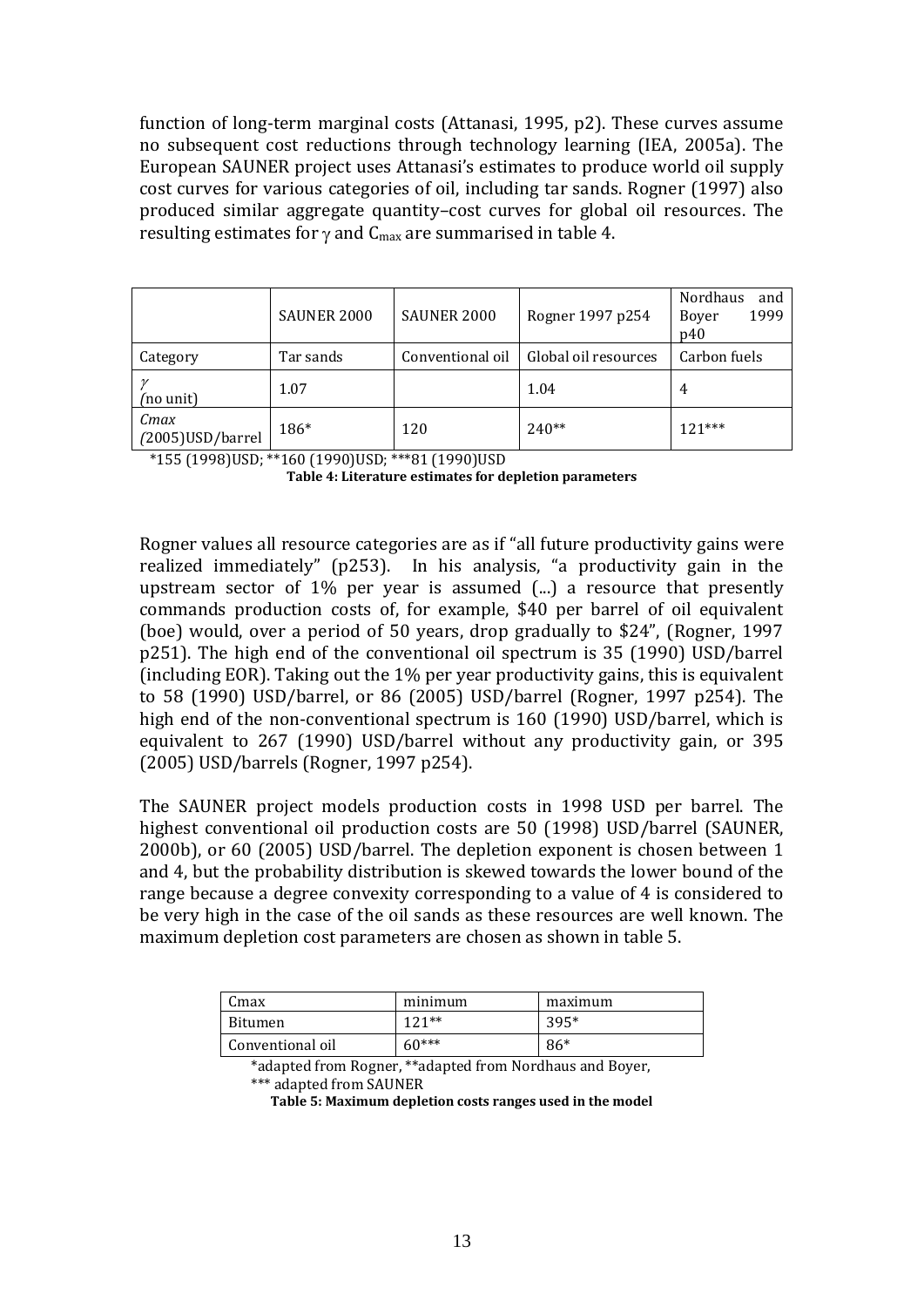#### *d) Learning parameters*

#### *Initial costs (C0)*

Table 6 summarises the operating and supply costs of bitumen recovered using cold production, various in-situ techniques and surface mining. Upgrading costs are also included.

| USD(2005) per barrel at the plant gate | Output          | Operating<br>costs | Supply<br>costs | Source           |
|----------------------------------------|-----------------|--------------------|-----------------|------------------|
| In-situ (cold production)              |                 |                    |                 |                  |
| Wabasca, Seal                          | bitumen         | $5 - 7$            | $12 - 15$       | <b>NEB, 2006</b> |
| Wabaka                                 | bitumen         | $3.5 - 7.5$        | $8.5 - 12$      | Cliffe, 2002     |
| <b>CHOPS - Cold Lake</b>               | bitumen         | $7 - 8$            | $13 - 16$       | NEB, 2006        |
| Cold Lake                              | bitumen         | $7 - 11$           | $12 - 16$       | Cliffe, 2002     |
| In-situ (thermal)                      | bitumen         |                    |                 |                  |
| Cyclic Steam Stimulation (CSS)         | bitumen         | $8 - 12$           | $17 - 20$       | <b>NEB, 2006</b> |
| CSS                                    | bitumen         | $7 - 12$           | $12 - 19$       | Cliffe, 2002     |
| <b>CSS</b>                             | bitumen         | $6 - 10$           | $10 - 15$       | IEA, 2002        |
| <b>CSS</b>                             | <b>SCO</b>      | $4.5 - 7.5$        |                 | NRCan,           |
| Steam Assisted Gravity Drainage (SAGD) | bitumen         | $8 - 12$           | $15 - 18$       | <b>NEB, 2006</b> |
| SAGD                                   | bitumen         | $6 - 11$           | $10 - 17$       | Cliffe, 2002     |
| SAGD                                   | bitumen         | $5 - 9$            | $7 - 13$        | IEA, 2002        |
| SAGD                                   | SC <sub>O</sub> | $3.5 - 7$          |                 | NRCan,           |
| <b>Mining</b>                          |                 |                    |                 |                  |
| Mining/Extraction                      | bitumen         | $7 - 10$           | $15 - 17$       | NEB, 2006        |
| Mining                                 | bitumen         | $6 - 10$           | $12 - 16$       | Cliffe, 2002     |
| Mining                                 | <b>SCO</b>      | $11 - 13.5$        |                 | NRCan,           |
| Integrated Mining/Upgrading            | <b>SCO</b>      | $15 - 18$          | $30 - 33$       | NEB, 2006        |
| Integrated Mining/Upgrading            | <b>SCO</b>      | 12-15              | $18 - 22$       | Cliffe, 2002     |
| <b>Upgrading</b>                       |                 |                    |                 |                  |
| Stand-alone upgrader                   | SC <sub>O</sub> | $12 - 15$          | $22 - 27$       | Cliffe, 2002     |

Source: (Cliffe, 2002) and (IEA, 2002) are adapted from (Greene, 2003); (NEB, 2006) **Table 6: Literature estimates for initial costs**

The ranges in table 7 are assigned to the initial mining, thermal in-situ and upgrading costs.

| Minimum | Most likely | Maximum |
|---------|-------------|---------|
|         | 15          | 17      |
|         | 14          | 20      |
| つつ      | 25          | ת ר     |
|         |             |         |

**Table 7: Initial costs ranges used in the model**

It should be noted that the model does not include a parameter that reflects the losses occurring at the extraction stage. Bitumen is extracted from the mined oil sands before it is sent to the upgrader to be transformed into synthetic crude oil. These losses currently come close to about 10 to 13% of the initial amount of bitumen occurring in the mined oil sands (Alberta Chamber of Resources, 2004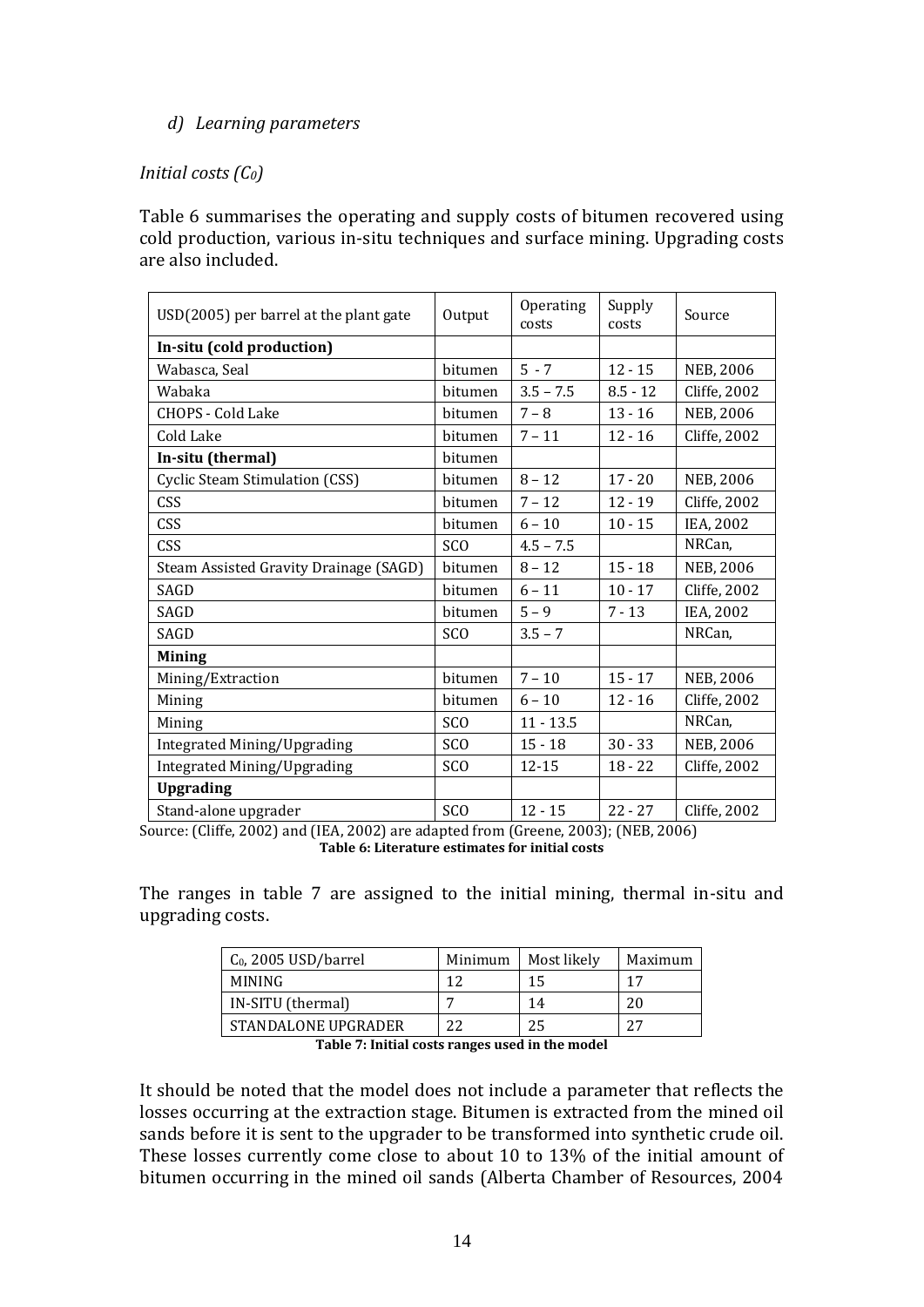p20). These losses have an impact on the bitumen production rate and the unit costs of producing bitumen. In fact, these losses are already included in the model, but in an implicit way. The estimates used to construct the ranges for the initial costs are found in the literature in dollars per barrel of bitumen, not in dollars per barrel of oil sand. These costs therefore already account for the losses occurring at the extraction stage. Similarly, the estimates obtained for future production rates are found in barrels of bitumen, and not in barrels of mined oil sands. Also, the estimation of the minimum mining costs (*Cmin*) takes these losses into account (see paragraph below).

#### *Minimum costs (Cmin)*

The minimum costs of mining bitumen were estimated between 2 and 9 USD per barrel of bitumen in (Méjean and Hope, 2008). The minimum costs of producing bitumen through in-situ recovery techniques are estimated by examining the costs of producing Venezuelan heavy oil. Venezuelan heavy oil from the Orinoco belt flows at reservoir temperature and can be produced without additional "viscosity-reduction techniques" (IEA, 2005 p77). Greene (2003 p19) estimates the extraction costs of Venezuelan heavy oil at about 3 USD/barrel, and upgrading costs at over 4 USD/barrel. Also, the costs of primary recovery of heavy oil in difficult offshore areas can be as low as USD2/barrel (Roumasset et al., 1983). The range for the minimum cost of producing bitumen through in-situ recovery is chosen as 2 to 3 USD/barrel.

The upgrading stage integrates mature refinery processes in an original way. The minimum upgrading costs can be estimated using current petroleum refining costs. Several refining cost estimates were found in the literature, for instance refining cost estimates of 7.01 USD/barrel (including marketing and energy costs) (EIA, 2007 p33) and operating costs between 5 and 8 USD/barrel between 1988 and 2001 (EIA, 2003 p6). The ranges in table 8 are assigned to minimum cost estimates.

| $C_{min}$ , USD/barrel (bitumen or SCO) | Minimum | Most likely | Maximum |
|-----------------------------------------|---------|-------------|---------|
| <b>MINING</b>                           |         | 5.5         |         |
| IN-SITU                                 |         |             |         |
| UPGRADING                               |         | 6.5         |         |

**Table 8: Minimum cost ranges used in the model**

#### *Learning rate (LR)*

Some learning rate estimates for petroleum refining and chemical refining found in the literature are summarized in table 9.

| Type of process               | Learning<br>unit) | rate | (no <sub>l</sub> ) | Source                                                       |
|-------------------------------|-------------------|------|--------------------|--------------------------------------------------------------|
| Oil refining                  | 0.1               |      |                    | Emerson, 1988 p138 in (Junius, 1997)                         |
| Chemical products             | $0.2 - 0.3$       |      |                    | Lieberman, 1984 p221                                         |
| Conventional oil technologies | 0.04              |      |                    | Kahouli-Brahmi, 2008 p141                                    |
|                               |                   |      |                    | Takla 0. Litovatuva satimatas fautka laavujug vata navamatav |

**Table 9: Literature estimates for the learning rate parameter**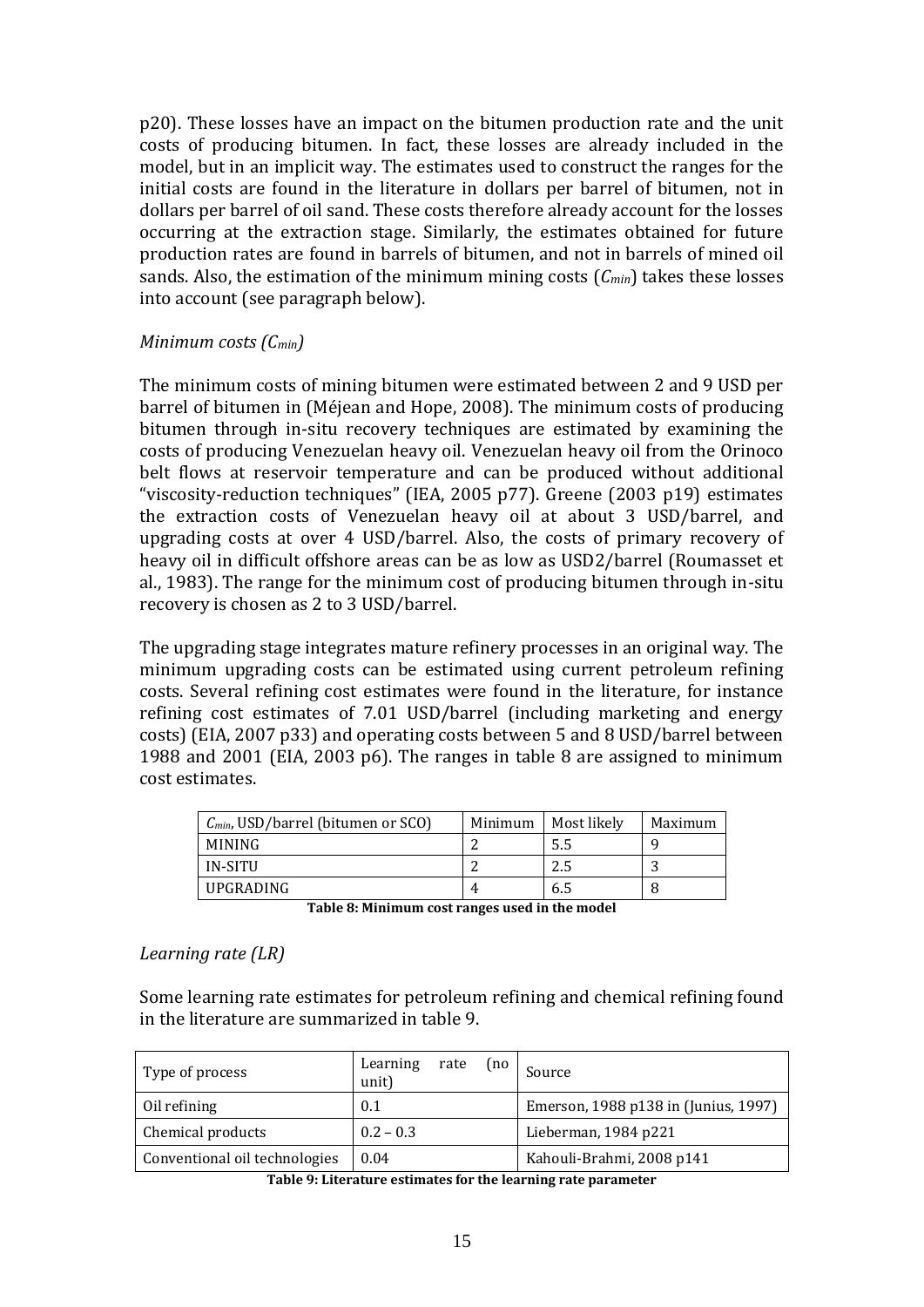According to Kahouli-Brahmi (2008 p 141) "mature technologies such as coal, oil and lignite conventional technologies present relatively low learning rates of 4% on average". The learning rate for Canadian bitumen production was estimated between 0.2 and 0.42 in (Méjean and Hope, 2008). The lower bound of the range was derived from (IEA, 2005 p166), while the upper bound of the range was calculated using historical data of supply costs and production volumes from the Canadian Petroleum Producers Association (CAPP) from 1983 to 1998. The learning rate of 0.42 is very high compared to other energy technologies (see McDonald and Schrattenholzer, 2001). We expand the previous study and differentiate between bitumen mining and in-situ production technologies.

The learning rate for in-situ bitumen is calculated from production data from CAPP (2009) and supply cost data from NRCan in (Alberta Chamber of Resources, 2004 p12). This regression gives a learning rate of 0.21 for in-situ production  $(R^2=0.94)$  between 1985 and 1991. Toman et al. (2008, p33) assume a more conservative learning rate of 0.10 for bitumen production from Canadian oil sands. As mining is now considered as a mature technology the value of 0.1 is chosen as the lower bound of the mining learning rate range. The following ranges are thus chosen for mining and in-situ learning rates. The learning rate of 0.25 for oil extraction (McDonald and Schrattenholzer, 2001 p257) falls into both bitumen production ranges.

| LR, no unit    | Minimum | Most likely | Maximum |
|----------------|---------|-------------|---------|
|                |         |             |         |
| <b>MINING</b>  | 0.10    | 0.26        | 0.42    |
| <b>IN-SITU</b> | 0.21    | 0.30        | 0.42    |
| UPGRADING      | 0.04    | 0.17        | 0.3     |
|                |         | __          |         |

**Table 10: Learning rate ranges used in the model**

#### *e) Carbon costs and emissions*

#### *Initial carbon costs*  $C_{c0}$  *and growth rate*  $\alpha$

The following range for the social costs of carbon in 2008 is obtained from PAGE2002 with Stern review assumption:  $25 - 300$  (2000) USD/tCO<sub>2</sub> (Hope, 2008 p20). The social cost of carbon is assumed to grow at a rate of about 2 to 3% per year in real terms (Hope, 2008 p19). The social costs of carbon in year 0 (2005) are thus estimated at about 23 to 283 (2000) USD/tCO<sub>2</sub>, i.e. 26 - 322  $(2005)$  USD/tCO<sub>2</sub> (with 1 USD(2000) = 1.138 USD(2005)).

| Carbon parameter               | Minimum | <b>Most likely</b> | Maximum |
|--------------------------------|---------|--------------------|---------|
| $C_{c,0}$ USD/tCO <sub>2</sub> | 26      | 174                | 322     |
| alpha, no unit                 | 0.02    | 0.025              | 0.03    |
| m 11 <i>44 0</i> 1             |         |                    |         |

**Table 11: Carbon parameters ranges used in the model**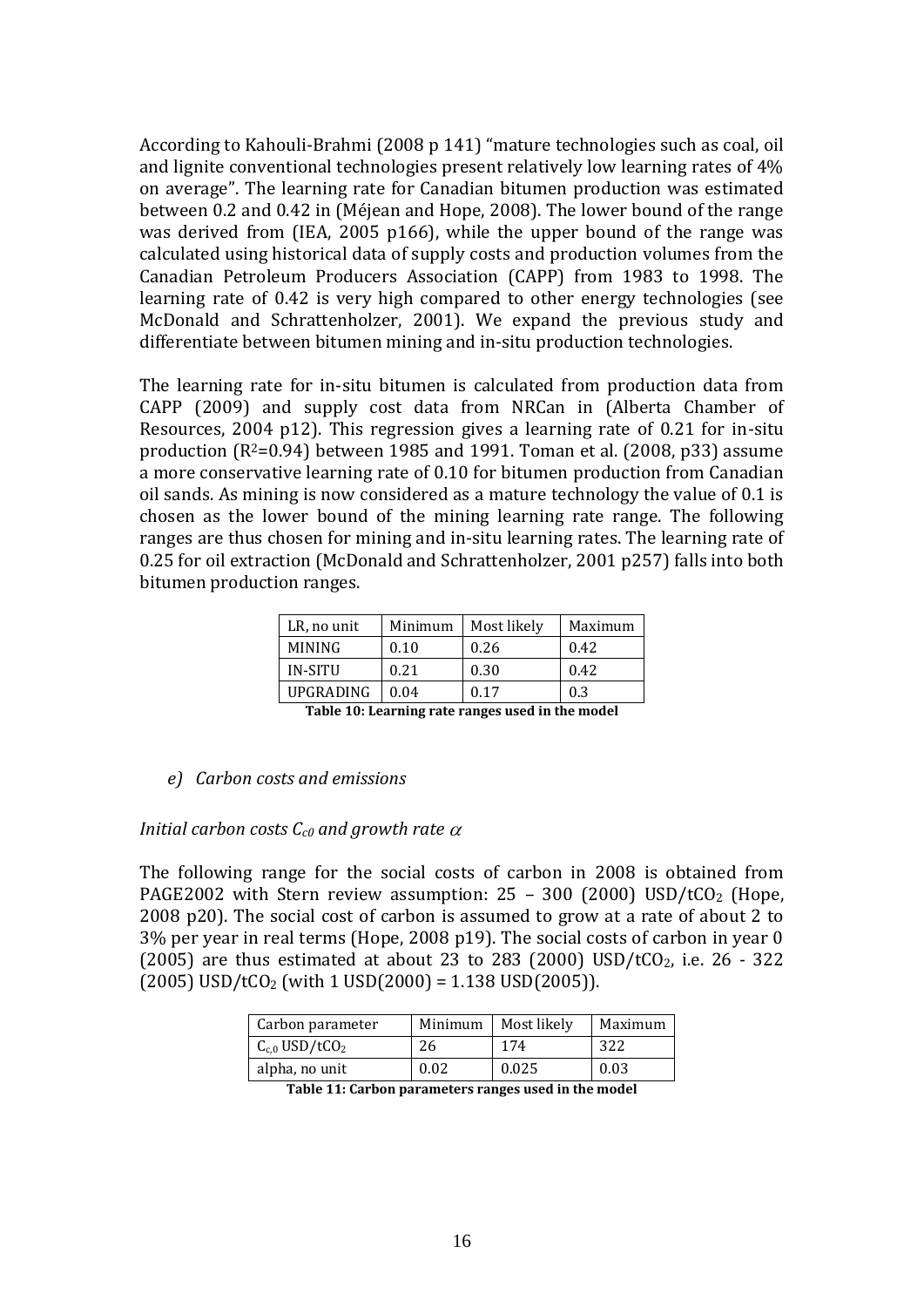#### *Initial unit emissions (e0)*

The literature estimates for unit  $CO<sub>2</sub>$  emissions for mining recovery, in-situ recovery and upgrading are summarised in table 12.

| Type of process       | Initial<br>unit emissions<br>tCO <sub>2eq</sub> /barrel        | Source                                                                           |
|-----------------------|----------------------------------------------------------------|----------------------------------------------------------------------------------|
| Mining                | 0.04                                                           | Alberta Chamber of Resources, 2004 p62                                           |
| Mining                | 0.035                                                          | LENEF and T.J.McCann & Associates in<br>(Alberta Chamber of Resources, 2004 p62) |
| Mining                | $0.025 - 0.05$                                                 | Cupcic, 2003 p24                                                                 |
| In-situ               | 0.06                                                           | Alberta Chamber of Resources, 2004 p62                                           |
| In-situ               | 0.081                                                          | CAPP, 2004 p30                                                                   |
| In-situ               | $0.07 - 0.085$                                                 | LENEF and T.J.McCann & Associates in<br>(Alberta Chamber of Resources, 2004 p62) |
| In-situ (SAGD)        | $0.065 - 0.115$                                                | Cupcic, 2003 p24                                                                 |
| Upgrading             | $0.075 - 0.09$                                                 | LENEF and T.J.McCann & Associates in<br>(Alberta Chamber of Resources, 2004 p62) |
| Upgrading             | 0.038                                                          | Cupcic, 2003 p24                                                                 |
| Light/medium<br>crude | $0.022$ (0.18tCO <sub>2eq</sub> /m <sup>3</sup> ) <sup>*</sup> | CAPP, 2004 p30                                                                   |

 $*1$  barrel = 0.12 m<sup>3</sup>

**Table 12: Literature estimates for unit emissions**

Carbon emissions are expected to increase when natural gas is replaced by residues to produce steam for recovery and hydrogen for upgrading. Flint provides some estimates for carbon emissions per barrel of SCO, shown in table 13.

| Emissions ( $tCO2eq/\text{barrel}$ SCO)                     | In-situ $(SAGD)$ + upgrading |                 | Mining $+$ upgrading |                 |  |
|-------------------------------------------------------------|------------------------------|-----------------|----------------------|-----------------|--|
| <b>Process</b>                                              | Natural gas<br>Residue       |                 | Natural gas          | Residue         |  |
| Total recovery only<br>(tCO <sub>2ea</sub> /barrel bitumen) | $0.049 - 0.054$              | $0.077 - 0.086$ | $0.027 -$<br>0.030   | $0.037 - 0.041$ |  |
| Total upgrading only                                        | 0.045                        | 0.085           | 0.045                | 0.085           |  |

**Table 13: Comparison between natural gas and residue fuelled upgrading processes**

The ranges in table 14 are assigned to unit emission parameters.

| $e_0$ , tCO <sub>2eq</sub> /barrel | Min   | Most likely | Max   |
|------------------------------------|-------|-------------|-------|
| MINING (bitumen)                   | 0.025 | 0.038       | 0.05  |
| IN-SITU (bitumen)                  | 0.049 | 0.083       | 0.115 |
| UPGRADING (SCO)                    | 0.038 | 0.064       | 0.09  |

**Table 14: Unit carbon emissions ranges used in the model**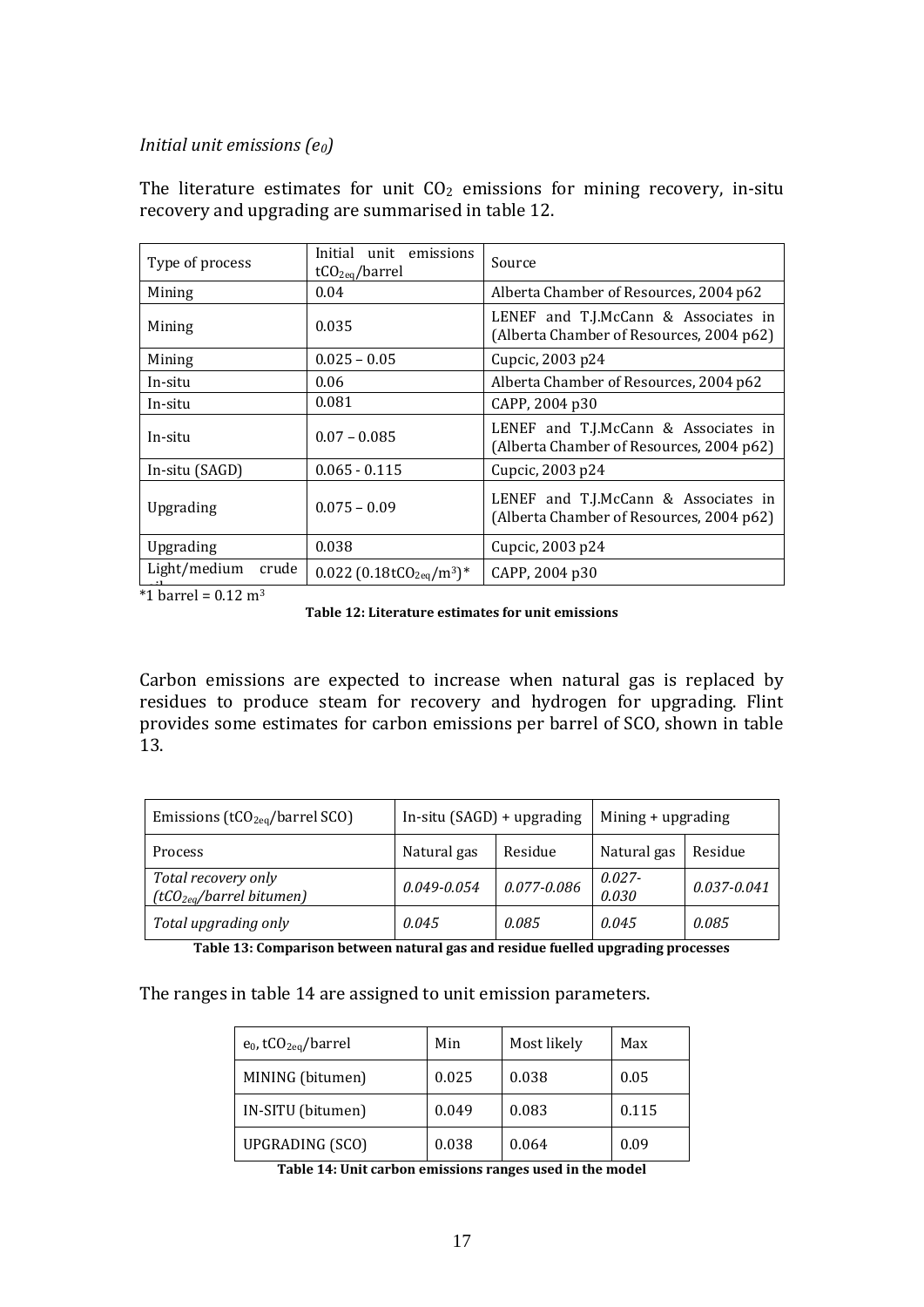#### *Initial cumulative emissions (E)*

An estimate for initial cumulative carbon emissions is obtained by multiplying the initial cumulative production of bitumen (in barrels) by the range for initial unit emissions (in  $tCO_{2eq}$  per barrel). This method gives the following estimates, which are chosen as the lower bound of the range, as unit carbon emissions are assumed to have decreased over time in the past.

If we assume that only mined bitumen was upgraded to synthetic crude oil, the cumulative volume of bitumen upgraded equals 3.7E+09 barrels between 1967 and 2005, and the cumulative production of synthetic crude oil equals 2.6E+09 over the same period. An estimate for initial cumulative carbon emissions is obtained by multiplying the initial cumulative production of synthetic crude oil (in barrels) by the range for initial unit emissions (in  $tCO_{2eq}$  per barrel of synthetic crude oil). This method gives the estimates in table 15, which again are chosen as the lower bound of the range, as unit carbon emissions are assumed to have decreased over time in the past.

| of<br>Type<br>process | Initial<br>cumulative<br>production (barrels) | Initial unit emissions<br>(tCO <sub>2eq</sub> /barrel) | cumulative<br>Initial<br>emissions ( $tCO2e$ ) |
|-----------------------|-----------------------------------------------|--------------------------------------------------------|------------------------------------------------|
| Mining                | $3.9E + 09$                                   | $0.025 - 0.05$                                         | $0.98E+08 - 2.0E+08$                           |
| In-situ               | $1.6E + 09$                                   | $0.06 - 0.115$                                         | $0.96E+08 - 1.8E+08$                           |
| Upgrading             | 2.6E+09 (barrels SCO)                         | 0.038<br>0.09<br>(tCO <sub>2eq</sub> /barrel SCO)      | $0.99E+08 - 2.3E+08$                           |

Historical unit emissions from (Alberta Chamber of Resources, 2004 p15) are used to find a higher estimate of the initial cumulative emissions. Unit carbon emissions are multiplied with bitumen production rate each year, and aggregated over the whole period. It should be noted that the carbon emissions data from (Alberta Chamber of Resources, 2004 p15) do not differentiate between in-situ or mining recovery. The following estimates are found: 4.6E+08 tCO<sub>2eq</sub> for initial cumulative emissions from mining and  $1.8E+08$  tCO<sub>2eq</sub> for initial cumulative emissions from in-situ.

Upgrading uses similar processes as those used in conventional oil refining. The cumulative emissions from petroleum refining in Canada from 1990 to 2005 amounted about  $3.1E+08$  tCO<sub>2eq</sub> (Environment Canada, 2008 p31). The ranges in table 16 are assigned to the cumulative emissions parameters.

| E, tCO <sub>2eq</sub> | Minimum      | Most likely  | Maximum      |
|-----------------------|--------------|--------------|--------------|
| <b>MINING</b>         | $0.98E + 08$ | $2.8E + 0.8$ | $4.6E + 08$  |
| IN-SITU               | $0.96E + 08$ | $1.4E + 08$  | $1.8E + 0.8$ |
| Upgrading             | $1.0E + 08$  | $2.1E + 0.8$ | $3.1E + 0.8$ |

**Table 16: Initial cumulative emission ranges use in the model**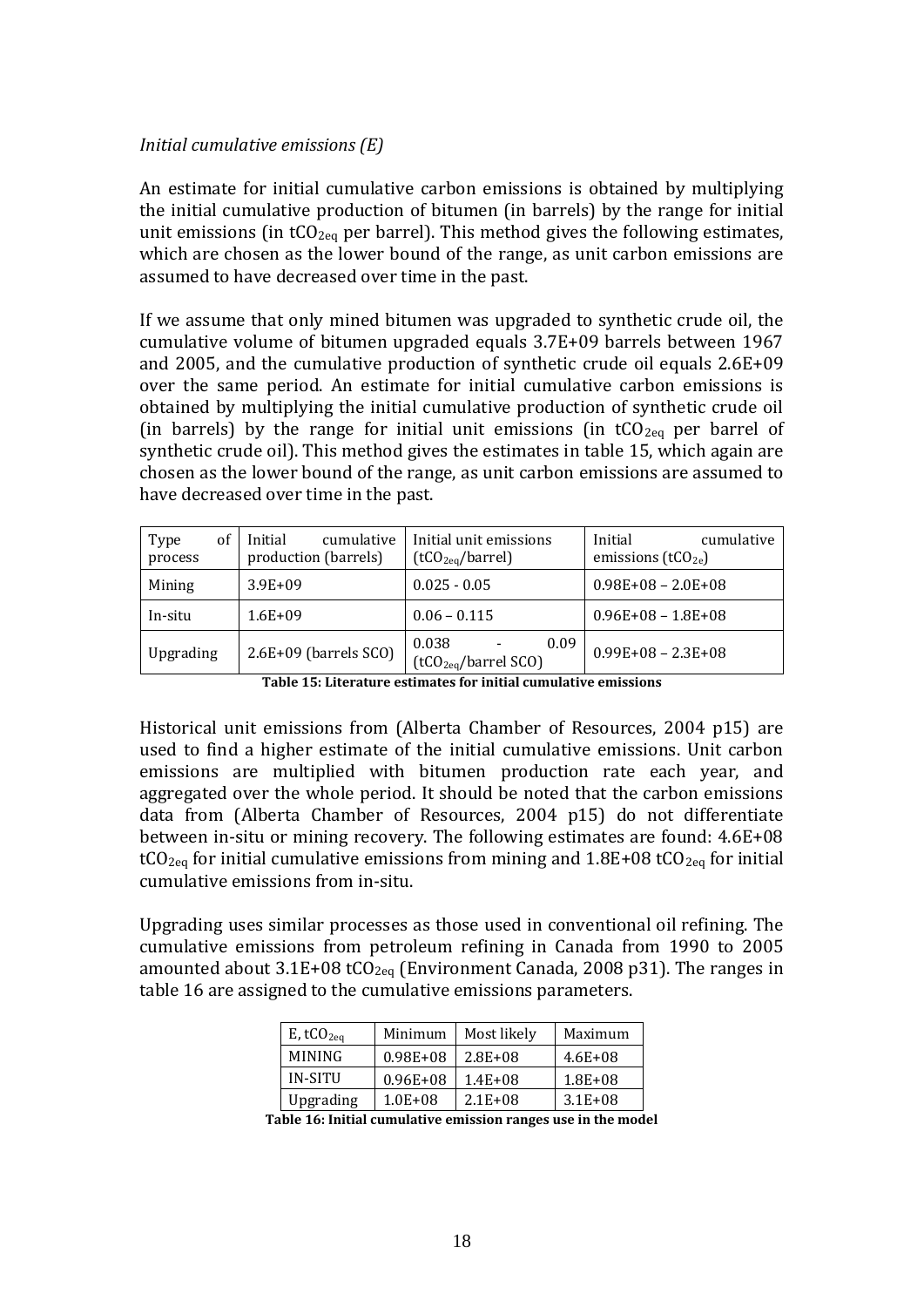#### *Minimum carbon emissions (emin)*

According to (Flint, 2004 p65), the use of natural gas for bitumen recovery and hydrogen generation is responsible for over half of  $CO<sub>2</sub>$  emissions associated to SCO from mined bitumen, and 75% of CO<sub>2</sub> emissions associated to SCO produced from bitumen recovered in-situ. Also, between 8 and  $12\%$  of  $CO<sub>2</sub>$  emissions associated to SCO can be attributed to the energy use of the upgrader.

We estimate the "bottom line", minimum achievable carbon emissions for mining and in-situ recovery by assuming that only low-carbon energy is used for recovery and hydrogen production. In the case of bitumen recovery, it follows that both recovery energy and purchased power (see Flint, 2004 p20) have zero carbon emissions. These estimates are used as the lower bound of the range.

As upgrading uses similar processes as those used in conventional oil refining, but applied to a heavier feedstock, we chose the current  $CO<sub>2</sub>$  intensity of 0.036 t  $tCO_{2eq}/$ barrel of oil input in a conventional petroleum refinery (Chevron, 2008), as the upper bound of range for upgrading minimum emissions. The upper bound of the minimum  $CO<sub>2</sub>$  emissions of the mining and in-situ recovery processes are chosen just below the current emissions (associated to the use of natural gas).

| Min   | Most likely | Max   |
|-------|-------------|-------|
| 0.015 | 0.020       | 0.024 |
| 0.005 | 0.027       | 0.048 |
| 0.005 | 0.021       | 0.036 |
|       |             |       |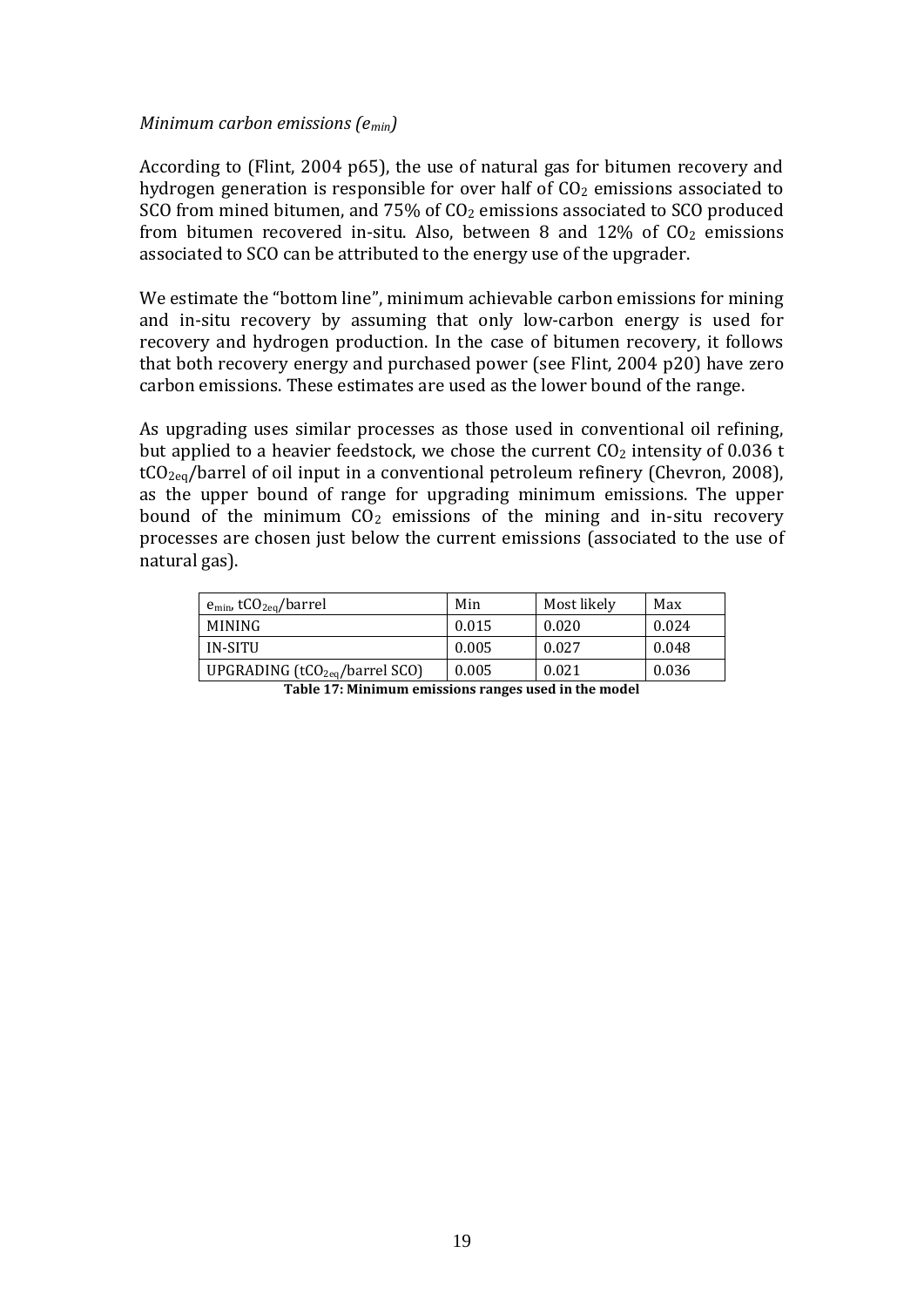# *f) Summary*

Table 18 summarises the ranges that are assigned to each parameter in the model.

| <b>Parameters</b>                                                 |                     | Minimum Most likely Maximum Standard |                    |              | Unit                           |
|-------------------------------------------------------------------|---------------------|--------------------------------------|--------------------|--------------|--------------------------------|
|                                                                   |                     |                                      |                    | deviation    |                                |
| <b>Resources</b>                                                  | $1.3E + 11$         | 1.41E+11                             | $1.5E + 11$        | 4.09E+09     | barrels                        |
| Mining resources in place $(Q_M)$<br>Mining recovery rate $(R_M)$ | 0.42                | 0.66                                 | 0.9                | 0.10         | no unit                        |
| In-situ resources in place $(Q_{IS})$                             | 2.16E+12            | $2.4E + 12$                          | $2.64E+12$         | $9.80E + 10$ | barrels                        |
| In-situ recovery rate $(R_{IS})$                                  | 0.11                | 0.36                                 | 0.6                |              |                                |
|                                                                   |                     |                                      |                    | 0.10         | no unit                        |
| Production                                                        |                     |                                      |                    |              |                                |
| Initial mining production rate $(x_{M,0})$                        | $6.0E + 05$<br>2009 | $7.5E + 05$<br>2012                  | $9.0E + 5$<br>2015 | $6.12E + 04$ | barrels per day                |
| Mining inflection time $(t_{M,1})$                                |                     |                                      |                    | 1            | year                           |
| Maximum mining production<br>rate                                 | $1.6E + 06$         | $2.2E + 06$                          | $3.5E + 06$        | 3.97E+05     | barrels per day                |
| Initial in-situ production rate $(x_{15,0})$                      | $2.0E + 05$         | $4.0E + 05$                          | $6.0E + 05$        | 8.16E+04     | barrels per day                |
| In-situ inflection time $(t_{IS,1})$                              | 2015                | 2028                                 | 2040               | 5            | year                           |
| in-situ<br>production<br>Maximum<br>rate                          | $1.6E + 06$         | $2.7E + 06$                          | $3.7E + 06$        | 4.29E+05     | barrels per day                |
| Upgrading efficiency $(k)$                                        | 0.81                | 0.86                                 | 0.9                | 0.02         | no unit                        |
| <b>Depletion</b>                                                  |                     |                                      |                    |              |                                |
| Maximum depletion costs $(C_{max})$                               | 121                 | 258                                  | 395                | 56           | USD/barrel                     |
| Depletion exponent $(y)$                                          | $\mathbf{1}$        | 1.9                                  | $\overline{4}$     | 0.63         | no unit                        |
| <b>Learning</b>                                                   |                     |                                      |                    |              |                                |
| Initial mining costs $(C_{M,0})$                                  | 12                  | 15                                   | 17                 | $\mathbf{1}$ | USD/barrel                     |
| Initial in-situ costs $(C_{IS,0})$                                | 7                   | 14                                   | 21                 | 2.9          | USD/barrel                     |
| Initial upgrading costs $(C_{U,0})$                               | 22                  | 25                                   | 27                 | 1.0          | USD/barrel                     |
| Mining learning rate (LR <sub>M</sub> )                           | 0.10                | 0.26                                 | 0.42               | 0.07         | no unit                        |
| In-situ learning rate $(LR_{IS})$                                 | 0.21                | 0.32                                 | 0.42               | 0.04         | no unit                        |
| Upgrading learning rate $(LR_U)$                                  | 0.04                | 0.17                                 | 0.3                | 0.05         | no unit                        |
| Minimum mining costs $(C_{M,min})$                                | $\overline{2}$      | 5.5                                  | 9                  | 1.4          | USD/barrel                     |
| Minimum in-situ costs (C <sub>IS,min</sub> )                      | $\overline{c}$      | 2.5                                  | 3                  | 0.2          | USD/barrel                     |
| Minimum upgrading costs $(C_{U,min})$                             | $\overline{4}$      | 6                                    | 8                  | 0.8          | USD/barrel SCO                 |
| Carbon                                                            |                     |                                      |                    |              |                                |
| Initial carbon costs $(C_{C,0})$                                  | 26                  | 85                                   | 322                | 64           | USD/tCO <sub>2eq</sub>         |
| Carbon costs growth rate $(\alpha)$                               | 0.02                | 0.025                                | 0.03               | 0.00         | no unit                        |
| In-situ initial emissions $(e_{M,0})$                             | 0.049               | 0.038                                | 0.115              | 0.02         | tCO <sub>2eq</sub> /barrel     |
| Mining initial emissions $(e_{15,0})$                             | 0.025               | 0.02                                 | 0.05               | 0.01         | tCO <sub>2eg</sub> /barrel     |
| Upgrading initial emissions $(e_{U,0})$                           | 0.038               | 0.064                                | 0.09               | 0.01         | tCO <sub>2eq</sub> /barrel SCO |
| In-situ cumulative emissions $(E_{M,0})$                          | $0.98E + 08$        | 2.8E+08                              | $4.6E + 08$        | 7.39E+07     | tCO <sub>2eq</sub>             |
| Mining cumulative emissions $(E_{IS,0})$                          | $0.96E + 08$        | 1.4E+08                              | 1.8E+08            | 1.72E+07     | tCO <sub>2eq</sub>             |
| Upgrading cumulative emissions $(E_{U,0})$                        | $1.0E + 08$         | $2.1E + 08$                          | $3.1E + 08$        | 4.29E+07     | tCO <sub>2eq</sub>             |
| In-situ minimum emissions $(e_{M,min})$                           | 0.015               | 0.020                                | 0.024              | 0.002        | tCO <sub>2eq</sub> /barrel     |
| Mining minimum emissions $(e_{IS,min})$                           | 0.005               | 0.027                                | 0.048              | 0.009        | tCO <sub>2eq</sub> /barrel     |
| Upgrading minimum emissions $(e_{U,min})$                         | 0.005               | 0.021                                | 0.036              | 0.006        | tCO <sub>2eq</sub> /barrel SCO |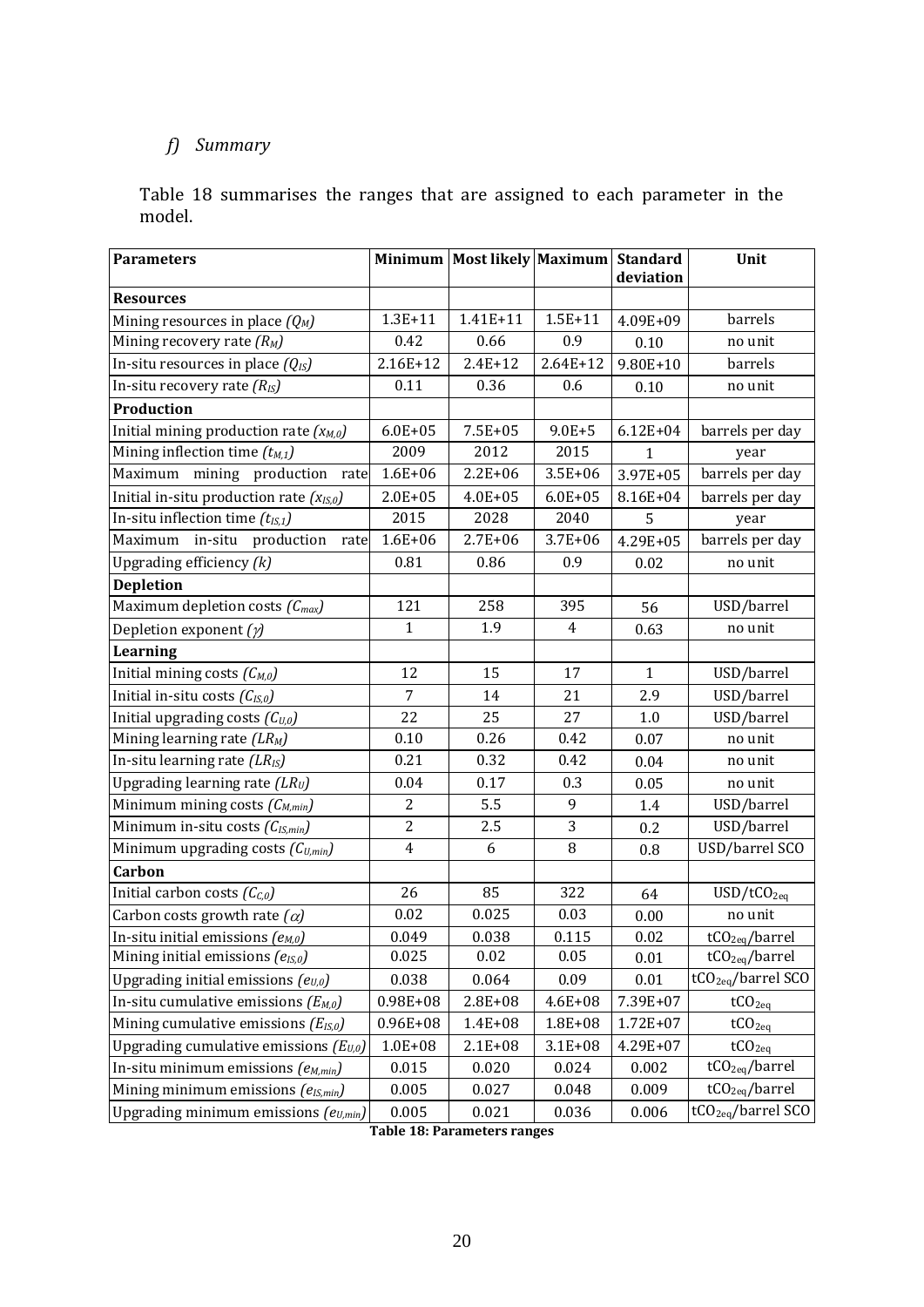The wide ranges translate the large uncertainty on these parameters. These ranges are illustrative: the figures are better than guesses, as the above discussion shows, but they are not the result of a formal elicitation exercise. It is assumed that all these parameters are independent. These ranges are fed into the model to obtain some cost results.

# **4. Results**

# **4.1 Bitumen costs: with and without carbon**

*a) Bitumen costs over time*

Using the model described earlier and the parameter ranges summarised above, the results shown in figure 3 are obtained for the supply costs of Canadian bitumen over time. These results are obtained from a Monte-Carlo simulation of 10,000 runs. Costs are shown in (2005)USD/barrel.



**Fig. 3: Mined bitumen costs over time, with and without carbon costs**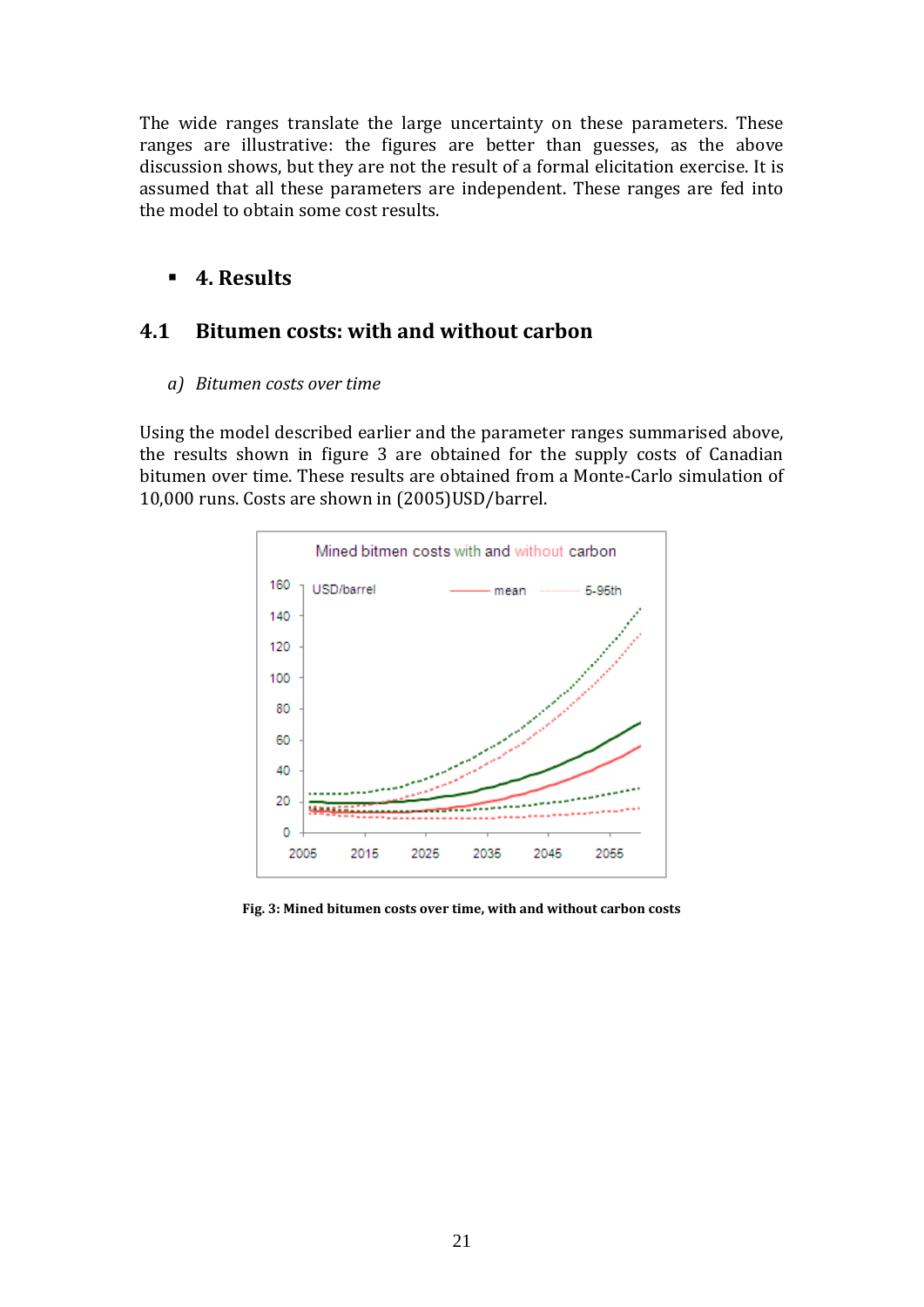

**Fig. 4: In-situ bitumen costs over time, with and without carbon costs**

The centre lines represent the trends in mean value. The outer bands are the  $5<sup>th</sup>$ and 95th percentiles: the narrower the band, the less the uncertainty about the supply and total costs.

This model reveals the kind of uncertainties that need to be dealt with when designing policies. The results show large uncertainties on future costs of bitumen produced from mining and in-situ recovery techniques, with supply costs (without carbon) falling in the range of 10 to 46 USD per barrel in 2030 (2005 USD) for mined bitumen, while in-situ produced bitumen supply costs fall in the range of 4 to 9 USD per barrel (2005 USD). Learning dominates in the case of in-situ bitumen produced supply costs (right, red), while mined bitumen supply costs are increasing after 2020 (left, red), driven by resource exhaustion.

The total costs (with carbon costs) show a similar pattern for mined bitumen, while total costs of in-situ produced bitumen are now increasing, driven by increasing carbon costs. This difference is explained by the fact that in-situ recovery techniques are much more carbon intensive than mining recovery techniques, hence the larger impact of carbon emissions when carbon costs are included.

#### *b) Influences: Bitumen supply and total costs*

The influences of each parameter on these results are examined more formally by using the regression sensitivity analysis in Palisade's @RISK. Mapped values show the change in costs in USD per barrel if one parameter increases by one standard deviation while all other parameters are constant (Palisade, 2008). Mapped values are the normalised regression coefficient associated with each input parameter, multiplied by the standard deviation of the output. The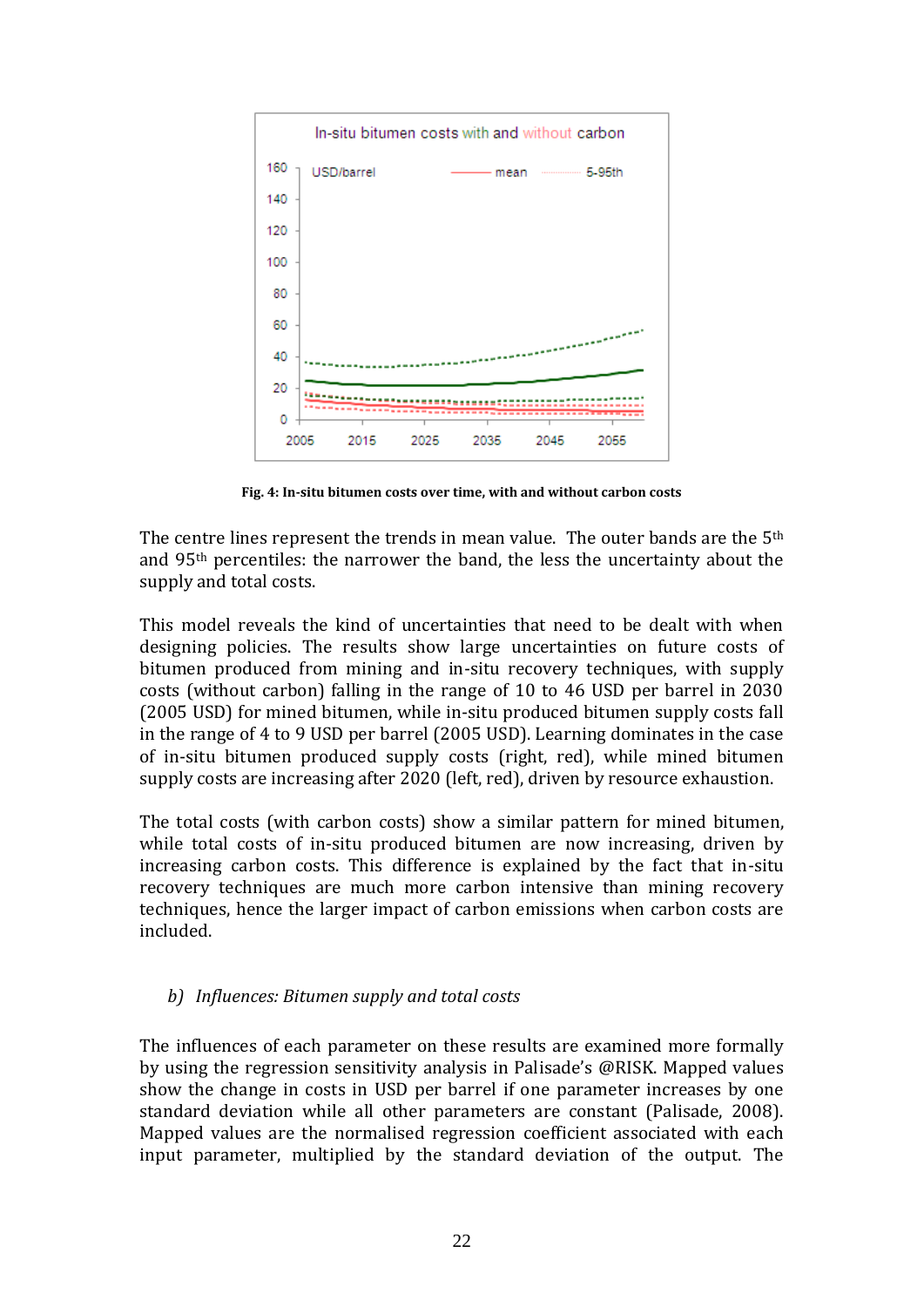regressions mapped values are obtained from a simulation of 10,000 runs. These influences are shown for the years 2030 and 2050.





**Fig. 5: Regression mapped values - In-situ bitumen supply costs**

The longer bars represent the most significant variables. Figure 5 shows the main regression mapped values for the years 2030, 2050 and 2070 in order to highlight the change in trend between 2050 and 2070. These results are discussed below.

The results show that the initial cost has the biggest influence on supply costs in 2030. The learning rate is the second most influential parameter in 2030. The sign of the sensitivity associated with the learning rate parameter is negative, as a higher learning rate will induce costs to decrease further. In 2080, the depletion exponent becomes the most influential parameter. As  $X_t/X_T \leq 1$ , a higher exponent  $(y)$  means lower costs, hence the negative sign of the sensitivity. This shift in influence is revealed by a close examination of the influence of the production parameters  $x_{max}$  and  $t_1$ .

In 2030 and 2050, learning is the dominant effect and supply costs are decreasing, with learning being driven by production. The inflection time  $t_1$  is the time when the growth of the production rate starts to decline, therefore a smaller  $t_1$  means that production, and learning, happen sooner, hence the positive sign of the sensitivity. The same applies for the second production parameter  $x_{max}$  (maximum production rate). A higher maximum for the production rate means that more oil is produced, driving costs further down through learning.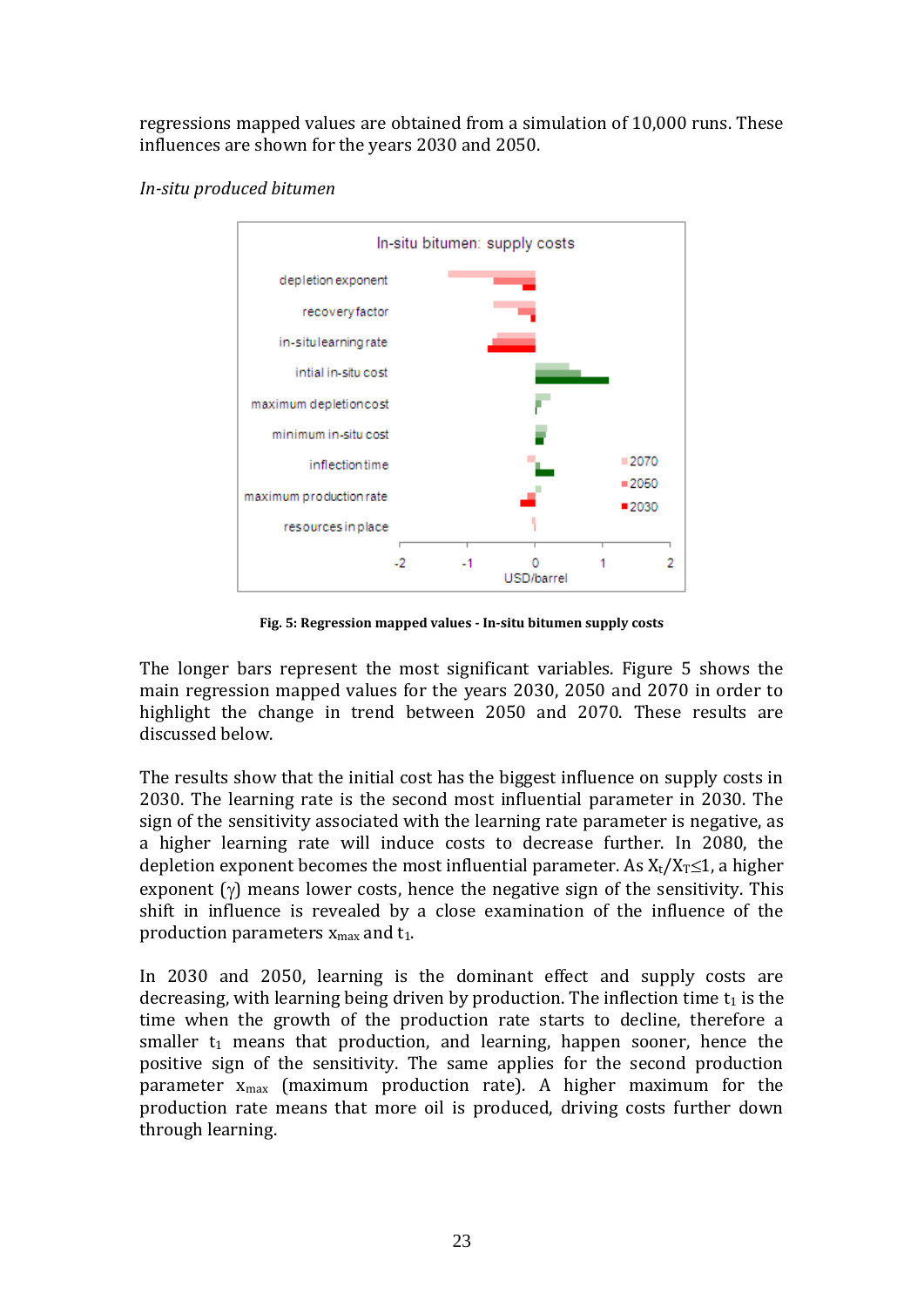Depletion, like learning, is driven by production. A smaller  $t_1$  means that production and depletion happen sooner, driving up supply costs in 2070 once depletion effects start to bite. The same applies to the maximum production rate  $x_{\text{max}}$ . A higher value of the maximum production rate will increase supply costs in 2070.

The switch from learning to depletion being the dominant effect is shown by the change of sign of both influence between 2050 and 2070: negative to positive in the case of the maximum production rate  $x_{max}$ , and positive to negative in the case of the inflection time  $t_1$ .

 $X_T$  is the ultimately recoverable resources and only appears in the depletion term of the model. If the recovery factor R increases,  $X_T$  increases, postponing depletion and its upward effect on costs, hence the negative signs of the correlation sensitivities. The recovery factor R is more influential in 2070 than in 2050 while the sign of its sensitivity remains the same. This is explained by the fact that this parameter only appears in the depletion part of the model and that the depletion effect dominates over the learning effect in 2070.

> Mined bitumen: supply costs depletion exponent maximum production rate recovery factor maximum depletioncost inflection time resources in place initial production rate  $= 2050$ ■2030 minimum mining cost ■2010 mining learning rate initial mining cost  $-15 - 10$ 10 15  $-20$ -5  $\mathbf{0}$ Б USD/barrel

*Mined bitumen*

**Fig. 6: Regression mapped values - Mined bitumen supply costs**

The results show that the depletion exponent and the maximum production rate have the biggest influence on supply costs in 2050. This time, the regression mapped values are shown for the years 2030, 2050 and 2010 in order to highlight the change in trend between 2010 and 2030. In 2010, learning is the dominant effect: supply costs are decreasing (mean and 5th percentile of the supply costs, in red on the left hand side of Figure 1), with learning being driven by production. The positive sign of the inflection time influence and the negative sign of the  $x_{max}$  influence in 2010 show that learning is driving supply costs.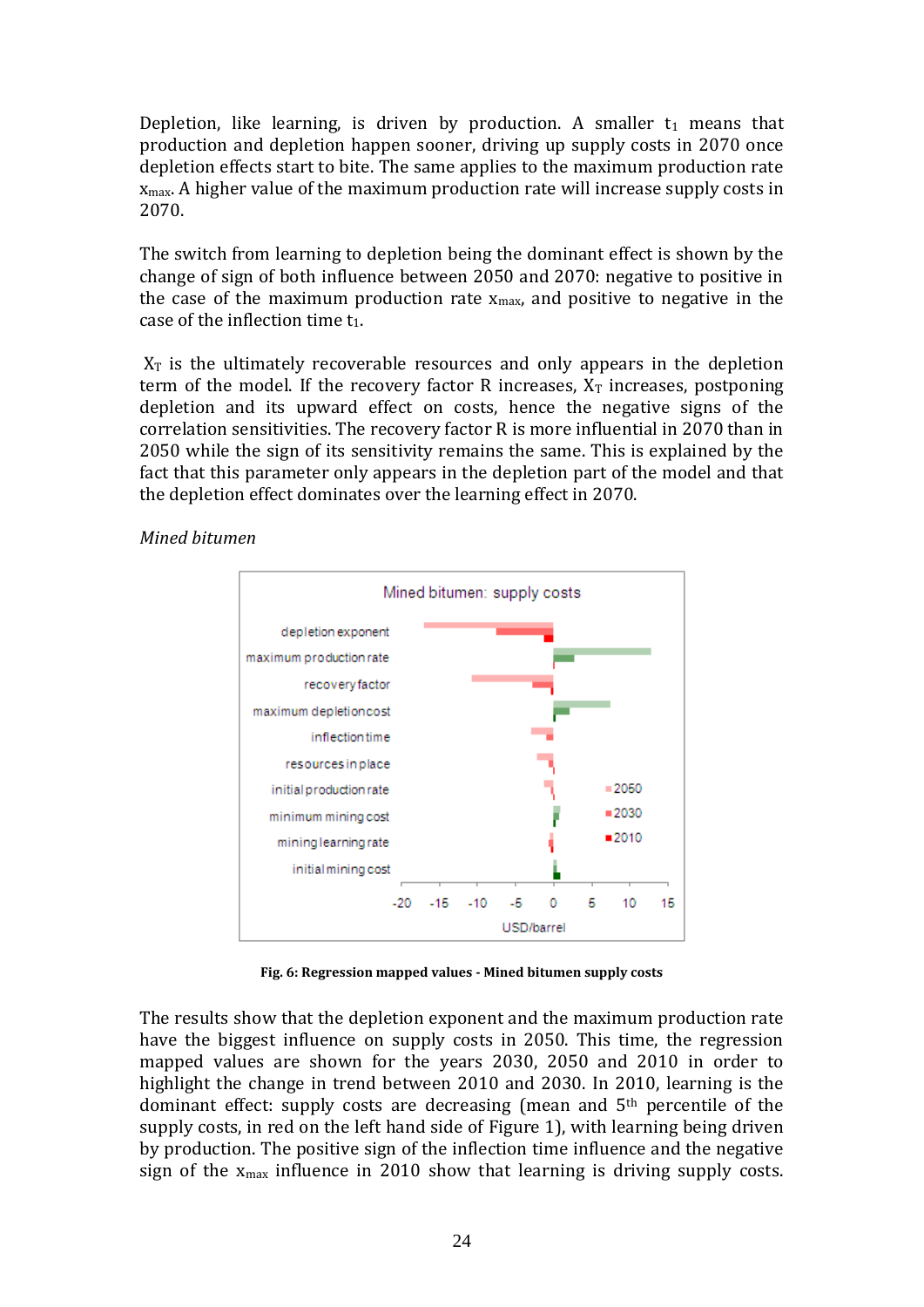However, this shift occurs earlier in the case of mined bitumen, as the ultimate volume of mineable bitumen is much smaller than the ultimate recoverable resources through in-situ techniques. With a similar production pattern to 2050, mining resources are depleted earlier than in-situ resources. Looking at these influences will help us to identify the most influential parameters and refine the study by finding better estimates for these parameters.

# **4.2 Synthetic crude oil costs: with and without carbon costs**

#### *a) Synthetic crude oil costs over time*

The results below show the supply (without carbon costs) and total costs (with carbon costs associated with bitumen production and upgrading) of Canadian synthetic crude oil over time.



**Fig. 7: Costs of synthetic crude oil from mined bitumen, with and without carbon costs**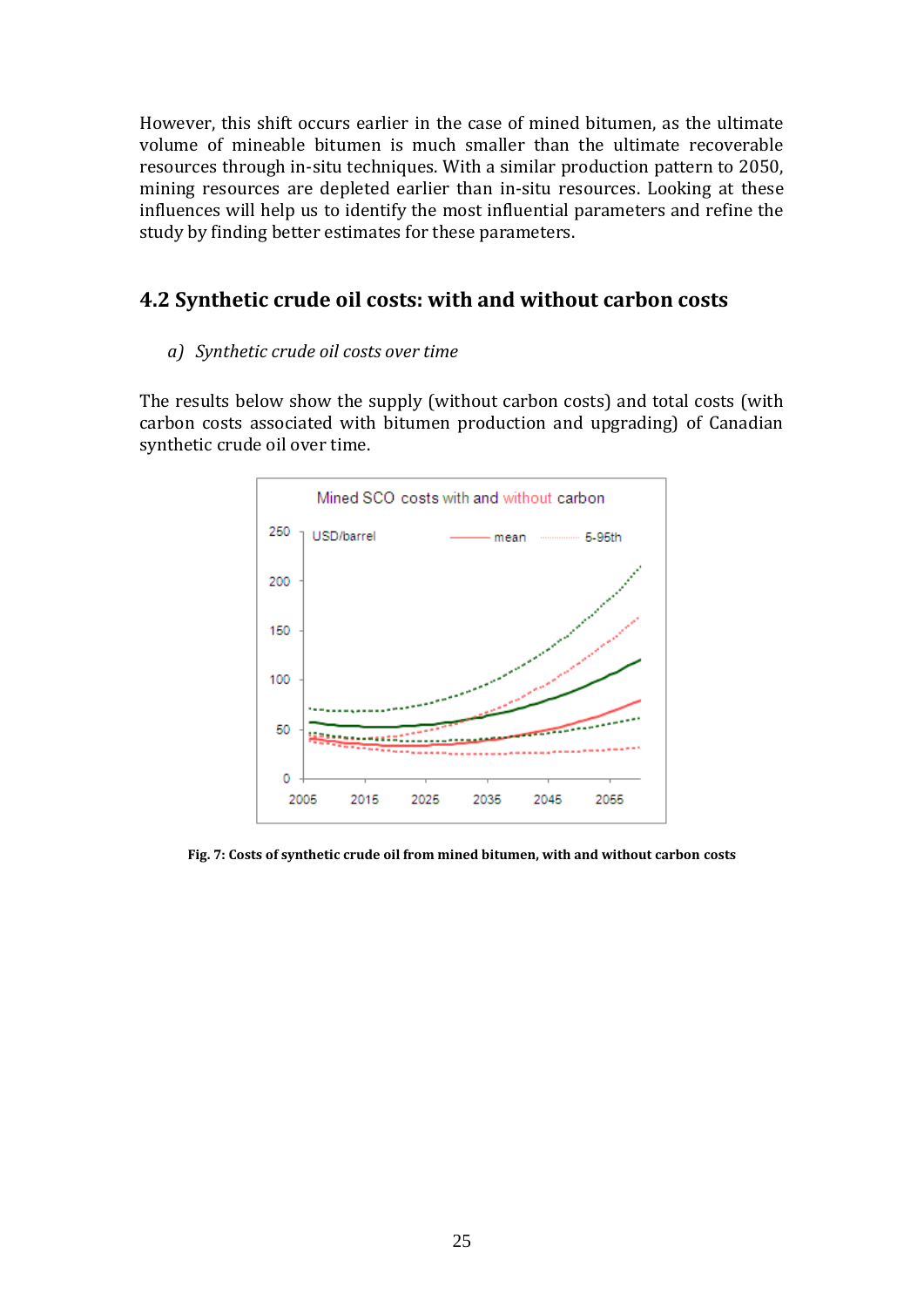

**Fig. 8: Costs of synthetic crude oil from in-situ bitumen, with and without carbon costs**

The results show the uncertainties on future costs of synthetic crude oil produced from mined and in-situ bitumen. Supply costs (without carbon) fall in the range of 28 to 63 USD per barrel in 2030 (2005 USD) for mined SCO, while insitu produced SCO supply costs fall in the range of 21 to 30 USD per barrel (2005 USD). In-situ costs show less uncertainty than mined SCO costs, as the former are mainly driven by learning parameters: learning dominates in the case of in-situ SCO supply costs (right, red), while mined SCO supply costs are increasing after 2020 (mean value, left, red), driven by the exhaustion of resources.

Comparing supply costs (in red) to total costs (in green) show the impact of carbon costs on the final costs of synthetic crude oil. As in the case of bitumen, carbon costs have a very large impact on the costs of producing synthetic crude oil from in-situ produced bitumen, more than doubling these costs in 2030 from 25 USD per barrel SCO to 58 USD per barrel SCO.

### *b) Influences: Synthetic crude oil supply and total costs*

The influences of each parameter on these results are examined more formally by using the regression sensitivity analysis in Palisade's @RISK. Mapped values show the change in costs if one parameter changes by one standard deviation while all other parameters are constant, (Palisade, 2008). The regressions are obtained from a simulation of 10,000 runs.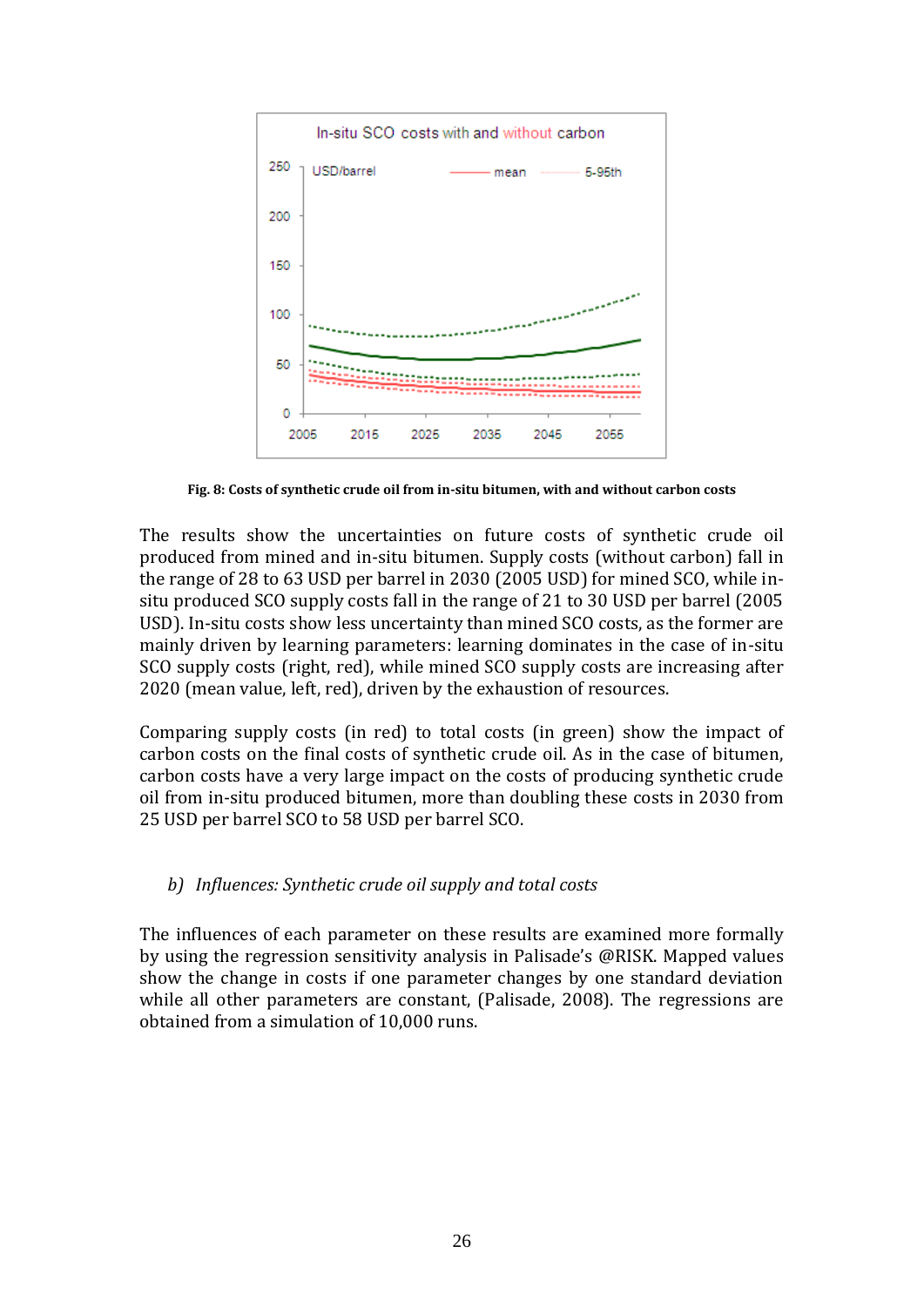

#### *Synthetic crude oil upgraded from in-situ bitumen*

**Fig. 9: Regressions mapped values - supply costs of synthetic crude oil from in-situ bitumen**



**Fig. 10: Regressions mapped values - total costs of synthetic crude oil from in-situ bitumen**

The regression mapped values for the supply costs of in-situ synthetic crude oil (excluding carbon costs) show the same pattern as in the case of in-situ bitumen, with the addition of upgrading parameters. The most influential parameter in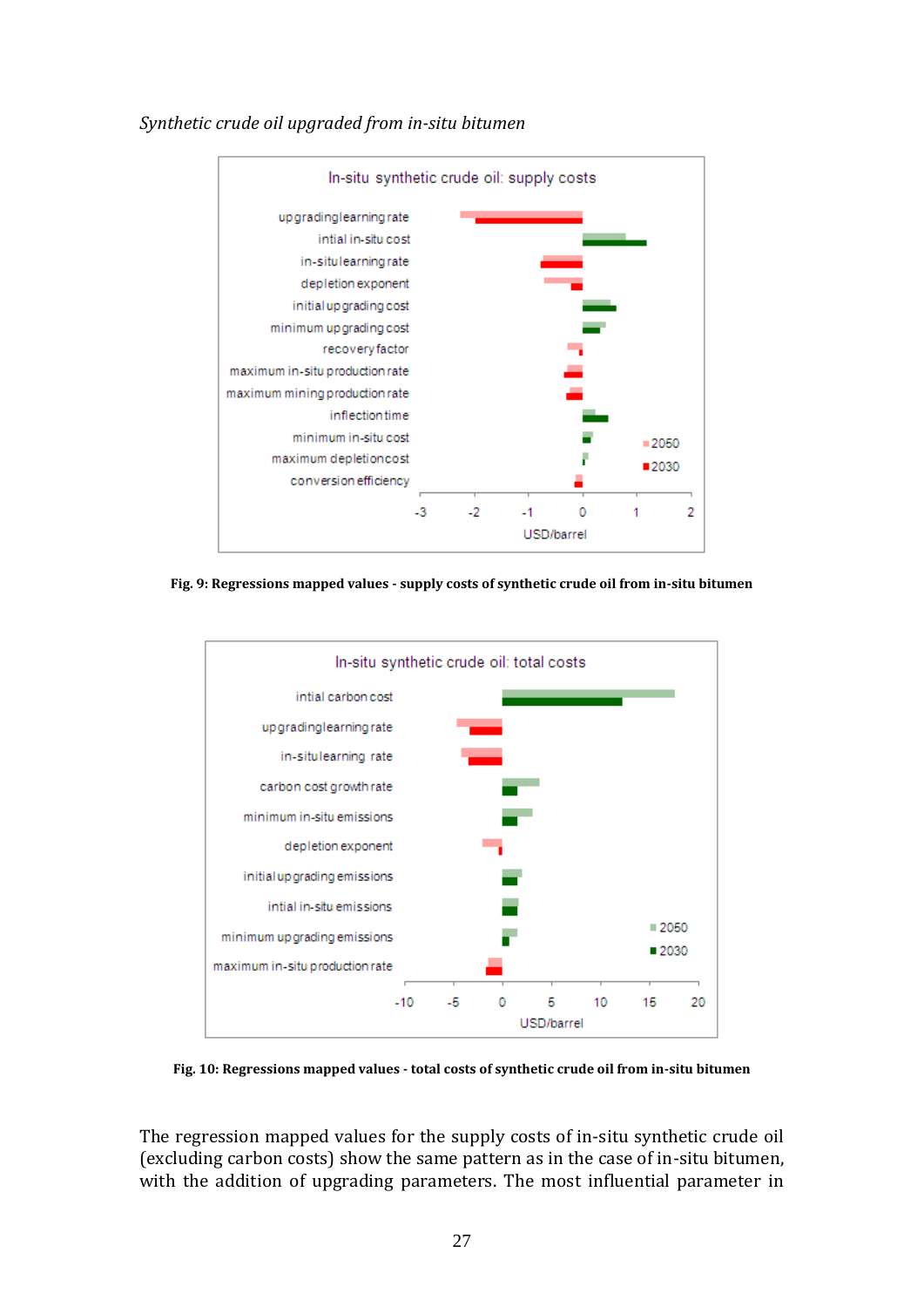2050 is the learning rate associated with upgrading bitumen into synthetic crude oil. In 2050, the depletion exponent becomes more influential than the learning rate associated with bitumen production in-situ. In the case of total costs (including carbon costs), the initial carbon cost parameter is the most influential parameters in 2050.

#### *Synthetic crude oil upgraded from mined bitumen*

Figures 11 and 12 show the regression mapped values associated with the supply costs (excluding carbon costs) and total costs (including carbon costs) of synthetic crude oil from mined bitumen.



**Fig. 11: Regressions mapped values - supply costs of synthetic crude oil from mined bitumen**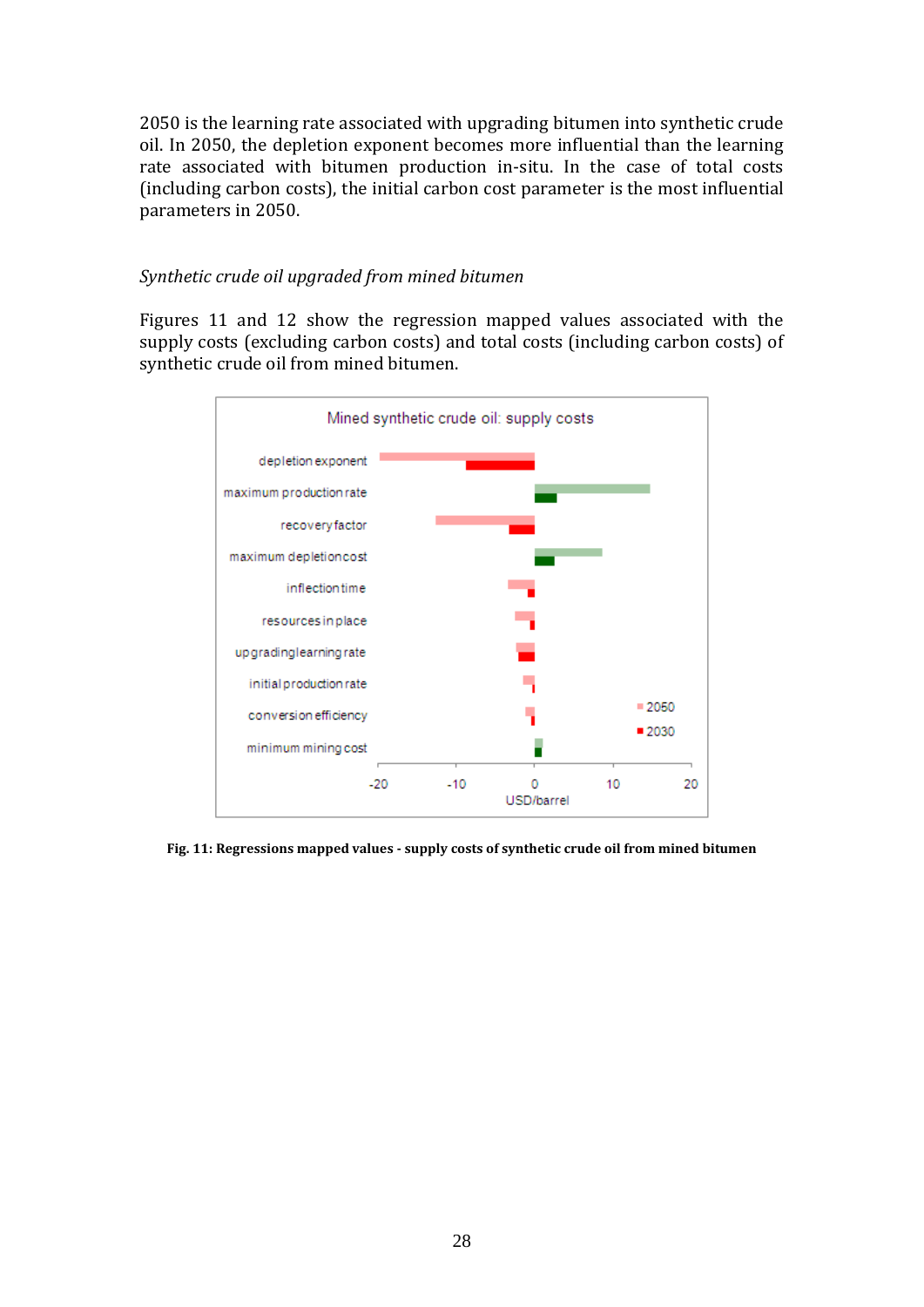

**Fig. 12: Regressions mapped values - total costs of synthetic crude oil from mined bitumen**

Again, the regression mapped values for the supply costs of synthetic crude oil show the same pattern as in the case of mined bitumen, with the addition of upgrading parameters. The most influential parameters in 2050 are still the depletion exponent and the maximum production rate.

In the case of total costs (including carbon costs), the depletion exponent parameter is still the most influential parameter in 2050. The second most influential parameter is the initial carbon cost. While in the case of synthetic crude oil from in-situ bitumen this parameter was of a higher order of magnitude than any other parameter, in the case of synthetic crude oil from mined bitumen the influence of the initial carbon costs is comparable to the influences of the maximum production rate, the depletion exponent and the mining recovery rate in 2050. So, while carbon costs have a significant effect on total costs of synthetic crude oil from mined bitumen, this effect is much smaller than in the case of synthetic crude oil from in-situ produced bitumen. Again, this is explained by the fact that in-situ recovery methods are much more carbon-intensive than mining recovery methods, and by the fact that the costs of mined bitumen are very much driven up by depletion.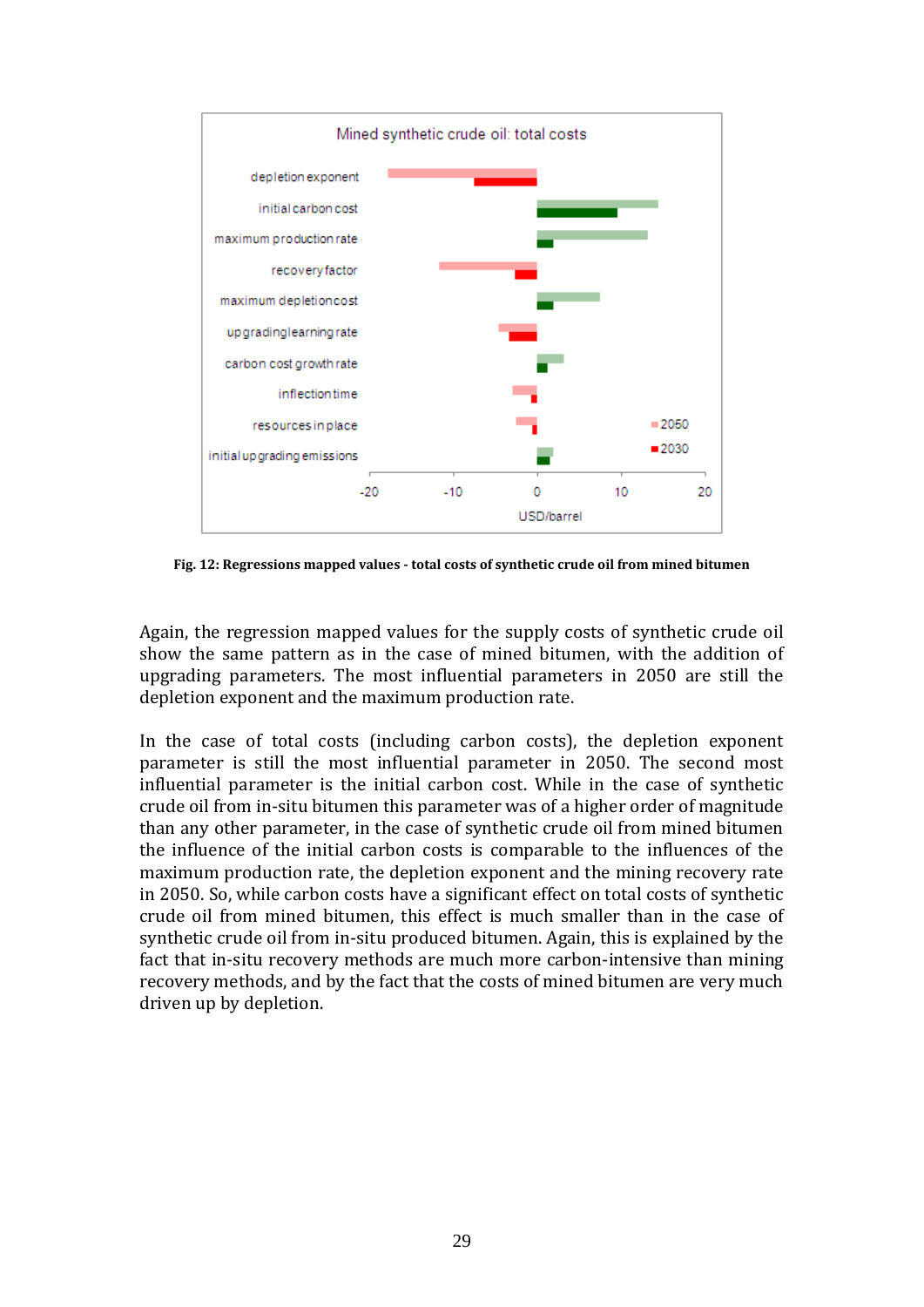# **5. Conclusion**

In this paper, a model describing the effects of learning, depletion and carbon emissions on the costs of supplying bitumen and synthetic crude oil from oil sands deposits has been introduced. The learning, depletion, production, resources and carbon parameters of the model are not known precisely, and uncertainty was introduced by assigning a distribution to each parameter: these uncertainties propagate through the model, resulting in large uncertainties for the future supply costs of synthetic crude oil.

The most influential parameters appear to be the learning parameters in the case of in-situ produced bitumen and the depletion parameters in the case of mined bitumen. Carbon costs have a large impact of the total costs of synthetic crude oil, in particular in the case of synthetic crude oil from in-situ bitumen, due to the carbon-intensity of the recovery techniques: taking into account the social cost of carbon adds more than half to the cost of producing synthetic crude oil from mined bitumen in 2050 (mean value), while the cost of producing synthetic crude oil from in-situ bitumen is multiplied by three. The results show that the social cost of carbon has a significant impact on the marginal cost of synthetic crude oil from Canadian oil sands. This effect could have a large impact on the price of oil when synthetic crude oil becomes the marginal source of crude oil supply.

The potential impact of additional liquid fuel production, including synthetic crude oil and first generation biofuels, on the world oil market and world oil prices will be assessed in future research. The political, social and economic acceptability of a tax on fuels from non-conventional oil and biofuels will also be studied. Finally, the study will explore the consequences of the above on the development of international investments and markets for biofuels and nonconventional oil.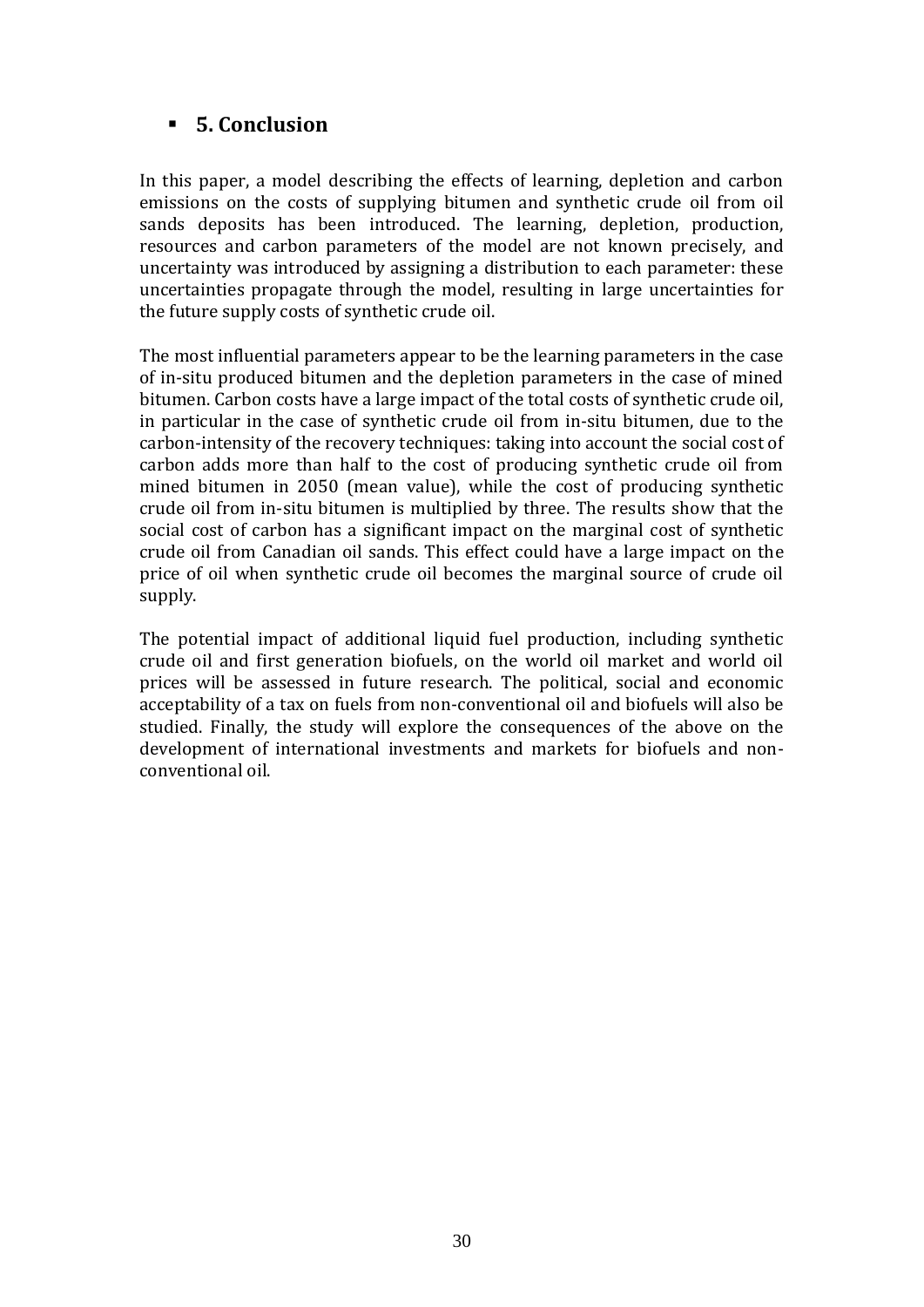# **References**

Adelman, M.A., 2004. The Real Oil Problem. *Regulation*. 27 (1) 16-21 Available from: http://web.mit.edu/ceepr/www/R2004-171.pdf

Adelman, M. A., 1993. Mineral Scarcity and Depletion: Theory and Measurement, in *The Economics of Petroleum Supply*, MIT Press Cambridge, MA.

Alberta Chamber of Resources, 2004. Oil sands technology roadmap – Unlocking the potential.

Available from: http://www.acr-alberta.com

Alberta Energy and Utilities Board (AEUB), 2006. Alberta's Energy Reserves 2005 and Supply/Demand Outlook 2006-2015. Alberta Energy and Utilities Board, Calgary, Alberta.

Alberta Energy and Utilities Board (AEUB), 2003. Alberta's Reserves 2003 and Supply/Demand Outlook 2004-2013. Alberta Energy and Utilities Board, Calgary, Alberta.

Alpert, W., Raiffa, H. (1969) A progress report on the training of probability assessors. Unpublished manuscript, 1969, (1, 22, 33)

Anderson, D., Winne, S., 2003. Innovation and Threshold Effects in Technology Responses to Climate Change. Tyndall Centre for Climate Change Research Available from: http://www.tyndall.ac.uk/publications/working\_papers/wp43.pdf

Attanasi, E.D., 1995. Economics and the 1995 National Assessment of United States Oil and Gas Resource. US Geological Survey (USGS). United States Geological Survey Circular 1145

Available from: http://pubs.usgs.gov/circ/1998/c1145/c114.pdf

Browne, J., 2006. Energy Security and Climate Change – Speech of BP CEO to Columbia Business School, New York, U.S.A. Available from: http://www.bp.com/genericarticle.do?categoryId=98&contentId=7025859

Canadian Association of Petroleum Producers (CAPP), 2006. Canadian Crude oil production and supply forecast 2006 – 2020. Available from: http://www.capp.ca/raw.asp?x=1&dt=NTV&e=PDF&dn=103586

Canadian Association of Petroleum Producers (CAPP), 2009. Statistical Handbook, Canadian synthetic and bitumen production. Available from: http://www.capp.ca

Canadian Association of Petroleum Producers (CAPP), 2007. 2007 CAPP Stewardship report – Facing our challenges.

Available from: http://stewardship.capp.ca/Environment/greenhouse\_gass.html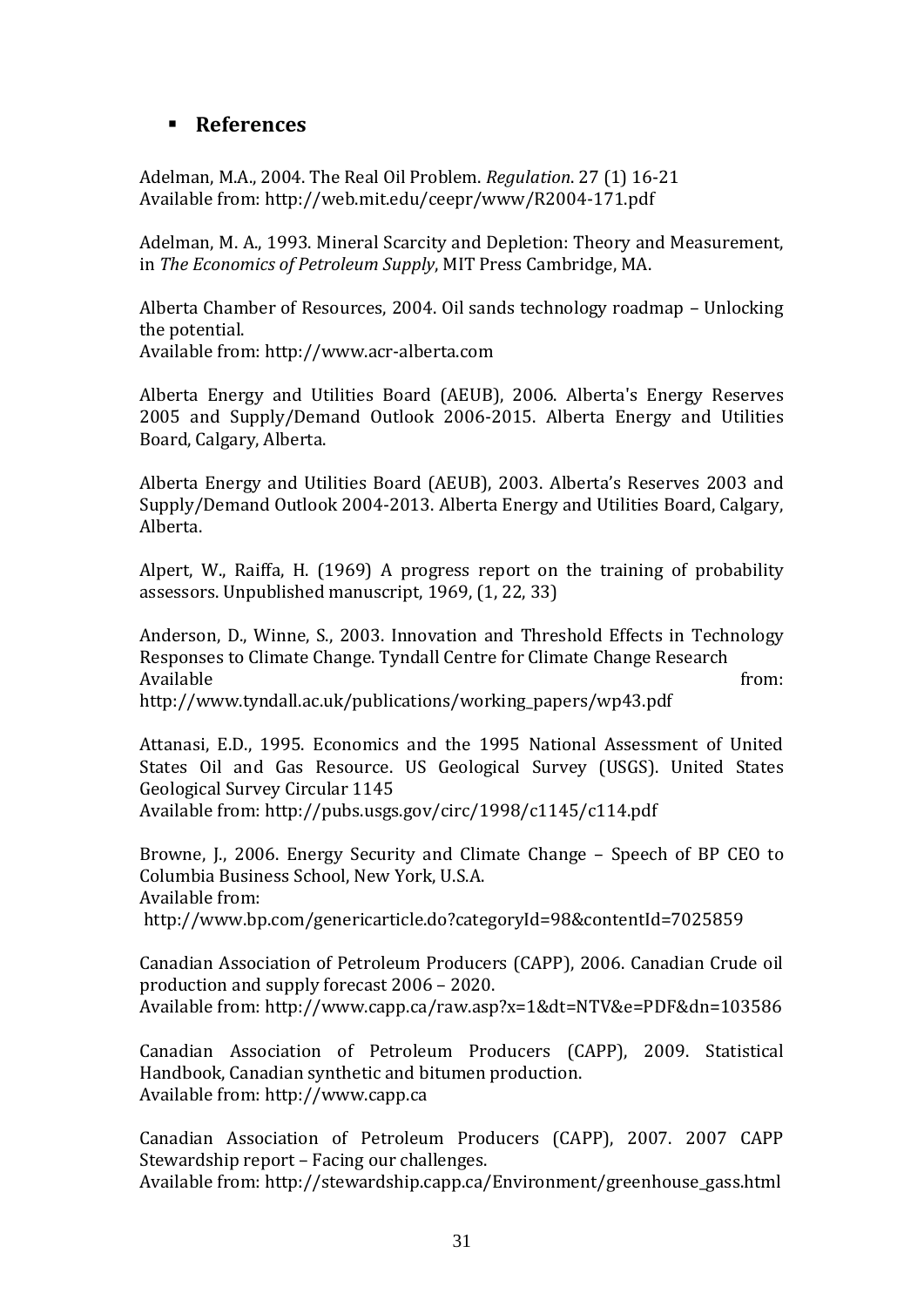Canadian Association of Petroleum Producers (CAPP), 2004. A National Inventory of Greenhouse Gas (GHG), Criteria Air Contaminant (CAC) and Hydrogen Sulphide (H2S) Emissions by the Upstream Oil and Gas Industry, Technical report, Volume 1, Overview of the GHG Emissions Inventory Available from: http://www.capp.ca/raw.asp?x=1&dt=NTV&e=PDF&dn=86220

Canadian Energy Research Institute (CERI), 2005. Economic Impacts of Alberta's Oil Sands Volume 1 Available from: http://www.ceri.ca/Publications/documents/OilSandsReport-Final.PDF

Chakravorty, U., 1997. Endogenous substitution among Energy Resources and Global Warming. *The Journal of Political Economy*

Chakravorty, U., Roumasset, J., 1990. Competitive oil prices and scarcity rents when the extraction cost function is convex. *Resources and Energy*. 12, 311-320.

Chevron, 2009. Climate change. http://www.chevron.com/globalissues/climatechange/

Cliffe, K., 2002. Oil Sands Working Paper, Petroleum Resources Division, Natural Resources Canada, unpublished manuscript, May 14.

Cupcic, F., 2003. Recovery Factor - The Challenges of Enhanced Recovery Available from: http://www.peakoil.net/iwood2003/ppt/CupcicPresentation.pdf

de Finetti, B. 1968 Probability: Interpretations. In D.E.Sills (Ed.), International Encyclopedia of the Social Sciences (Vol 12). New York: MacMillan , 1968, pp 496-504

Emerson, M. 1988. The economics of 1992. Oxford University Press.

Energy Information Administration (EIA) 2009a. World Oil balance 2005-2008. June 2009 International Petroleum Monthly, posted on July 7, 2009.

Energy Information Administration (EIA) 2009b. Energy Information Administration / International Energy Outlook 2009 – Chapter 2 : World Liquid Fuels Analysis to 2030 http://www.eia.doe.gov/oiaf/ieo/pdf/liquid\_fuels.pdf

Energy Information Administration (EIA), 2009c. International Petroleum Monthly (IPM) World annual petroleum (Oil) production 1977 - 2005. Available from: www.eia.doe.gov/ipm/supply.html

Energy Information Administration (EIA), 2009d. International energy statistics - Refining capacity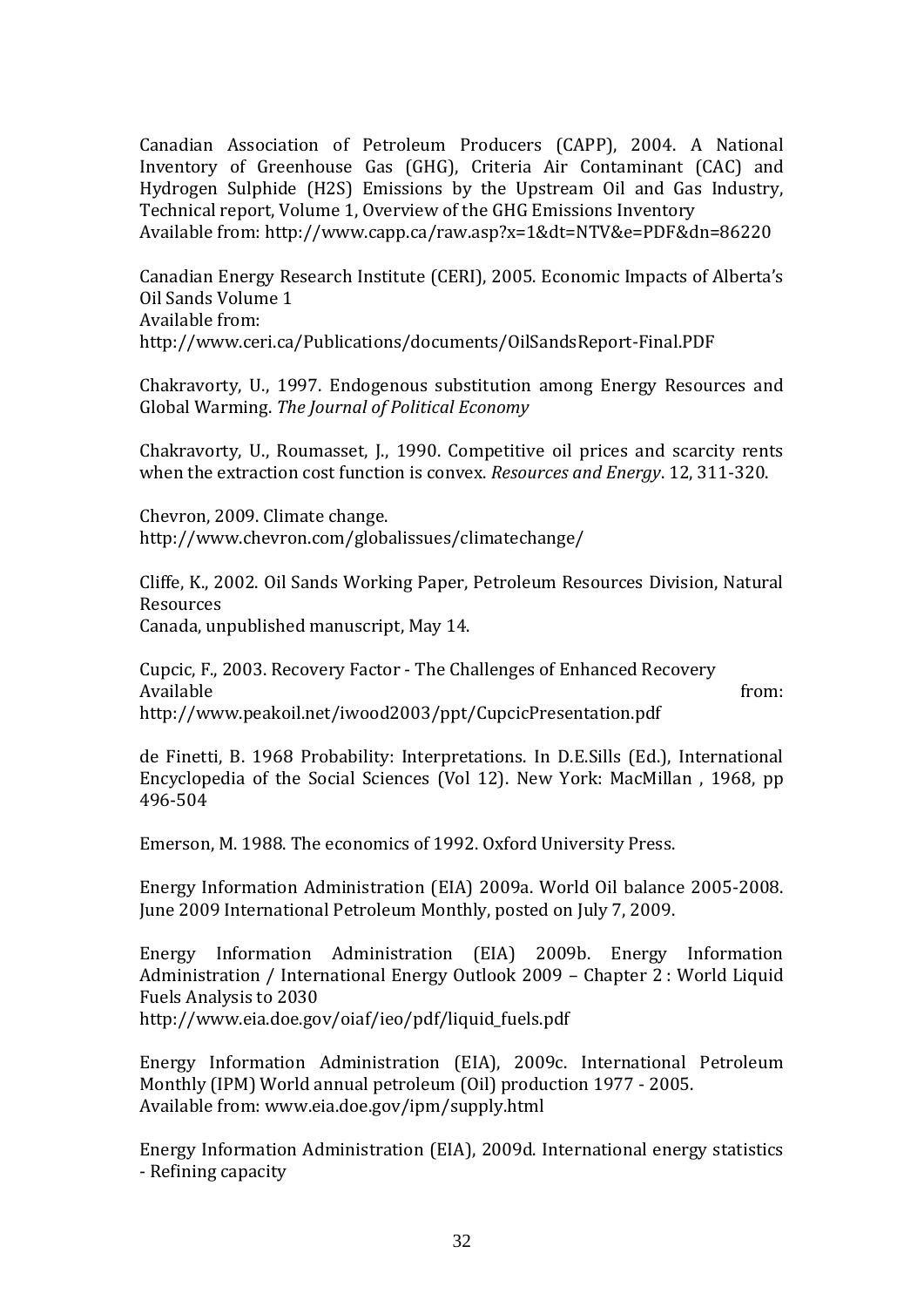Available from: http://tonto.eia.doe.gov/cfapps/ipdbproject/iedindex3.cfm

Energy Information Administration (EIA), 2007a. Performance Profiles of Major Energy Producers 2007 Available from: http://www.eia.doe.gov/emeu/perfpro/t&f\_o&g.html

Energy Information Administration (EIA), 2007b. Refining and Marketing Available from: http://www.eia.doe.gov/emeu/perfpro/r&m.pdf

Energy Information Administration (EIA), 2003. The Impact of Environmental Compliance Costs on U.S. Refining Profitability, 1995 - 2001 http://www.eia.doe.gov/emeu/perfpro/ref\_pi2/refpi2.pdf

Energy Resources Conservation Board (ERCB, formerly AEUB), 2008. Alberta's Energy Reserves 2008 and Supply/Demand Outlook 2009-2018

Environment Canada, 2008. Canada's greenhouse gas emissions – Understanding the trends

http://www.ec.gc.ca/pdb/ghg/inventory\_report/2008\_trends/trends\_eng.cfm#t oc\_2\_1

ExxonMobil, 2009. Reducing greenhouse gas emissions from energy production http://www.exxonmobil.com/Corporate/images/enlarged\_ghg\_combo.gif

Farrell, A. E., Brandt, A. R., 2006. Risks of the oil transition *Environ. Res. Lett*. 1 (2006) 014004 (6pp)

Flint, L. 2004. Bitumen and very heavy crude upgrading technology - a review of long term r&d opportunities. LENEF Consulting (1994) Limited http://www.ptac.org/links/dl/osdfnlreport.pdf

Grand Dictionnaire Terminologique, 2007. Definitions Available from: http://www.granddictionnaire.com/

Greene, D. L., Hopson, J. L., Li, J., 2005. Have we run out of oil yet? Oil peaking analysis from an optimist's perspective. *Energy Policy.* 34 (5), 515-531

Grubb, M., 2001. Who's afraid of atmospheric stabilization? Making the link between energy resources and climate change. *Energy policy*. 29, 837-845.

Grübler, A., Nakicenovic, N., Victor, D.G., 1999. Dynamics of energy technologies and global change. *Energy Policy*. 27, 247–280.

Hartwick, J. M., 1978. Exploitation of many deposits of an exhaustible resource, *Econometrica*. 46 (1)

Hope, C., 2008. The impacts of Climate Change: what do we know, how do we know it, and what should we do? Presentation prepared for CUEN.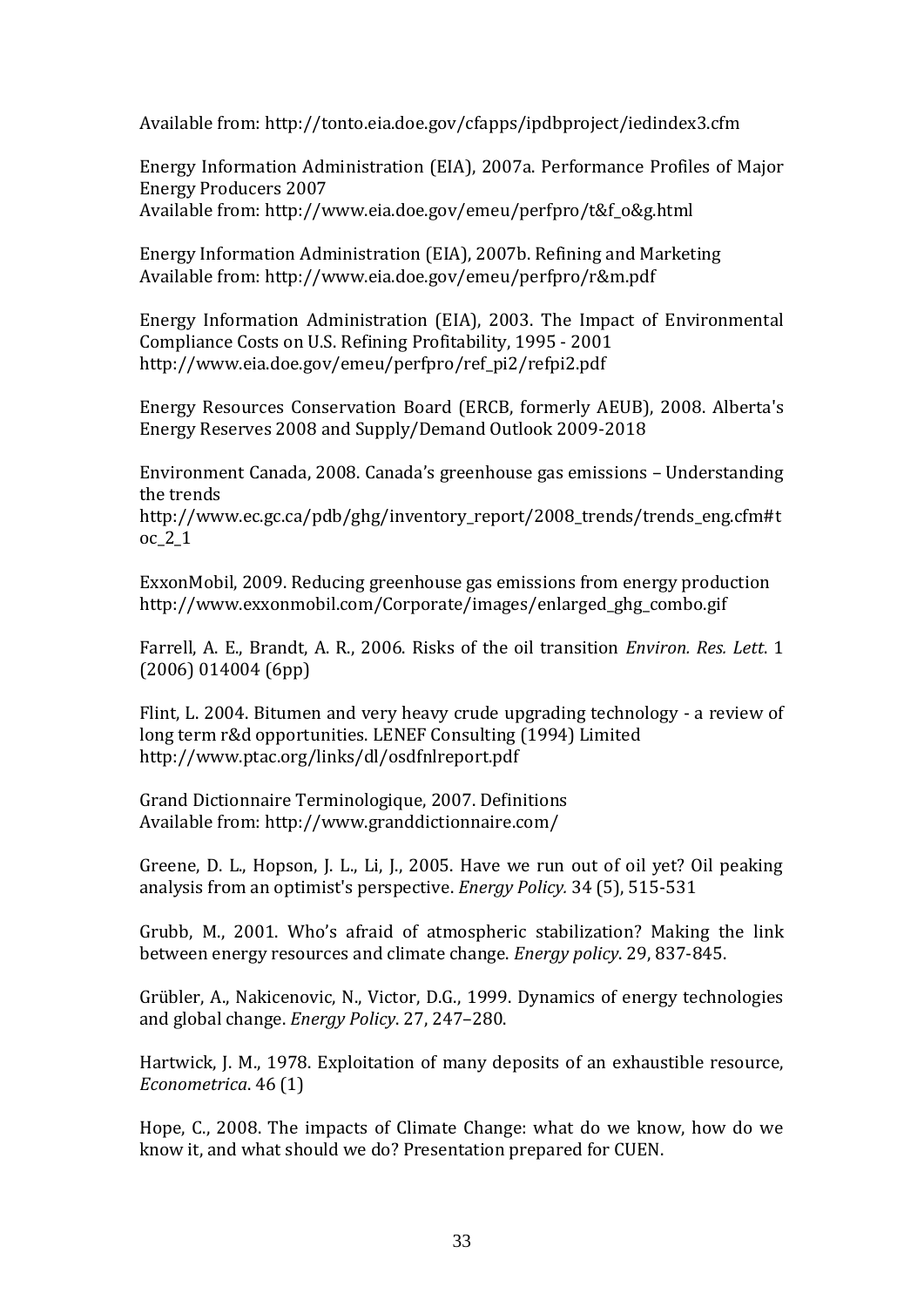Hope, C., 2007. The social cost of carbon. Presentation prepared for the JETRO – Clare Hall – CEI Seminar on Energy, Environment and Climate Change. Available from: http://www.jetro.go.jp

Hope, C., 2006. The marginal impact of CO2 from PAGE2002: An integrated assessment model incorporating the IPCC's five reasons for concern. *Integrated Assessment*. 6 (1) 19-56

Hotelling, H., 1931. The Economics of Exhaustible Resources*. The Journal of Political Economy*. 39 (2) 137-175

Huntington, H.G., 1993. OECD oil demand - Estimated response surfaces for nine world oil models. Energy Economics

International Energy Agency (IEA), 2007. Statement on the Current Oil Market Situation

Available from: http://www.iea.org

International Energy Agency (IEA), 2005a. *Resources to reserves*. OECD/IEA, Paris

International Energy Agency (IEA), 2005. The European refinery industry under the EU emissions trading scheme - Competitiveness, trade flows and investment implications, IEA Paris.

International Energy Agency (IEA), 2002. Background Paper on IEA Conference on Prospects for Non-Conventional Oil, Calgary Canada, November 25-26, 2002, IEA Paris.

International Energy Agency (IEA), 2000. *Experience curves for energy technology policy*, by Wene, C.O. OECD/IEA, Paris

Junius, K., 1997. Economies of Scale: A Survey of the Empirical Literature. Kiel working paper No 813. Available from: http://papers.ssrn.com/sol3/papers.cfm?abstract\_id=8713

Kahouli-Brahmi, S. 2008. Technological learning in energy-environmenteconomy modelling: a survey. Energy Policy 36 (1) 138-162

Köhler, J., Grubb, M., Popp, D., Edenhofer, O., 2006. The Transition to Endogenous Technical Change in Climate-Economy Models: A Technical Overview to the Innovation Modeling Comparison Project*. The Energy Journal*, Endogenous Technological Change and the Economics of Atmospheric Stabilisation Special Issue

Krautkraemer, J., Toman, M., 2003. Fundamental Economics of Depletable Energy Supply. Resources for the Future. Discussion Paper 03-01 Available from: http://www.rff.org/documents/RFF-DP-03-01.pdf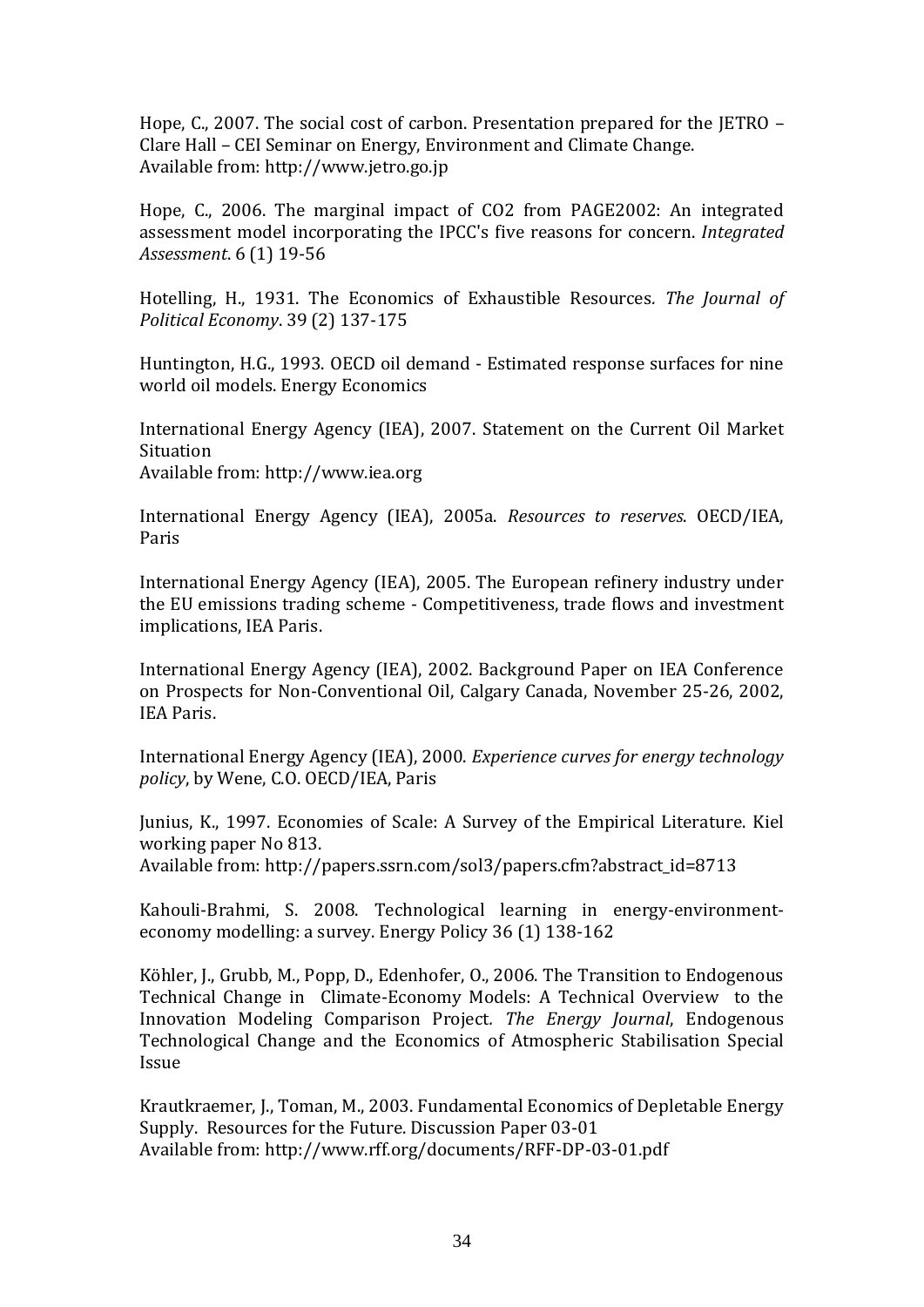Lieberman, M.B., 1984. The learning curve and pricing in the chemical processing industries, Rand Journal of Economics 15, 213–228

Lindley, D. V., 1985. *Making decisions*, Second edition. John Wiley and sons, London.

NRCan, 2003. North American Issues Arising from the 2050, Study Transportation Research Board Conference - Washington, DC, presented by Paul Khanna Available from:

http://cta.ornl.gov/trbenergy/trb\_documents/khanna\_NA\_issues.pdf

Nordhaus, W., Boyer, J., 1999. Roll the DICE Again: Economic Models of Global Warming - Chapter 3

Margolis, R. M., 2002. Experience Curves and Photovoltaic technology policy, Human Dimensions of Global Change Seminar, Carnegie Mellon University. Available from: http://hdgc.epp.cmu.edu/mailinglists/hdgcctml/mail/ppt00010.ppt

McDonald, A., Schrattenholzer, L., 2001. Learning rates for energy technologies. *Energy Policy*. 29 (4) 255-261

Méjean, A., Hope, C., 2008. Modelling the costs of non-conventional oil: A case study of Canadian Bitumen. Energy Policy 36 (11)

National Energy Board (NEB), 2006. Canada's Oil Sands - Opportunities and Challenges to 2015: An Update. Available from: http://www.neb.gc.ca

National Energy Board (NEB), 2004. Canada's Oil Sands - Opportunities and Challenges to 2015. Available from: http://www.neb.gc.ca

National Energy Board (NEB), 2000. Canada's Oil Sands: A Supply and Market Outlook to 2015.

Available from: http://www.neb.gc.ca

Nehring, R., 1982. Prospects for conventional world oil resources. Annu. Rev. Energy 7:175–200

Nordhaus, W., Boyer, J., 1999. Roll the DICE Again: Economic Models of Global Warming - Chapter 3 Available from:

http://www.econ.yale.edu/~nordhaus/homepage/web\%20chap\%203\%201 02599.pdf

Odell, P., 1998. Dynamics of energy technologies and global change. *Energy policy*. 27, 737-742.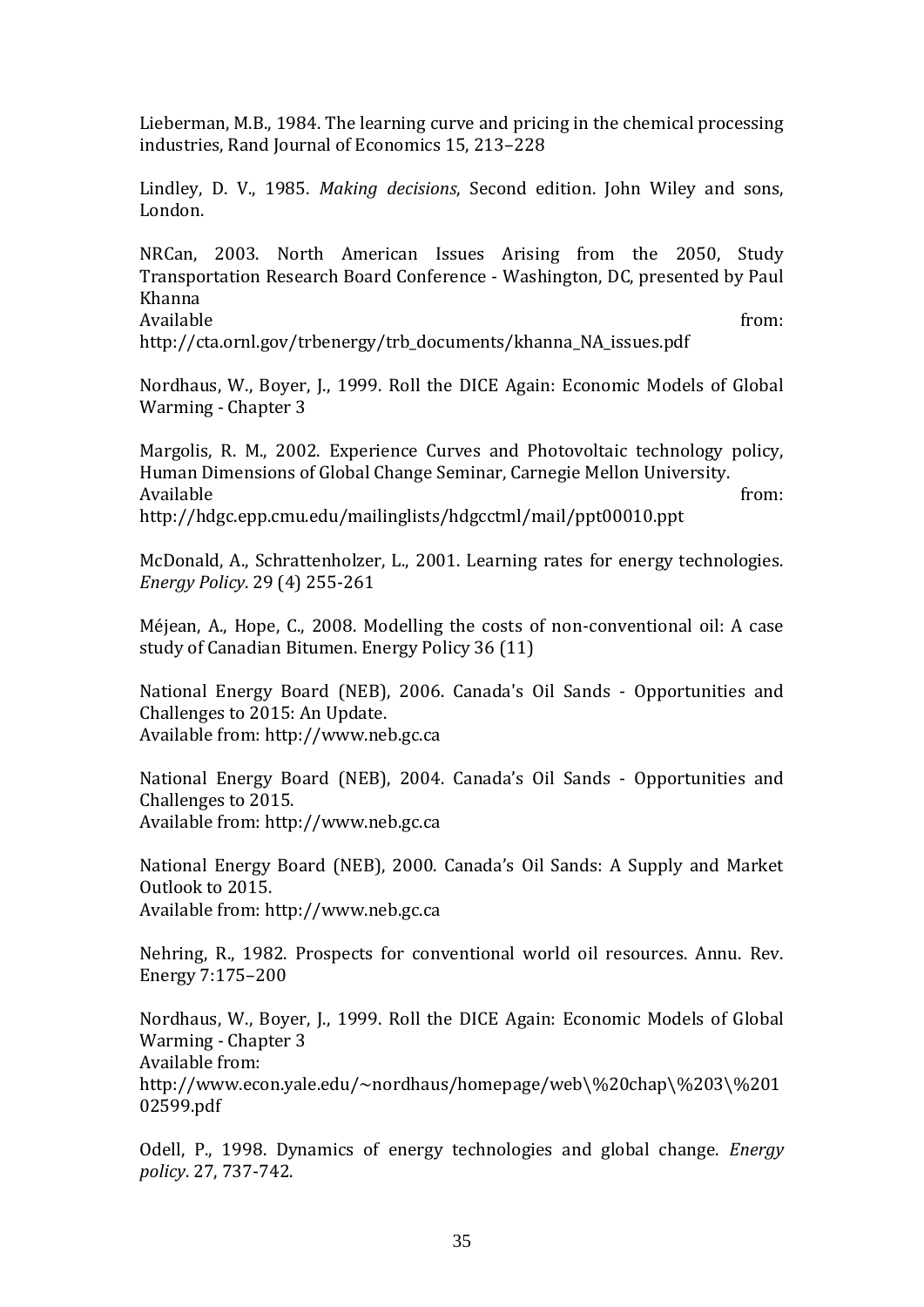Palisade, 2008. @Risk 5 Help.

Rogner, H-H., 1997. An Assessment of World Hydrocarbon Resources*. Annual Review Energy Environment* 22, 217-62.

Roumasset, J., Isaak, D., Fesharaki, F., 1983. Oil prices without OPEC A walk on the supply-side. *Energy Economics*. 5 (3) 164-170 Available from: http://www.sciencedirect.com

SAUNER, 2000a. The SAUNER project: Summary final report

SAUNER, 2000b. Technical data summary: Oil. Cost of conventional oil. Available from: http://people.bath.ac.uk/hssam/sauner/mainresults.html

Savage, L. J. 1954 The foundations of statistics. New York: Wiley (1, 25).

Soderbergh, B., 2006. A crash programme scenario for the Canadian oil sands industry. *Energy policy*. In press.

Staël von Holstein, C.-A. S. (1971b) Two techniques for assessment of subjective probability distributions – An experimental study. Acta Psychologica , 1971, 35, 478-494.

Stern, N., 2007. *The Economics of Climate Change - The Stern Review*. Cambridge University Press. Cambridge, U.K.

Sweeney, J., L., 1992. Economic theory of depletable resources: An Introduction, in

*Handbook of Natural Resource and Energy Economics*, Volume 3. Eds. Allen V. Kneese and James L. Sweeney.

Toman, M., Curtright, A.E., Ortiz, D.S., Darmstadter, J., Shannon, B., 2008. Unconventional Fossil-Based Fuels Economic and Environmental Trade-Offs. RAND Technical Report.

Tsuchiya, H., Kobayashi, O., 2003. Mass production cost of PEM fuel cell by learning curve. *International Journal of Hydrogen Energy*. 29, 985-990.

Tversky, A. and Kahneman, D. (1974) Judgement under uncertainy: Heuristics and biases. In Kahneman, D., Slovic, P. and Tversky, A. (Eds), Judgement under uncertainy: Heuristics and biases. Cambridge: Cambridge University Press, 1982, pp 3-20.

U.S. Geological Survey (USGS), 2005. Geology and Resources of Some World Oil-Shale Deposits, by John R. Dyni. Available from: http://pubs.usgs.gov/sir/2005/5294/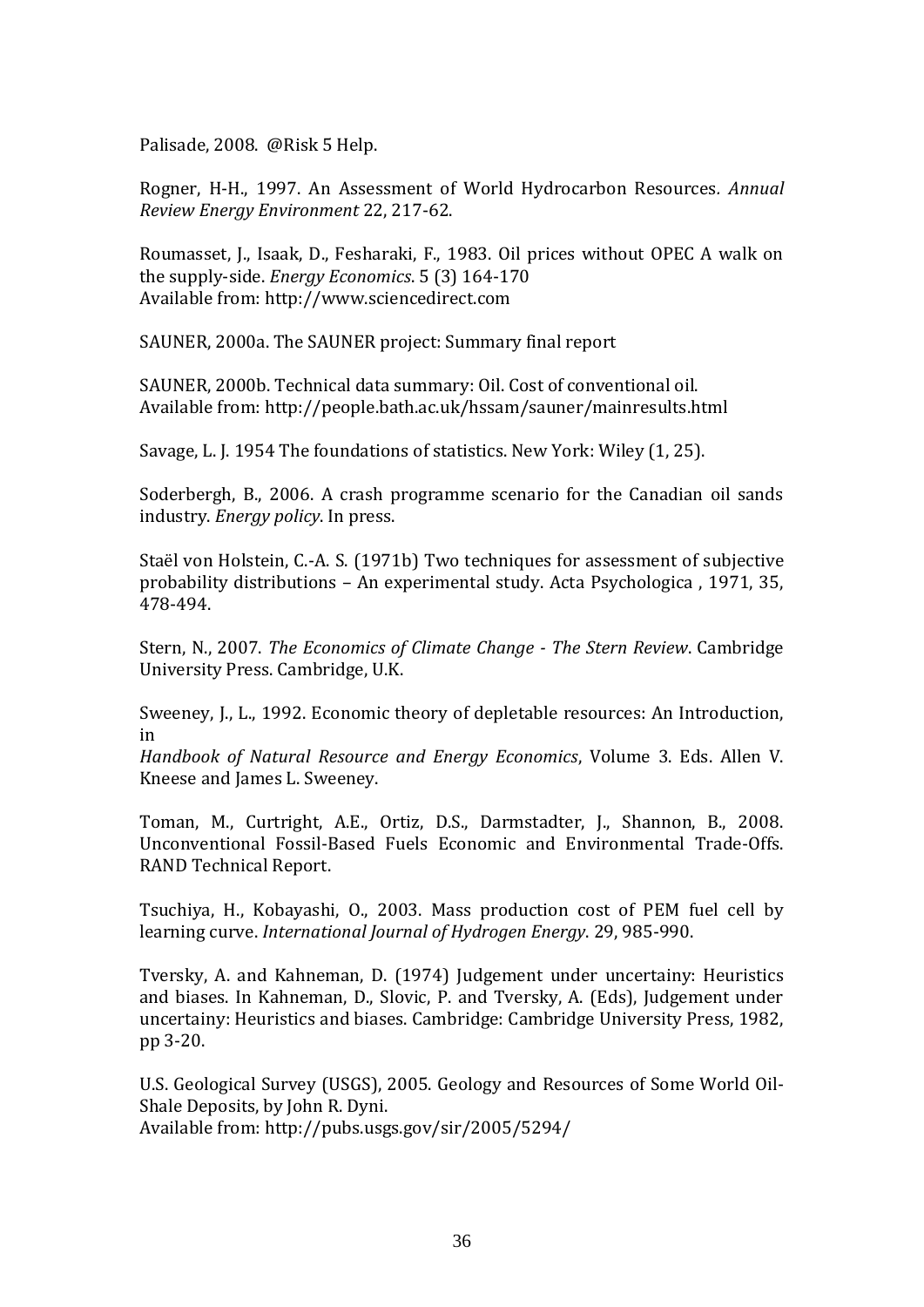U.S. Geological Survey (USGS), 2003. Heavy Oil and Natural Bitumen – Strategic Petroleum Resources, by Meyer, R. F. and Attanasi, E. D., United States Geological Survey Fact Sheet 70-03

Available from: http://pubs.usgs.gov/fs/fs070-03/fs070-03.html

U.S. Geological Survey (USGS), 1989. An assessment of coal resources available for development, Central Appalachian region, Chapter 8 – Glossary, by M. Devereux Carter and Nancy K. Gardner. U.S. Geological Survey Open-File Report 89-362

Available from: http://pubs.usgs.gov/of/1989/of89-362/glossary.htm

Web dictionary of Cybernetics and Systems, 2007. Decision Theory Available from: http://pespmc1.vub.ac.be/ASC/indexASC.html Alberta Chamber of resources, 2004. Oil sands technology roadmap – Unlocking the potential.

Winkler, R. L. 1967 The assessment of prior distributions in Bayesian analysis. Journal of the American Statistical association, 1967, 62, 776-800.